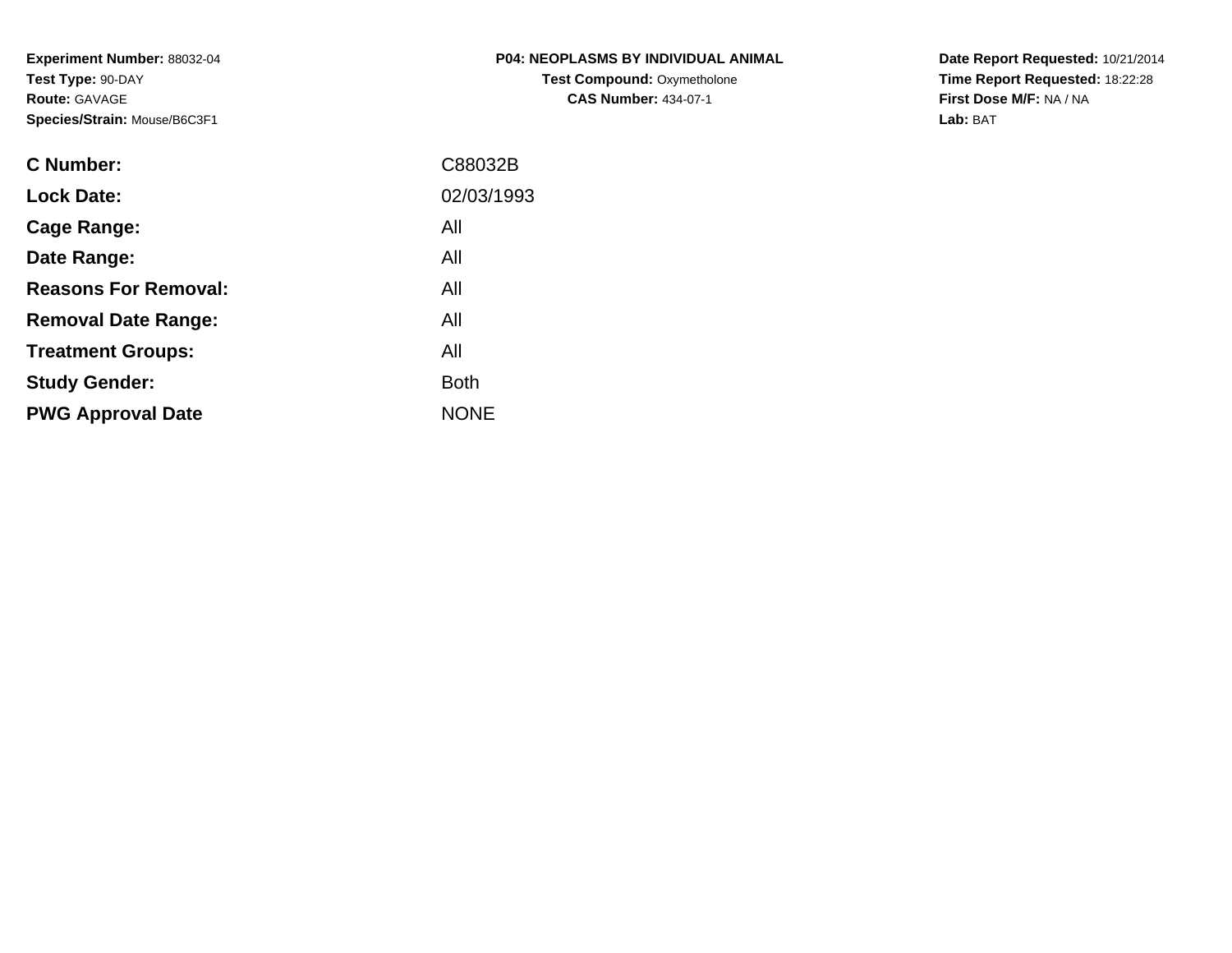**Route:** GAVAGE

**Species/Strain:** Mouse/B6C3F1

### **P04: NEOPLASMS BY INDIVIDUAL ANIMAL**

**Test Compound:** Oxymetholone

**CAS Number:** 434-07-1

**Date Report Requested:** 10/21/2014**Time Report Requested:** 18:22:28**First Dose M/F:** NA / NA**Lab:** BAT

| <b>B6C3F1 Mouse Male</b><br>0 MG/KG                                                                                                                                                                                                                        | DAY ON TEST<br><b>ANIMAL ID</b> | $\boldsymbol{\theta}$<br>0<br>9<br>$\overline{\mathbf{3}}$<br>$\mathbf 0$<br>0<br>0<br>0<br>1 | $\boldsymbol{\theta}$<br>$\boldsymbol{\theta}$<br>9<br>$\mathfrak{z}$<br>$\Omega$<br>$\mathbf 0$<br>0<br>0<br>$\overline{2}$ | 0<br>$\boldsymbol{\theta}$<br>9<br>$\boldsymbol{\beta}$<br>$\mathbf 0$<br>$\mathbf 0$<br>0<br>0<br>3                        | 0<br>0<br>9<br>$\mathfrak{z}$<br>$\Omega$<br>$\mathbf 0$<br>$\mathbf 0$<br>$\mathbf 0$<br>4                         | 0<br>0<br>9<br>$\mathfrak{z}$<br>$\mathbf 0$<br>$\mathbf 0$<br>$\mathbf 0$<br>$\boldsymbol{0}$<br>5 | 0<br>0<br>9<br>$\mathfrak{z}$<br>$\Omega$<br>$\mathbf 0$<br>0<br>0<br>6                                                     | 0<br>$\boldsymbol{\theta}$<br>9<br>$\mathfrak{z}$<br>$\mathbf 0$<br>$\mathbf 0$<br>$\mathbf 0$<br>0<br>$\overline{7}$ | 0<br>0<br>9<br>$\mathfrak{z}$<br>$\mathbf 0$<br>$\mathbf 0$<br>0<br>0<br>8                                           | 0<br>$\boldsymbol{\theta}$<br>9<br>$\mathfrak{z}$<br>$\mathbf 0$<br>$\mathbf 0$<br>0<br>0<br>9           | 0<br>$\boldsymbol{\theta}$<br>9<br>$\boldsymbol{\mathfrak{z}}$<br>$\overline{0}$<br>$\mathbf 0$<br>0<br>1<br>$\mathbf 0$ | <i><b>*TOTALS</b></i>                                                |
|------------------------------------------------------------------------------------------------------------------------------------------------------------------------------------------------------------------------------------------------------------|---------------------------------|-----------------------------------------------------------------------------------------------|------------------------------------------------------------------------------------------------------------------------------|-----------------------------------------------------------------------------------------------------------------------------|---------------------------------------------------------------------------------------------------------------------|-----------------------------------------------------------------------------------------------------|-----------------------------------------------------------------------------------------------------------------------------|-----------------------------------------------------------------------------------------------------------------------|----------------------------------------------------------------------------------------------------------------------|----------------------------------------------------------------------------------------------------------|--------------------------------------------------------------------------------------------------------------------------|----------------------------------------------------------------------|
| <b>Alimentary System</b>                                                                                                                                                                                                                                   |                                 |                                                                                               |                                                                                                                              |                                                                                                                             |                                                                                                                     |                                                                                                     |                                                                                                                             |                                                                                                                       |                                                                                                                      |                                                                                                          |                                                                                                                          |                                                                      |
| Esophagus<br>Gallbladder<br>Intestine Large, Cecum<br>Intestine Large, Colon<br>Intestine Large, Rectum<br>Intestine Small, Duodenum<br>Intestine Small, Ileum<br>Intestine Small, Jejunum<br>Liver<br>Pancreas<br>Salivary Glands<br>Stomach, Forestomach |                                 | +<br>$\ddot{}$<br>+<br>+<br>+<br>+<br>$\ddot{}$<br>$\ddot{}$<br>+<br>$\ddot{}$<br>+           | +<br>$\ddot{}$<br>+<br>$\ddot{}$<br>$\ddot{}$<br>$\ddot{}$<br>$\ddot{}$<br>$\ddot{}$<br>$\ddot{}$<br>$\ddot{}$<br>$\ddot{}$  | +<br>$\ddot{}$<br>+<br>$\ddot{}$<br>$\ddot{}$<br>$\ddot{}$<br>$\ddot{}$<br>$\ddot{}$<br>$\ddot{}$<br>$\ddot{}$<br>$\ddot{}$ | +<br>+<br>$\ddot{}$<br>$\ddot{}$<br>$\ddot{}$<br>+<br>$\ddot{}$<br>$\ddot{}$<br>$\ddot{}$<br>$\ddot{}$<br>$\ddot{}$ | +<br>+<br>+<br>+<br>+<br>+<br>+<br>$\ddot{}$<br>+<br>$\ddot{}$<br>$\ddot{}$                         | +<br>$\ddot{}$<br>+<br>$\ddot{}$<br>$\ddot{}$<br>$\ddot{}$<br>$\ddot{}$<br>$\ddot{}$<br>$\ddot{}$<br>$\ddot{}$<br>$\ddot{}$ | +<br>+<br>+<br>+<br>+<br>$\ddot{}$<br>$\ddot{}$<br>$\ddot{}$<br>$\ddot{}$<br>$\ddot{}$<br>$\ddot{}$<br>$\ddot{}$      | +<br>+<br>+<br>$\ddot{}$<br>$\ddot{}$<br>$\ddot{}$<br>$\ddot{}$<br>$\ddot{}$<br>$\ddot{}$<br>$+$<br>$+$<br>$\ddot{}$ | +<br>$\pm$<br>$\ddot{}$<br>$\ddot{}$<br>$\ddot{}$<br>$\ddot{}$<br>$+$<br>$+$<br>$+$<br>$+$<br>$+$<br>$+$ | +<br>÷<br>$\ddot{}$<br>$\ddot{}$<br>+<br>$\ddot{}$<br>$\ddot{}$<br>$\ddot{}$<br>÷<br>÷<br>$\ddot{}$<br>$\ddot{}$         | 10<br>10<br>10<br>10<br>10<br>10<br>10<br>10<br>10<br>10<br>10<br>10 |
| Stomach, Glandular                                                                                                                                                                                                                                         |                                 | +<br>+                                                                                        | $\ddot{}$<br>÷                                                                                                               | $\ddot{}$<br>$\ddot{}$                                                                                                      | +<br>$\ddot{}$                                                                                                      | +<br>$\ddot{}$                                                                                      | $\ddot{}$<br>$\ddot{}$                                                                                                      | $\ddot{}$                                                                                                             | $\ddot{}$                                                                                                            | $\ddot{}$                                                                                                | $\ddot{}$                                                                                                                | 10                                                                   |
| <b>Cardiovascular System</b>                                                                                                                                                                                                                               |                                 |                                                                                               |                                                                                                                              |                                                                                                                             |                                                                                                                     |                                                                                                     |                                                                                                                             |                                                                                                                       |                                                                                                                      |                                                                                                          |                                                                                                                          |                                                                      |
| <b>Blood Vessel</b><br>Heart<br><b>Endocrine System</b>                                                                                                                                                                                                    |                                 | +<br>$\ddot{}$                                                                                | +                                                                                                                            | +                                                                                                                           | +                                                                                                                   | +                                                                                                   | +                                                                                                                           | +<br>$\ddot{}$                                                                                                        |                                                                                                                      | +                                                                                                        | +<br>$\ddot{}$                                                                                                           | 10<br>10                                                             |
|                                                                                                                                                                                                                                                            |                                 |                                                                                               |                                                                                                                              |                                                                                                                             |                                                                                                                     |                                                                                                     |                                                                                                                             |                                                                                                                       |                                                                                                                      |                                                                                                          |                                                                                                                          |                                                                      |
| <b>Adrenal Cortex</b><br><b>Adrenal Medulla</b><br>Islets, Pancreatic                                                                                                                                                                                      |                                 | +<br>+<br>+                                                                                   | +<br>+                                                                                                                       | +<br>+<br>+                                                                                                                 | +<br>+                                                                                                              | +<br>+<br>+                                                                                         | +<br>$\ddot{}$<br>+                                                                                                         | +<br>+<br>+                                                                                                           | ٠<br>$\ddot{}$<br>+                                                                                                  | +<br>+<br>+                                                                                              | +<br>+<br>+                                                                                                              | 10<br>10<br>10                                                       |

\* ..Total animals with tissue examined microscopically; Total animals with tumor **M** . Missing tissue M ..Missing tissue

+ ..Tissue examined microscopically

I ..Insufficient tissue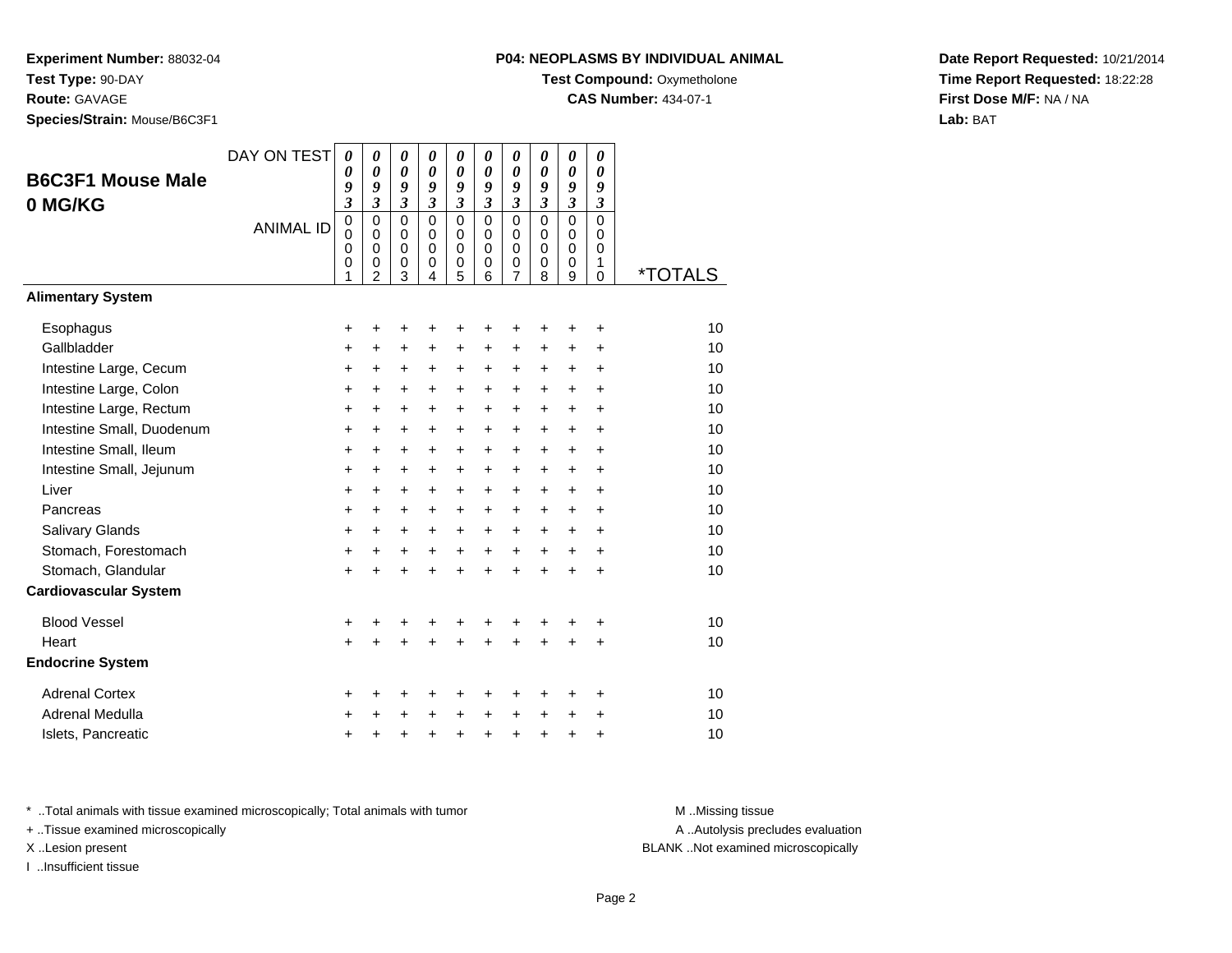**Experiment Number:** 88032-04

**Test Type:** 90-DAY

**Route:** GAVAGE

**Species/Strain:** Mouse/B6C3F1

**Test Compound:** Oxymetholone

**CAS Number:** 434-07-1

**Date Report Requested:** 10/21/2014**Time Report Requested:** 18:22:28**First Dose M/F:** NA / NA**Lab:** BAT

| <b>B6C3F1 Mouse Male</b><br>0 MG/KG | DAY ON TEST<br><b>ANIMAL ID</b> | 0<br>0<br>9<br>$\overline{\mathbf{3}}$<br>$\mathbf 0$<br>$\mathbf 0$<br>0<br>0<br>1 | 0<br>$\boldsymbol{\theta}$<br>9<br>$\mathfrak{z}$<br>$\mathbf 0$<br>$\mathbf 0$<br>$\mathbf 0$<br>$\mathbf 0$<br>$\overline{2}$ | 0<br>$\boldsymbol{\theta}$<br>9<br>$\mathfrak{z}$<br>$\mathbf 0$<br>$\mathbf 0$<br>$\mathbf 0$<br>$\mathbf 0$<br>3 | 0<br>$\boldsymbol{\theta}$<br>9<br>$\overline{\mathbf{3}}$<br>$\mathbf 0$<br>$\mathbf 0$<br>$\Omega$<br>0<br>4 | 0<br>$\boldsymbol{\theta}$<br>9<br>$\mathfrak{z}$<br>$\mathbf 0$<br>$\mathbf 0$<br>$\mathbf 0$<br>$\pmb{0}$<br>$\overline{5}$ | 0<br>$\boldsymbol{\theta}$<br>9<br>$\mathfrak{z}$<br>$\Omega$<br>$\Omega$<br>$\Omega$<br>0<br>6 | 0<br>$\boldsymbol{\theta}$<br>9<br>$\mathfrak{z}$<br>$\mathbf 0$<br>$\mathbf 0$<br>$\mathbf 0$<br>0<br>7 | 0<br>0<br>9<br>$\overline{\mathbf{3}}$<br>$\mathbf 0$<br>$\mathbf 0$<br>$\mathbf 0$<br>0<br>8 | $\pmb{\theta}$<br>$\boldsymbol{\theta}$<br>9<br>$\mathfrak{z}$<br>$\overline{0}$<br>$\mathbf 0$<br>0<br>0<br>$\boldsymbol{9}$ | 0<br>0<br>9<br>$\boldsymbol{\mathfrak{z}}$<br>$\overline{0}$<br>$\mathbf 0$<br>$\mathbf 0$<br>1<br>0 | <i><b>*TOTALS</b></i> |
|-------------------------------------|---------------------------------|-------------------------------------------------------------------------------------|---------------------------------------------------------------------------------------------------------------------------------|--------------------------------------------------------------------------------------------------------------------|----------------------------------------------------------------------------------------------------------------|-------------------------------------------------------------------------------------------------------------------------------|-------------------------------------------------------------------------------------------------|----------------------------------------------------------------------------------------------------------|-----------------------------------------------------------------------------------------------|-------------------------------------------------------------------------------------------------------------------------------|------------------------------------------------------------------------------------------------------|-----------------------|
| Parathyroid Gland                   |                                 | $\ddot{}$                                                                           | $+$                                                                                                                             | M                                                                                                                  | $\ddot{}$                                                                                                      | $\ddot{}$                                                                                                                     | $\ddot{}$                                                                                       | $\ddot{}$                                                                                                | $\ddot{}$                                                                                     | $+$                                                                                                                           | $\ddot{}$                                                                                            | 9                     |
| <b>Pituitary Gland</b>              |                                 | $\ddot{}$                                                                           | М                                                                                                                               | М                                                                                                                  | $\ddot{}$                                                                                                      | +                                                                                                                             | $\ddot{}$                                                                                       | $\ddot{}$                                                                                                | +                                                                                             | $\ddot{}$                                                                                                                     | +                                                                                                    | 8                     |
| <b>Thyroid Gland</b>                |                                 | $\ddot{}$                                                                           | $\ddot{}$                                                                                                                       | $\ddot{}$                                                                                                          | Ŧ.                                                                                                             | $\ddot{}$                                                                                                                     | $\ddot{}$                                                                                       | $\ddot{}$                                                                                                | $\ddot{}$                                                                                     | $\ddot{}$                                                                                                                     | $\ddot{}$                                                                                            | 10                    |
| <b>General Body System</b>          |                                 |                                                                                     |                                                                                                                                 |                                                                                                                    |                                                                                                                |                                                                                                                               |                                                                                                 |                                                                                                          |                                                                                               |                                                                                                                               |                                                                                                      |                       |
| <b>NONE</b>                         |                                 |                                                                                     |                                                                                                                                 |                                                                                                                    |                                                                                                                |                                                                                                                               |                                                                                                 |                                                                                                          |                                                                                               |                                                                                                                               |                                                                                                      |                       |
| <b>Genital System</b>               |                                 |                                                                                     |                                                                                                                                 |                                                                                                                    |                                                                                                                |                                                                                                                               |                                                                                                 |                                                                                                          |                                                                                               |                                                                                                                               |                                                                                                      |                       |
| Epididymis                          |                                 | $\ddot{}$                                                                           |                                                                                                                                 | +                                                                                                                  | +                                                                                                              | +                                                                                                                             | +                                                                                               | +                                                                                                        | +                                                                                             | +                                                                                                                             | +                                                                                                    | 10                    |
| <b>Preputial Gland</b>              |                                 | +                                                                                   | $\ddot{}$                                                                                                                       | +                                                                                                                  | +                                                                                                              | +                                                                                                                             | +                                                                                               | +                                                                                                        | $\pm$                                                                                         | +                                                                                                                             | ٠                                                                                                    | 10                    |
| Prostate                            |                                 | +                                                                                   | +                                                                                                                               | $\ddot{}$                                                                                                          | $\pm$                                                                                                          | $\ddot{}$                                                                                                                     | $\ddot{}$                                                                                       | $\ddot{}$                                                                                                | $\pm$                                                                                         | $\pm$                                                                                                                         | +                                                                                                    | 10                    |
| <b>Seminal Vesicle</b>              |                                 | +                                                                                   | +                                                                                                                               | +                                                                                                                  | +                                                                                                              | +                                                                                                                             | $\ddot{}$                                                                                       | +                                                                                                        | +                                                                                             | +                                                                                                                             | +                                                                                                    | 10                    |
| <b>Testes</b>                       |                                 | $\ddot{}$                                                                           |                                                                                                                                 | ÷                                                                                                                  | $\ddot{}$                                                                                                      | $\ddot{}$                                                                                                                     | $\ddot{}$                                                                                       | $\ddot{}$                                                                                                | $\ddot{}$                                                                                     | $\ddot{}$                                                                                                                     | $\ddot{}$                                                                                            | 10                    |
| <b>Hematopoietic System</b>         |                                 |                                                                                     |                                                                                                                                 |                                                                                                                    |                                                                                                                |                                                                                                                               |                                                                                                 |                                                                                                          |                                                                                               |                                                                                                                               |                                                                                                      |                       |
| <b>Bone Marrow</b>                  |                                 | +                                                                                   |                                                                                                                                 | +                                                                                                                  | +                                                                                                              | +                                                                                                                             | +                                                                                               | +                                                                                                        | +                                                                                             | ٠                                                                                                                             | +                                                                                                    | 10                    |
| Lymph Node, Mandibular              |                                 | $\ddot{}$                                                                           | +                                                                                                                               | $\ddot{}$                                                                                                          | $\ddot{}$                                                                                                      | $\ddot{}$                                                                                                                     | $\ddot{}$                                                                                       | $\ddot{}$                                                                                                | $\ddot{}$                                                                                     | $\ddot{}$                                                                                                                     | +                                                                                                    | 10                    |
| Lymph Node, Mesenteric              |                                 | +                                                                                   | +                                                                                                                               | +                                                                                                                  | +                                                                                                              | $\ddot{}$                                                                                                                     | М                                                                                               | $\ddot{}$                                                                                                | $\ddot{}$                                                                                     | +                                                                                                                             | +                                                                                                    | 9                     |
| Spleen                              |                                 | $\ddot{}$                                                                           | +                                                                                                                               | +                                                                                                                  | +                                                                                                              | +                                                                                                                             | $\ddot{}$                                                                                       | $\ddot{}$                                                                                                | $\ddot{}$                                                                                     | $\pm$                                                                                                                         | $\ddot{}$                                                                                            | 10                    |
| Thymus                              |                                 | $\ddot{}$                                                                           |                                                                                                                                 | $\ddot{}$                                                                                                          | Ŧ.                                                                                                             | $\ddot{}$                                                                                                                     | $\ddot{}$                                                                                       | $\ddot{}$                                                                                                | $\ddot{}$                                                                                     | $\ddot{}$                                                                                                                     | $\ddot{}$                                                                                            | 10                    |
| <b>Integumentary System</b>         |                                 |                                                                                     |                                                                                                                                 |                                                                                                                    |                                                                                                                |                                                                                                                               |                                                                                                 |                                                                                                          |                                                                                               |                                                                                                                               |                                                                                                      |                       |
| Mammary Gland                       |                                 | M                                                                                   | м                                                                                                                               | M                                                                                                                  | M                                                                                                              | M                                                                                                                             | м                                                                                               | М                                                                                                        | м                                                                                             | М                                                                                                                             | M                                                                                                    | 0                     |
| Skin                                |                                 | +                                                                                   | +                                                                                                                               | +                                                                                                                  | +                                                                                                              | +                                                                                                                             | +                                                                                               | +                                                                                                        | +                                                                                             | +                                                                                                                             | +                                                                                                    | 10                    |

\* ..Total animals with tissue examined microscopically; Total animals with tumor **M** . Missing tissue M ..Missing tissue

+ ..Tissue examined microscopically

I ..Insufficient tissue

A ..Autolysis precludes evaluation

X ..Lesion present BLANK ..Not examined microscopically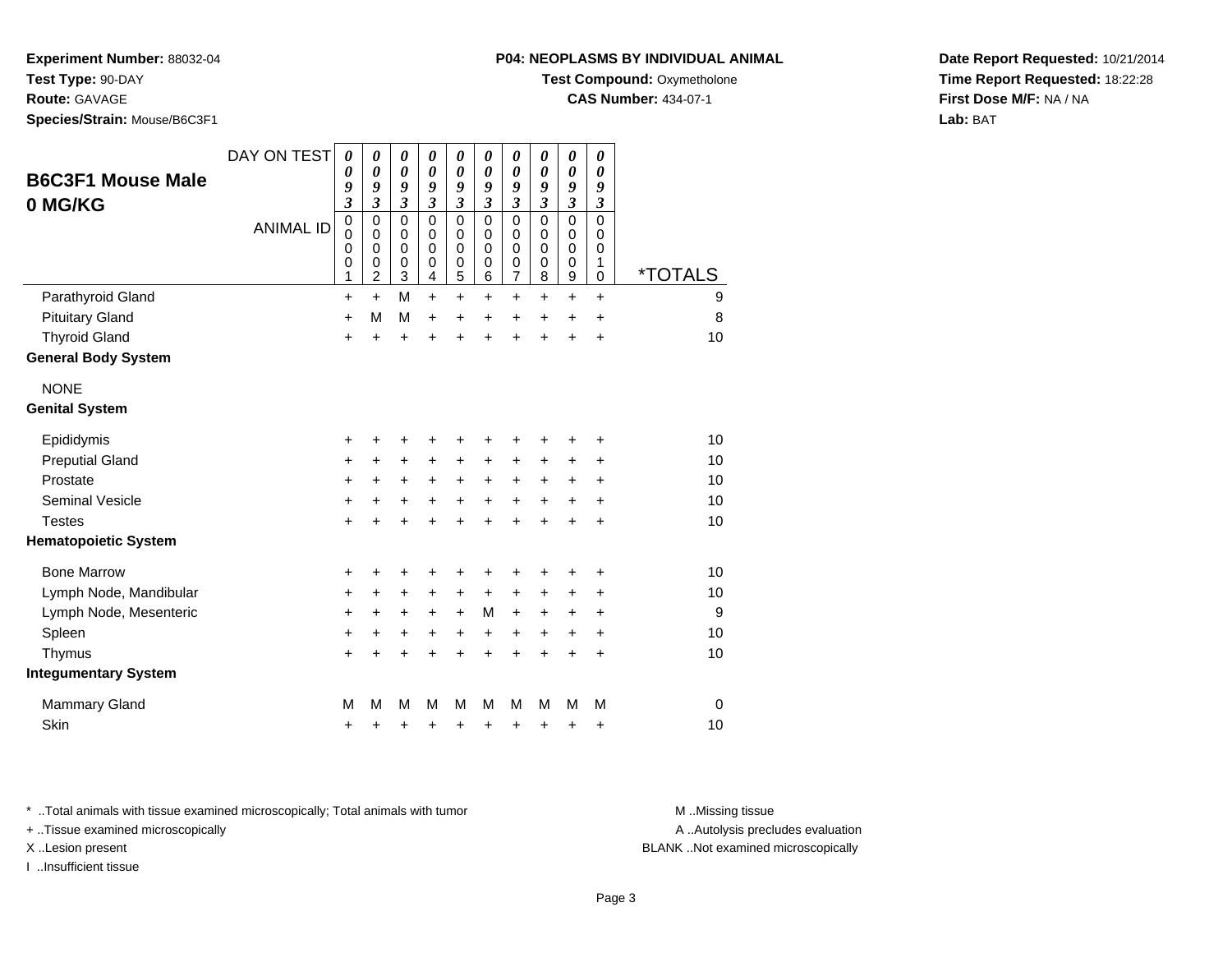**Experiment Number:** 88032-04

**Test Type:** 90-DAY

## **Route:** GAVAGE

**Species/Strain:** Mouse/B6C3F1

### **P04: NEOPLASMS BY INDIVIDUAL ANIMAL**

**Test Compound:** Oxymetholone

**CAS Number:** 434-07-1

**Date Report Requested:** 10/21/2014**Time Report Requested:** 18:22:28**First Dose M/F:** NA / NA**Lab:** BAT

| <b>B6C3F1 Mouse Male</b><br>0 MG/KG               | DAY ON TEST<br><b>ANIMAL ID</b> | 0<br>0<br>9<br>$\mathfrak{z}$<br>$\mathbf 0$<br>0<br>$\mathbf 0$<br>$\mathbf 0$<br>1 | 0<br>0<br>9<br>$\mathfrak{z}$<br>$\mathbf 0$<br>$\mathbf 0$<br>$\mathbf 0$<br>$\mathbf 0$<br>$\overline{2}$ | 0<br>0<br>9<br>$\mathfrak{z}$<br>$\mathbf 0$<br>0<br>$\mathbf 0$<br>$\mathbf 0$<br>3 | 0<br>$\boldsymbol{\theta}$<br>9<br>$\mathfrak{z}$<br>$\mathbf 0$<br>$\Omega$<br>$\mathbf 0$<br>$\Omega$<br>4 | 0<br>$\boldsymbol{\theta}$<br>9<br>$\mathfrak{z}$<br>$\mathbf 0$<br>0<br>$\mathbf 0$<br>0<br>5 | 0<br>0<br>9<br>$\mathfrak{z}$<br>$\mathbf 0$<br>0<br>0<br>0<br>6 | 0<br>$\boldsymbol{\theta}$<br>9<br>$\overline{\mathbf{3}}$<br>0<br>0<br>0<br>0<br>7 | 0<br>0<br>9<br>3<br>0<br>0<br>0<br>0<br>8 | 0<br>0<br>9<br>$\mathfrak{z}$<br>$\mathbf 0$<br>$\mathbf 0$<br>$\mathbf 0$<br>$\mathbf 0$<br>9 | 0<br>0<br>9<br>$\boldsymbol{\beta}$<br>$\mathbf 0$<br>0<br>0<br>1<br>0 | <i><b>*TOTALS</b></i> |
|---------------------------------------------------|---------------------------------|--------------------------------------------------------------------------------------|-------------------------------------------------------------------------------------------------------------|--------------------------------------------------------------------------------------|--------------------------------------------------------------------------------------------------------------|------------------------------------------------------------------------------------------------|------------------------------------------------------------------|-------------------------------------------------------------------------------------|-------------------------------------------|------------------------------------------------------------------------------------------------|------------------------------------------------------------------------|-----------------------|
| <b>Musculoskeletal System</b>                     |                                 |                                                                                      |                                                                                                             |                                                                                      |                                                                                                              |                                                                                                |                                                                  |                                                                                     |                                           |                                                                                                |                                                                        |                       |
| <b>Bone</b><br><b>Nervous System</b>              |                                 | $\ddot{}$                                                                            |                                                                                                             |                                                                                      |                                                                                                              |                                                                                                |                                                                  |                                                                                     |                                           |                                                                                                | ÷                                                                      | 10                    |
| <b>Brain</b>                                      |                                 | +                                                                                    |                                                                                                             |                                                                                      |                                                                                                              |                                                                                                |                                                                  |                                                                                     |                                           |                                                                                                |                                                                        | 10                    |
| <b>Respiratory System</b>                         |                                 |                                                                                      |                                                                                                             |                                                                                      |                                                                                                              |                                                                                                |                                                                  |                                                                                     |                                           |                                                                                                |                                                                        |                       |
| Lung                                              |                                 | $\ddot{}$                                                                            |                                                                                                             | ٠                                                                                    | +                                                                                                            | +                                                                                              |                                                                  |                                                                                     |                                           |                                                                                                | ÷                                                                      | 10                    |
| Nose                                              |                                 | $\ddot{}$                                                                            | +                                                                                                           | $\ddot{}$                                                                            | $\ddot{}$                                                                                                    | $\ddot{}$                                                                                      | $+$                                                              | $\ddot{}$                                                                           | $\ddot{}$                                 | $\ddot{}$                                                                                      | $\ddot{}$                                                              | 10                    |
| Trachea                                           |                                 | $+$                                                                                  |                                                                                                             | $\ddot{}$                                                                            | $\ddot{}$                                                                                                    | $\ddot{}$                                                                                      | $\ddot{}$                                                        | $\ddot{}$                                                                           | $\ddot{}$                                 | +                                                                                              | $\ddot{}$                                                              | 10                    |
| <b>Special Senses System</b>                      |                                 |                                                                                      |                                                                                                             |                                                                                      |                                                                                                              |                                                                                                |                                                                  |                                                                                     |                                           |                                                                                                |                                                                        |                       |
| <b>NONE</b>                                       |                                 |                                                                                      |                                                                                                             |                                                                                      |                                                                                                              |                                                                                                |                                                                  |                                                                                     |                                           |                                                                                                |                                                                        |                       |
| <b>Urinary System</b>                             |                                 |                                                                                      |                                                                                                             |                                                                                      |                                                                                                              |                                                                                                |                                                                  |                                                                                     |                                           |                                                                                                |                                                                        |                       |
| Kidney                                            |                                 | $\ddot{}$                                                                            |                                                                                                             |                                                                                      |                                                                                                              |                                                                                                |                                                                  |                                                                                     |                                           |                                                                                                |                                                                        | 10                    |
| <b>Urinary Bladder</b><br><b>SYSTEMIC LESIONS</b> |                                 | $\ddot{}$                                                                            |                                                                                                             |                                                                                      | +                                                                                                            | +                                                                                              | +                                                                | +                                                                                   | +                                         | ٠                                                                                              | $\ddot{}$                                                              | 10                    |
| Multiple Organ                                    |                                 |                                                                                      |                                                                                                             |                                                                                      |                                                                                                              |                                                                                                |                                                                  |                                                                                     |                                           |                                                                                                |                                                                        | 10                    |

\* ..Total animals with tissue examined microscopically; Total animals with tumor **M** . Missing tissue M ..Missing tissue

+ ..Tissue examined microscopically

I ..Insufficient tissue

A ..Autolysis precludes evaluation

X ..Lesion present BLANK ..Not examined microscopically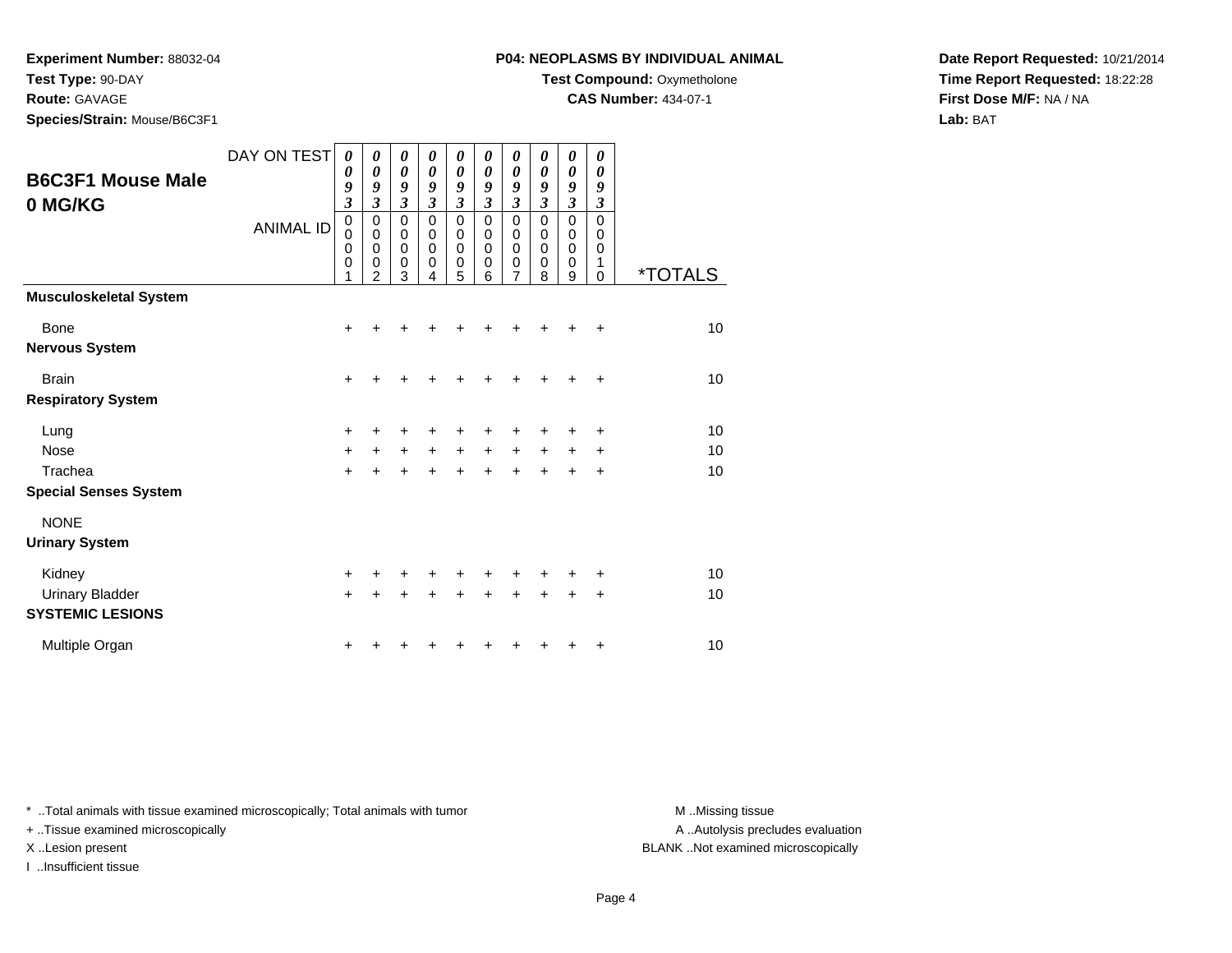| Experiment Number: 88032-04  |
|------------------------------|
| Test Type: 90-DAY            |
| <b>Route: GAVAGE</b>         |
| Species/Strain: Mouse/B6C3F1 |

**Date Report Requested:** 10/21/2014**Time Report Requested:** 18:22:28**First Dose M/F:** NA / NA**Lab:** BAT

DAY ON TEST

## **B6C3F1 Mouse Male160 MG/KG**

ANIMAL ID

\*TOTALS

**Alimentary System**

NONE

**Cardiovascular System**

NONE

**Endocrine System**

NONE

**General Body System**

NONE

**Genital System**

NONE

**Hematopoietic System**

NONE

**Integumentary System**

NONE

**Musculoskeletal System**

NONE

**Nervous System**

NONE

\* ..Total animals with tissue examined microscopically; Total animals with tumor **M** ..Missing tissue M ..Missing tissue

+ ..Tissue examined microscopically

I ..Insufficient tissue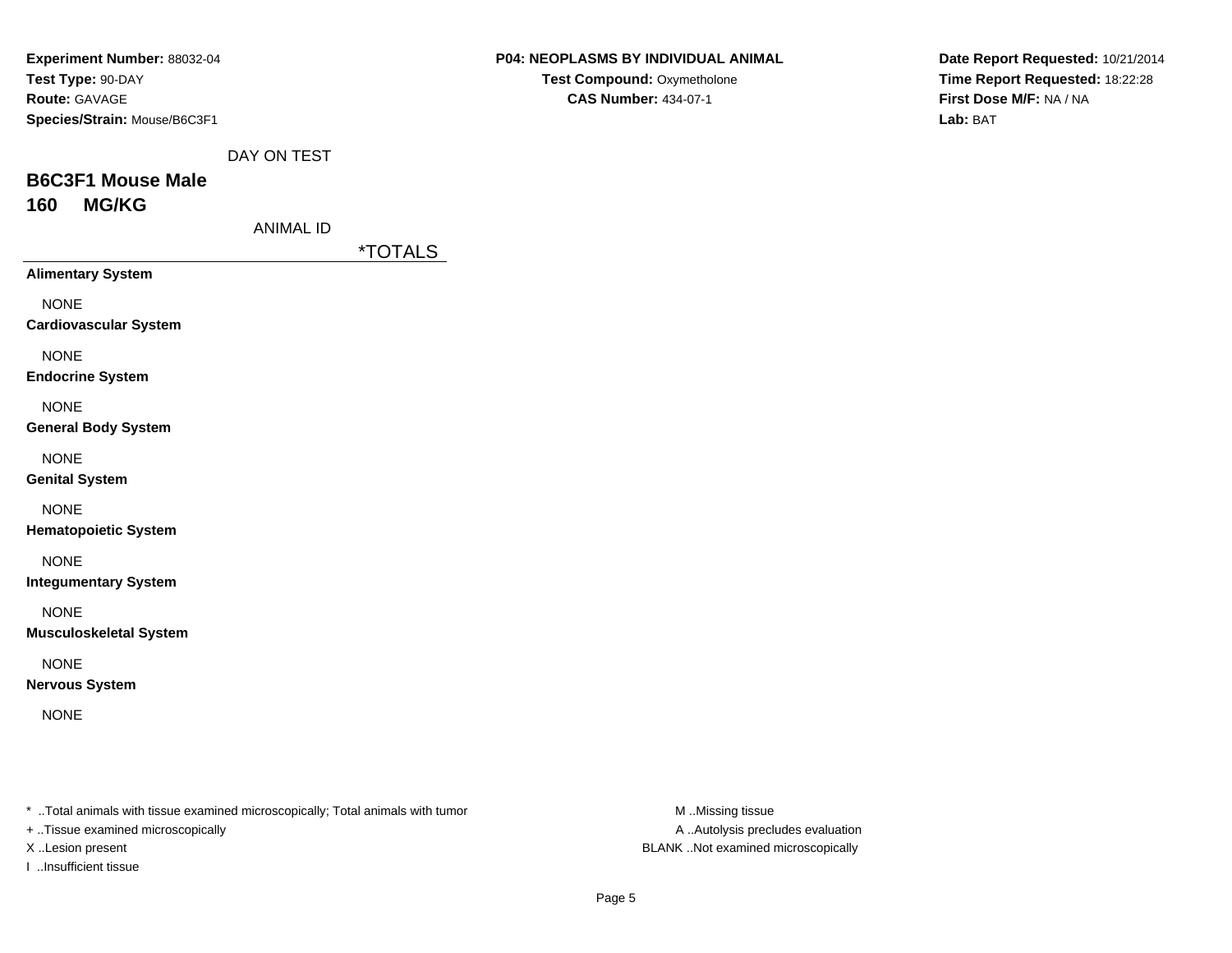| <b>Experiment Number: 88032-04</b> |
|------------------------------------|
| Test Type: 90-DAY                  |
| <b>Route: GAVAGE</b>               |
| Species/Strain: Mouse/B6C3F1       |

**Date Report Requested:** 10/21/2014**Time Report Requested:** 18:22:28**First Dose M/F:** NA / NA**Lab:** BAT

DAY ON TEST

## **B6C3F1 Mouse Male160 MG/KG**

ANIMAL ID

\*TOTALS

**Respiratory System**

NONE

**Special Senses System**

NONE

**Urinary System**

### NONE

### **SYSTEMIC LESIONS**

Multiple Organ

 $\mathbf n$  0

\* ..Total animals with tissue examined microscopically; Total animals with tumor **M** ...Missing tissue M ...Missing tissue

+ ..Tissue examined microscopically

I ..Insufficient tissue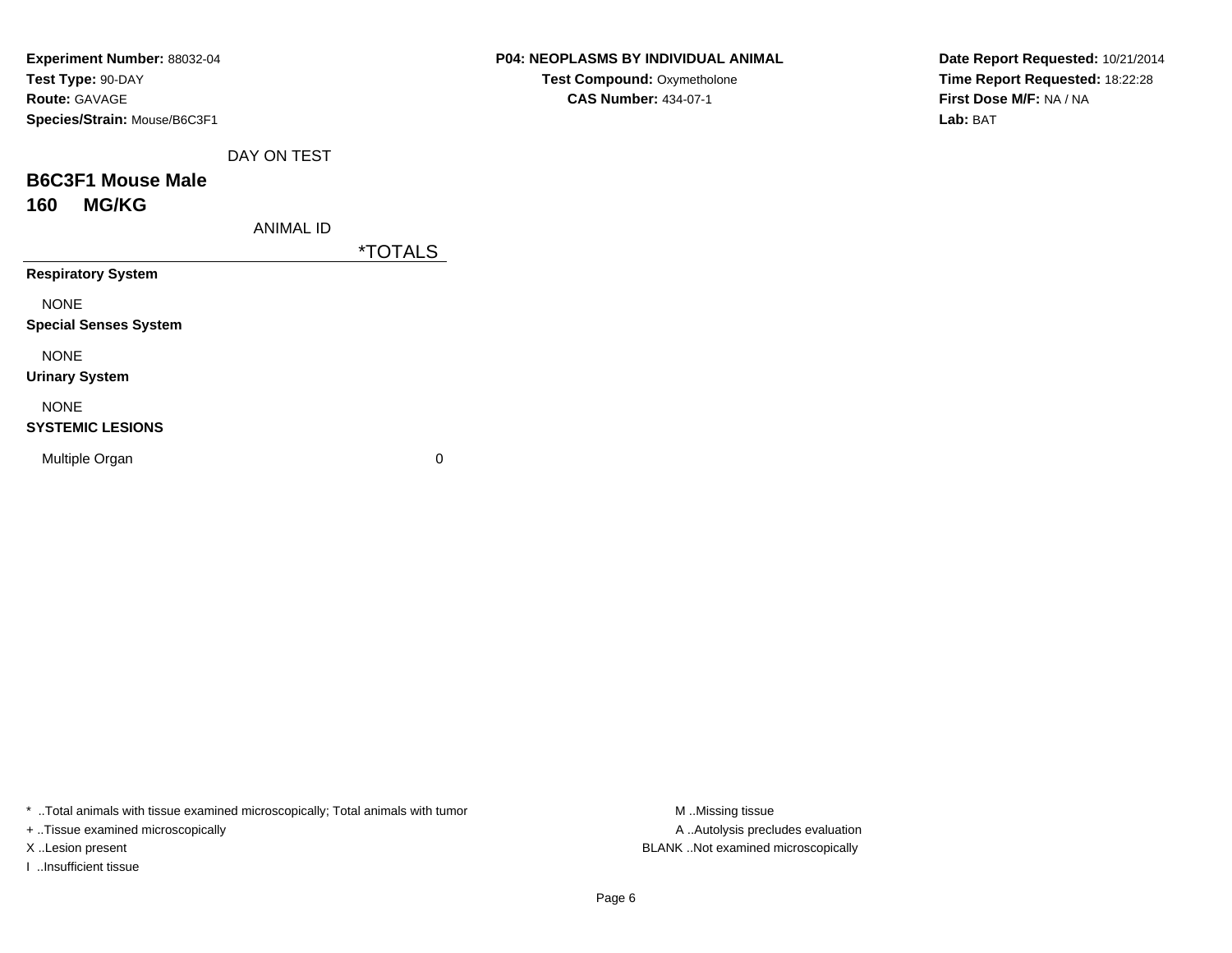| Experiment Number: 88032-04  |
|------------------------------|
| Test Type: 90-DAY            |
| <b>Route: GAVAGE</b>         |
| Species/Strain: Mouse/B6C3F1 |

**Date Report Requested:** 10/21/2014**Time Report Requested:** 18:22:28**First Dose M/F:** NA / NA**Lab:** BAT

DAY ON TEST

# **B6C3F1 Mouse Male320 MG/KG**

ANIMAL ID

\*TOTALS

**Alimentary System**

NONE

**Cardiovascular System**

NONE

**Endocrine System**

NONE

**General Body System**

NONE

**Genital System**

NONE

**Hematopoietic System**

NONE

**Integumentary System**

NONE

**Musculoskeletal System**

NONE

**Nervous System**

NONE

\* ..Total animals with tissue examined microscopically; Total animals with tumor **M** ..Missing tissue M ..Missing tissue

+ ..Tissue examined microscopically

I ..Insufficient tissue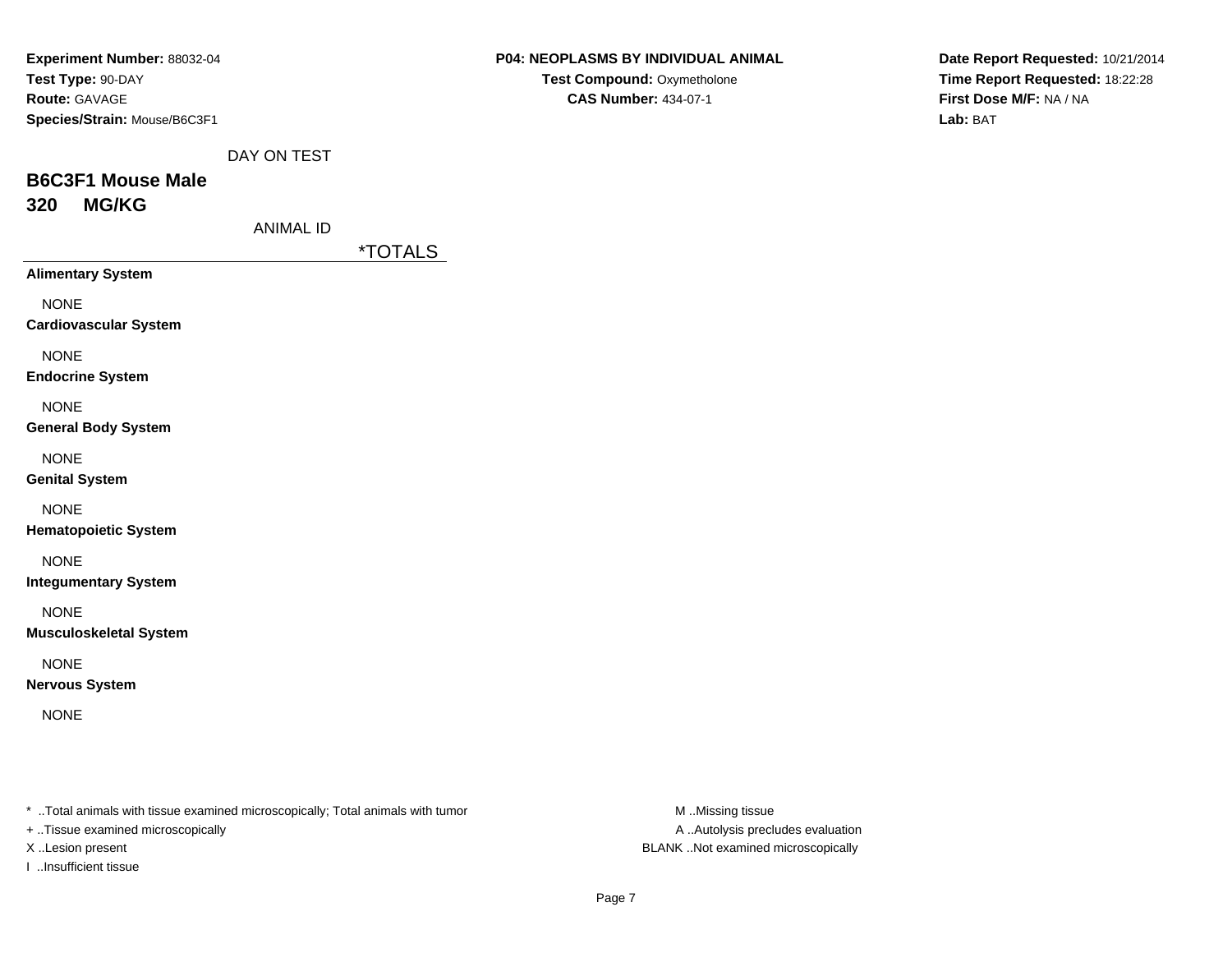| Experiment Number: 88032-04  |
|------------------------------|
| Test Type: 90-DAY            |
| <b>Route:</b> GAVAGE         |
| Species/Strain: Mouse/B6C3F1 |

### **P04: NEOPLASMS BY INDIVIDUAL ANIMALTest Compound:** Oxymetholone

**CAS Number:** 434-07-1

**Date Report Requested:** 10/21/2014**Time Report Requested:** 18:22:28**First Dose M/F:** NA / NA**Lab:** BAT

DAY ON TEST

## **B6C3F1 Mouse Male320 MG/KG**

ANIMAL ID

\*TOTALS

**Respiratory System**

NONE

**Special Senses System**

NONE

**Urinary System**

### NONE

### **SYSTEMIC LESIONS**

Multiple Organ

 $\mathbf n$  0

\* ..Total animals with tissue examined microscopically; Total animals with tumor **M** ...Missing tissue M ...Missing tissue

+ ..Tissue examined microscopically

I ..Insufficient tissue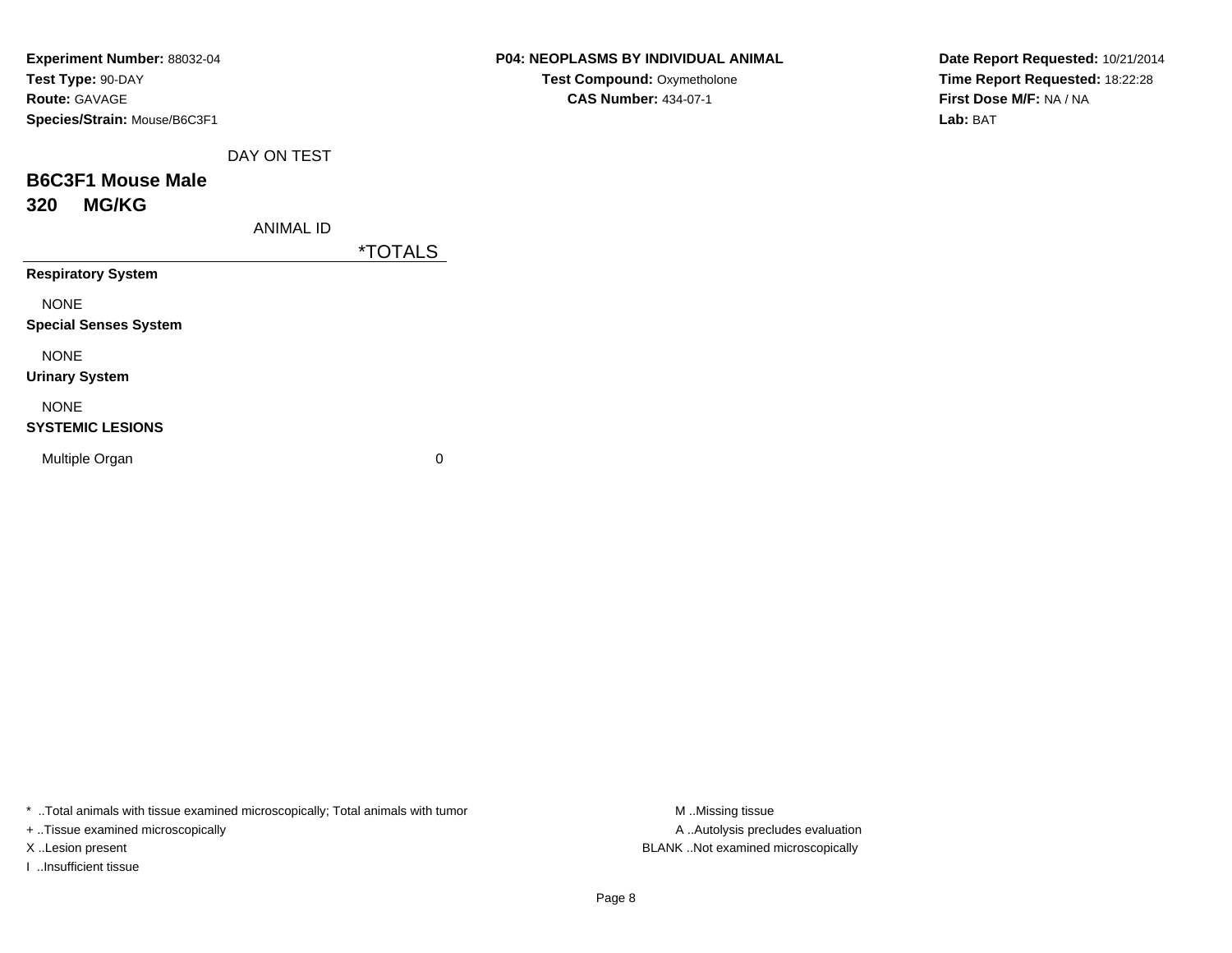| Experiment Number: 88032-04  |  |
|------------------------------|--|
| Test Type: 90-DAY            |  |
| <b>Route: GAVAGE</b>         |  |
| Species/Strain: Mouse/B6C3F1 |  |

**Date Report Requested:** 10/21/2014**Time Report Requested:** 18:22:28**First Dose M/F:** NA / NA**Lab:** BAT

DAY ON TEST

# **B6C3F1 Mouse Male630 MG/KG**

ANIMAL ID

\*TOTALS

**Alimentary System**

NONE

**Cardiovascular System**

NONE

**Endocrine System**

NONE

**General Body System**

NONE

**Genital System**

NONE

**Hematopoietic System**

NONE

**Integumentary System**

NONE

**Musculoskeletal System**

NONE

**Nervous System**

NONE

\* ..Total animals with tissue examined microscopically; Total animals with tumor **M** ..Missing tissue M ..Missing tissue

+ ..Tissue examined microscopically

I ..Insufficient tissue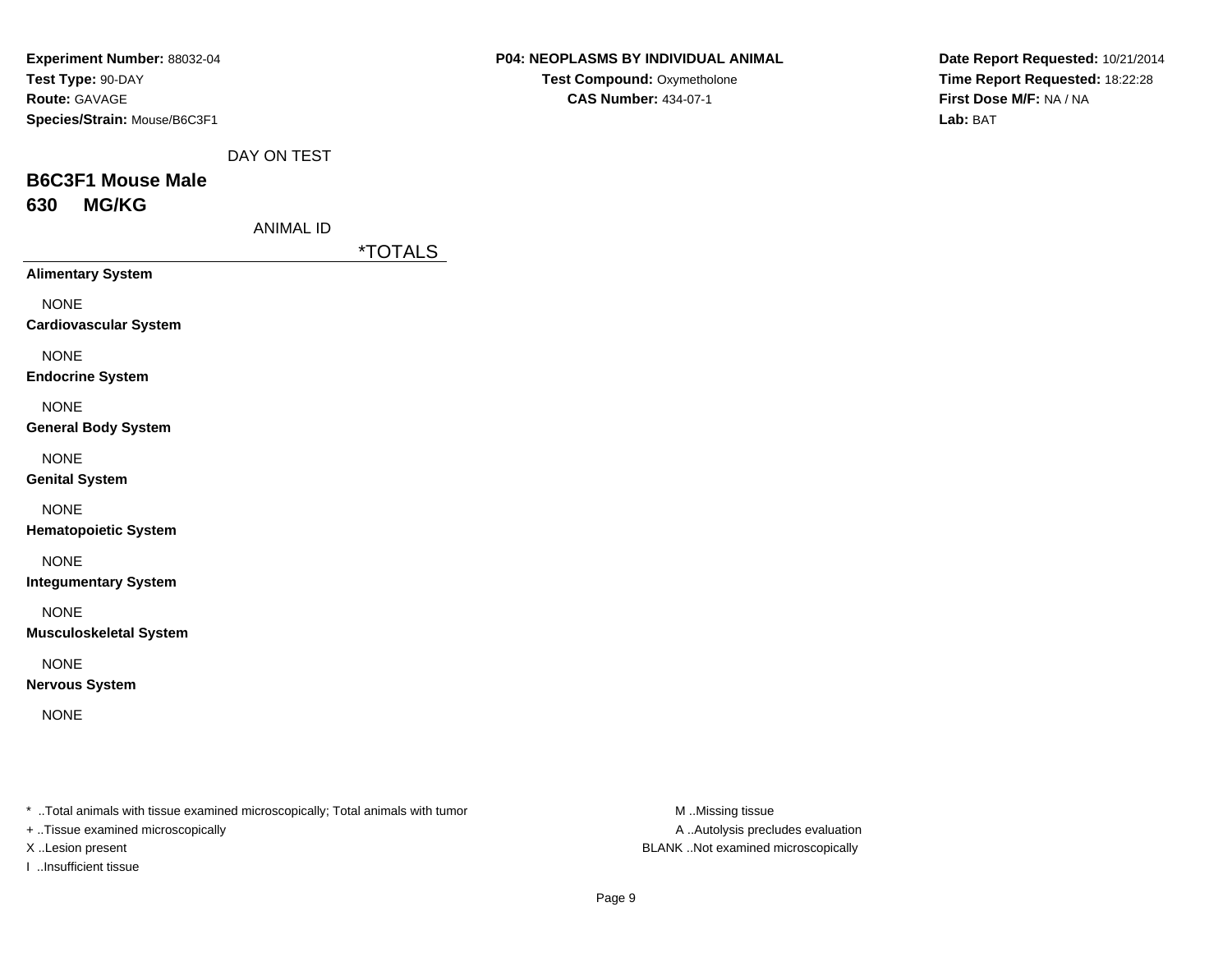| Experiment Number: 88032-04<br>Test Type: 90-DAY<br><b>Route: GAVAGE</b><br>Species/Strain: Mouse/B6C3F1 |                  |                       | <b>P04: NEOPLASMS BY INDIVIDUAL ANIMAL</b><br>Test Compound: Oxymetholone<br><b>CAS Number: 434-07-1</b> |
|----------------------------------------------------------------------------------------------------------|------------------|-----------------------|----------------------------------------------------------------------------------------------------------|
|                                                                                                          | DAY ON TEST      |                       |                                                                                                          |
| <b>B6C3F1 Mouse Male</b>                                                                                 |                  |                       |                                                                                                          |
| <b>MG/KG</b><br>630                                                                                      |                  |                       |                                                                                                          |
|                                                                                                          | <b>ANIMAL ID</b> |                       |                                                                                                          |
|                                                                                                          |                  | <i><b>*TOTALS</b></i> |                                                                                                          |
| <b>Respiratory System</b>                                                                                |                  |                       |                                                                                                          |
| <b>NONE</b>                                                                                              |                  |                       |                                                                                                          |
| <b>Special Senses System</b>                                                                             |                  |                       |                                                                                                          |
| <b>NONE</b><br><b>Urinary System</b>                                                                     |                  |                       |                                                                                                          |
| <b>NONE</b>                                                                                              |                  |                       |                                                                                                          |
| <b>SYSTEMIC LESIONS</b>                                                                                  |                  |                       |                                                                                                          |
| Multiple Organ                                                                                           |                  | $\mathbf 0$           |                                                                                                          |

**Date Report Requested:** 10/21/2014**Time Report Requested:** 18:22:28**First Dose M/F:** NA / NA**Lab:** BAT

\* ..Total animals with tissue examined microscopically; Total animals with tumor **M** ..Missing tissue M ..Missing tissue

+ ..Tissue examined microscopically

I ..Insufficient tissue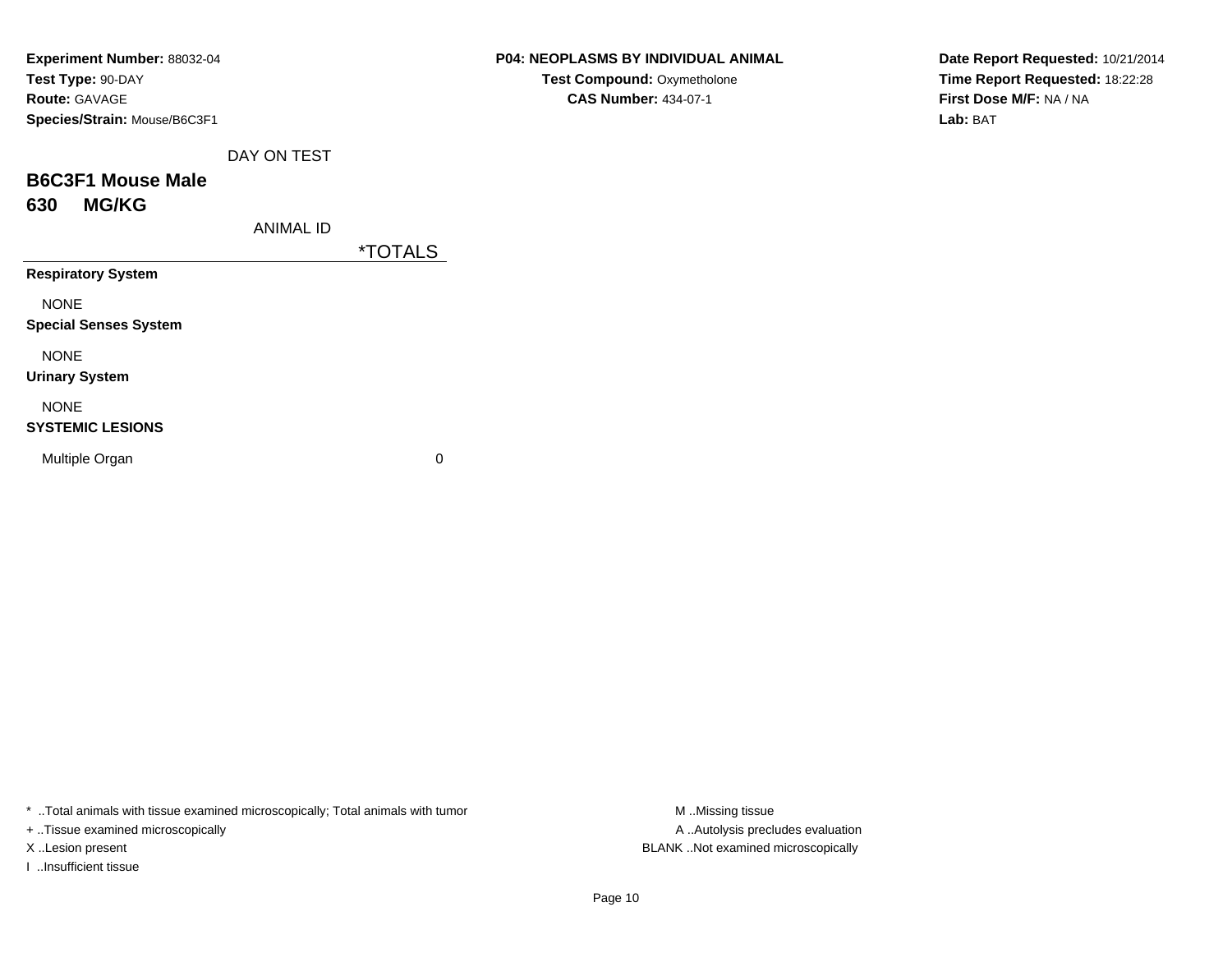| Experiment Number: 88032-04  |
|------------------------------|
| Test Type: 90-DAY            |
| <b>Route: GAVAGE</b>         |
| Species/Strain: Mouse/B6C3F1 |

**Date Report Requested:** 10/21/2014**Time Report Requested:** 18:22:28**First Dose M/F:** NA / NA**Lab:** BAT

DAY ON TEST

# **B6C3F1 Mouse Male1250 MG/KG**

ANIMAL ID

\*TOTALS

**Alimentary System**

NONE

**Cardiovascular System**

NONE

**Endocrine System**

NONE

**General Body System**

NONE

**Genital System**

NONE

**Hematopoietic System**

NONE

**Integumentary System**

NONE

**Musculoskeletal System**

NONE

**Nervous System**

NONE

\* ..Total animals with tissue examined microscopically; Total animals with tumor **M** ..Missing tissue M ..Missing tissue

+ ..Tissue examined microscopically

I ..Insufficient tissue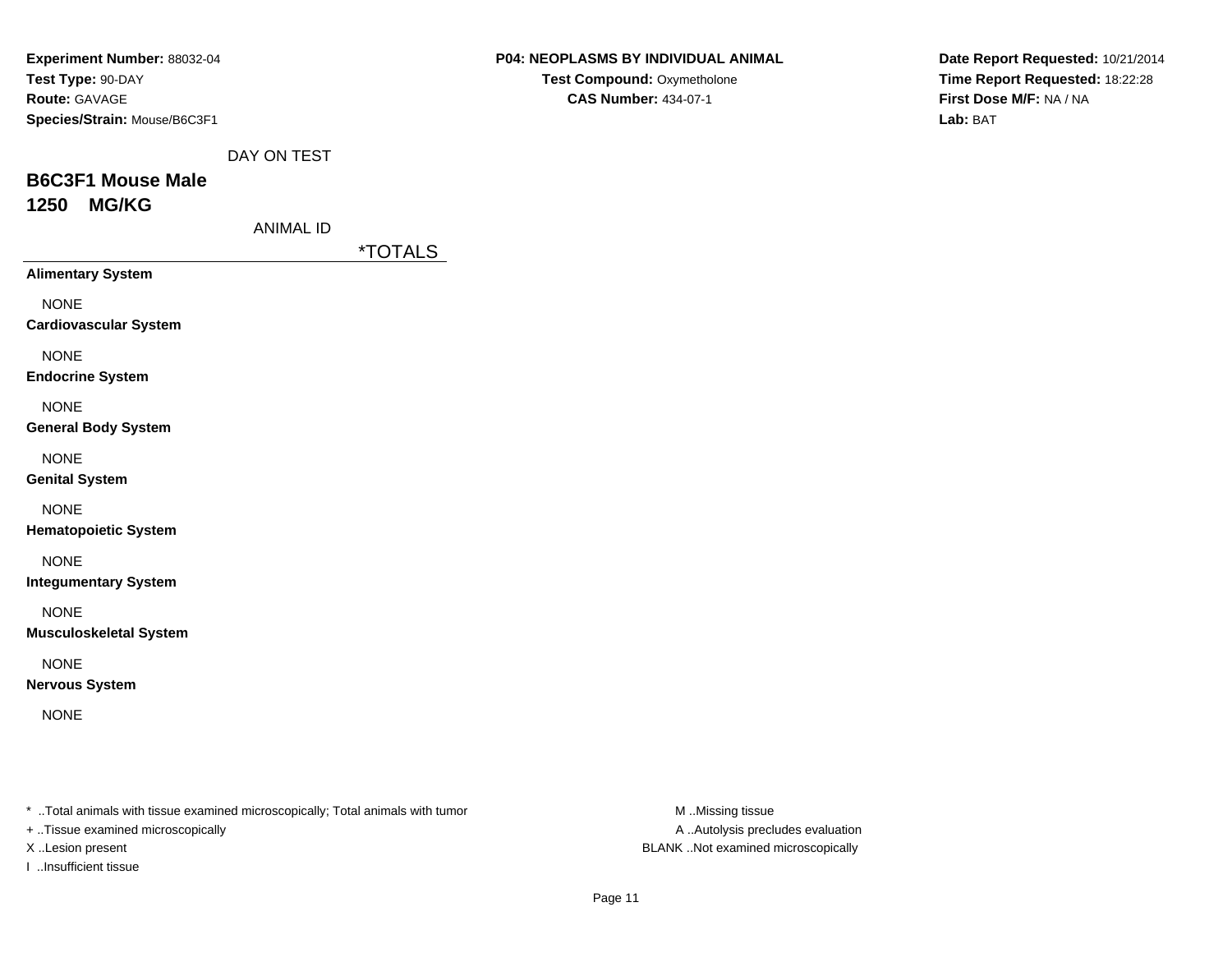| Experiment Number: 88032-04  |             |                       |
|------------------------------|-------------|-----------------------|
| Test Type: 90-DAY            |             |                       |
| <b>Route: GAVAGE</b>         |             |                       |
| Species/Strain: Mouse/B6C3F1 |             |                       |
|                              | DAY ON TEST |                       |
| <b>B6C3F1 Mouse Male</b>     |             |                       |
| 1250 MG/KG                   |             |                       |
|                              | ANIMAL ID   |                       |
|                              |             | <i><b>*TOTALS</b></i> |
| <b>Respiratory System</b>    |             |                       |
| <b>NONE</b>                  |             |                       |
| <b>Special Senses System</b> |             |                       |
| <b>NONE</b>                  |             |                       |
| <b>Urinary System</b>        |             |                       |

NONE

#### **SYSTEMIC LESIONS**

Multiple Organ

 $\mathbf n$  0

\* ..Total animals with tissue examined microscopically; Total animals with tumor **M** . Missing tissue M ..Missing tissue

+ ..Tissue examined microscopically

I ..Insufficient tissue

**CAS Number:** 434-07-1

**Date Report Requested:** 10/21/2014**Time Report Requested:** 18:22:28**First Dose M/F:** NA / NA**Lab:** BAT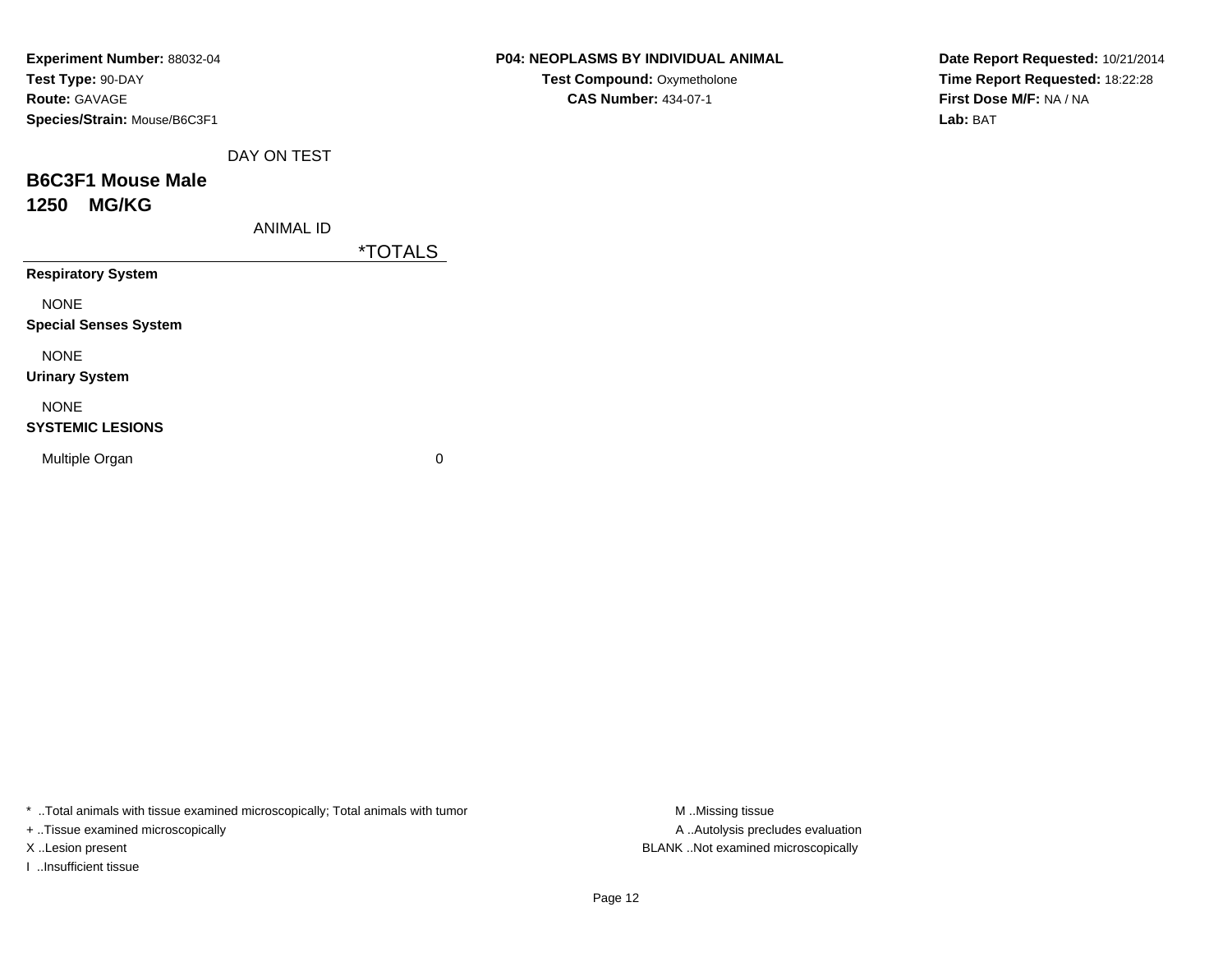**Species/Strain:** Mouse/B6C3F1

### **P04: NEOPLASMS BY INDIVIDUAL ANIMAL**

**Test Compound: Oxymetholone** 

**CAS Number:** 434-07-1

**Date Report Requested:** 10/21/2014**Time Report Requested:** 18:22:28**First Dose M/F:** NA / NA**Lab:** BAT

|                              | DAY ON TEST      | $\boldsymbol{\theta}$   | $\boldsymbol{\theta}$      | $\boldsymbol{\theta}$      | $\pmb{\theta}$               | 0                          | 0                          | $\pmb{\theta}$             | 0                          | 0                          | 0                |                       |
|------------------------------|------------------|-------------------------|----------------------------|----------------------------|------------------------------|----------------------------|----------------------------|----------------------------|----------------------------|----------------------------|------------------|-----------------------|
| <b>B6C3F1 Mouse Male</b>     |                  | 0<br>9                  | $\boldsymbol{\theta}$<br>9 | 0<br>9                     | 0<br>9                       | 0<br>9                     | $\boldsymbol{\theta}$<br>9 | 0<br>9                     | 0<br>9                     | 0<br>9                     | 0<br>9           |                       |
| <b>MG/KG</b><br>2500         |                  | $\overline{\mathbf{3}}$ | $\mathfrak{z}$             | $\overline{\mathbf{3}}$    | $\overline{\mathbf{3}}$      | $\mathfrak{z}$             | $\mathfrak{z}$             | $\mathfrak{z}$             | $\overline{\mathbf{3}}$    | $\overline{\mathbf{3}}$    | $\mathfrak{z}$   |                       |
|                              | <b>ANIMAL ID</b> | $\mathbf 0$             | $\mathbf 0$                | $\mathbf 0$                | $\mathbf 0$                  | $\mathsf 0$                | $\mathbf 0$                | $\overline{0}$             | 0                          | $\mathbf 0$                | $\mathbf 0$      |                       |
|                              |                  | $\mathbf 0$<br>0        | $\mathbf 0$<br>$\mathbf 0$ | $\mathbf 0$<br>$\mathbf 0$ | $\mathbf 0$<br>$\mathbf 0$   | $\mathbf 0$<br>$\mathbf 0$ | $\mathbf 0$<br>$\mathbf 0$ | $\mathbf 0$<br>$\mathbf 0$ | $\mathbf 0$<br>$\mathbf 0$ | $\mathbf 0$<br>$\mathbf 0$ | $\mathbf 0$<br>0 |                       |
|                              |                  | 5<br>1                  | 5<br>$\overline{c}$        | 5<br>$\overline{3}$        | 5<br>$\overline{\mathbf{A}}$ | 5<br>$\overline{5}$        | 5<br>6                     | $\frac{5}{7}$              | 5<br>8                     | 5<br>9                     | 6<br>$\Omega$    | <i><b>*TOTALS</b></i> |
| <b>Alimentary System</b>     |                  |                         |                            |                            |                              |                            |                            |                            |                            |                            |                  |                       |
| Esophagus                    |                  | +                       | +                          | +                          | +                            | +                          | +                          | ٠                          | +                          | ٠                          | ÷                | 10                    |
| Gallbladder                  |                  | +                       | $\ddot{}$                  | $\ddot{}$                  | +                            | $\ddot{}$                  | $\ddot{}$                  | +                          | +                          | +                          | $\ddot{}$        | 10                    |
| Intestine Large, Cecum       |                  | +                       | +                          | $\ddot{}$                  | +                            | +                          | +                          | +                          | $\pm$                      | +                          | +                | 10                    |
| Intestine Large, Colon       |                  | $\ddot{}$               | $\ddot{}$                  | $\ddot{}$                  | +                            | +                          | +                          | +                          | +                          | +                          | $\ddot{}$        | 10                    |
| Intestine Large, Rectum      |                  | $\ddot{}$               | $\ddot{}$                  | $\ddot{}$                  | $\ddot{}$                    | $\ddot{}$                  | $\ddot{}$                  | $\ddot{}$                  | $\ddot{}$                  | $\ddot{}$                  | $\ddot{}$        | 10                    |
| Intestine Small, Duodenum    |                  | +                       | +                          | +                          | +                            | +                          | +                          | +                          | +                          | +                          | +                | 10                    |
| Intestine Small, Ileum       |                  | $\ddot{}$               | $\ddot{}$                  | $\ddot{}$                  | +                            | $\ddot{}$                  | $\ddot{}$                  | $\ddot{}$                  | $\ddot{}$                  | $\ddot{}$                  | $\ddot{}$        | 10                    |
| Intestine Small, Jejunum     |                  | +                       | $\ddot{}$                  | $\ddot{}$                  | +                            | +                          | +                          | +                          | $\pm$                      | +                          | +                | 10                    |
| Liver                        |                  | $\ddot{}$               | $\ddot{}$                  | $\ddot{}$                  | $\ddot{}$                    | $\ddot{}$                  | $\ddot{}$                  | $\ddot{}$                  | $\ddot{}$                  | $+$                        | $\ddot{}$        | 10                    |
| Pancreas                     |                  | +                       | $\ddot{}$                  | $\ddot{}$                  | $\ddot{}$                    | $\ddot{}$                  | $\ddot{}$                  | $\ddot{}$                  | +                          | $\ddot{}$                  | $\ddot{}$        | 10                    |
| Salivary Glands              |                  | +                       | $\ddot{}$                  | $\ddot{}$                  | $\ddot{}$                    | $\ddot{}$                  | $\ddot{}$                  | $\ddot{}$                  | $\ddot{}$                  | $\ddot{}$                  | $\ddot{}$        | 10                    |
| Stomach, Forestomach         |                  | +                       | +                          | +                          | +                            | +                          | $\ddot{}$                  | +                          | +                          | +                          | +                | 10                    |
| Stomach, Glandular           |                  | $\ddot{}$               | $\ddot{}$                  | $\ddot{}$                  | $\ddot{}$                    | $\ddot{}$                  | $\ddot{}$                  | $\ddot{}$                  | $\ddot{}$                  | $\ddot{}$                  | $\ddot{}$        | 10                    |
| <b>Cardiovascular System</b> |                  |                         |                            |                            |                              |                            |                            |                            |                            |                            |                  |                       |
| <b>Blood Vessel</b>          |                  | +                       |                            |                            |                              | +                          |                            |                            |                            |                            | ٠                | 10                    |
| Heart                        |                  | $\ddot{}$               |                            | $\ddot{}$                  | $\ddot{}$                    | +                          | $\ddot{}$                  | $\ddot{}$                  | $\ddot{}$                  | $\ddot{}$                  | $\ddot{}$        | 10                    |
| <b>Endocrine System</b>      |                  |                         |                            |                            |                              |                            |                            |                            |                            |                            |                  |                       |
| <b>Adrenal Cortex</b>        |                  | +                       | +                          | +                          | +                            | +                          | +                          | +                          | +                          | +                          | +                | 10                    |
| Adrenal Medulla              |                  | +                       | +                          | +                          | +                            | +                          | +                          | +                          | +                          | +                          | +                | 10                    |
| Islets, Pancreatic           |                  | +                       | +                          | +                          | +                            | $\ddot{}$                  | $\ddot{}$                  | +                          | +                          | +                          | +                | 10                    |

\* ..Total animals with tissue examined microscopically; Total animals with tumor **M** . Missing tissue M ..Missing tissue

+ ..Tissue examined microscopically

I ..Insufficient tissue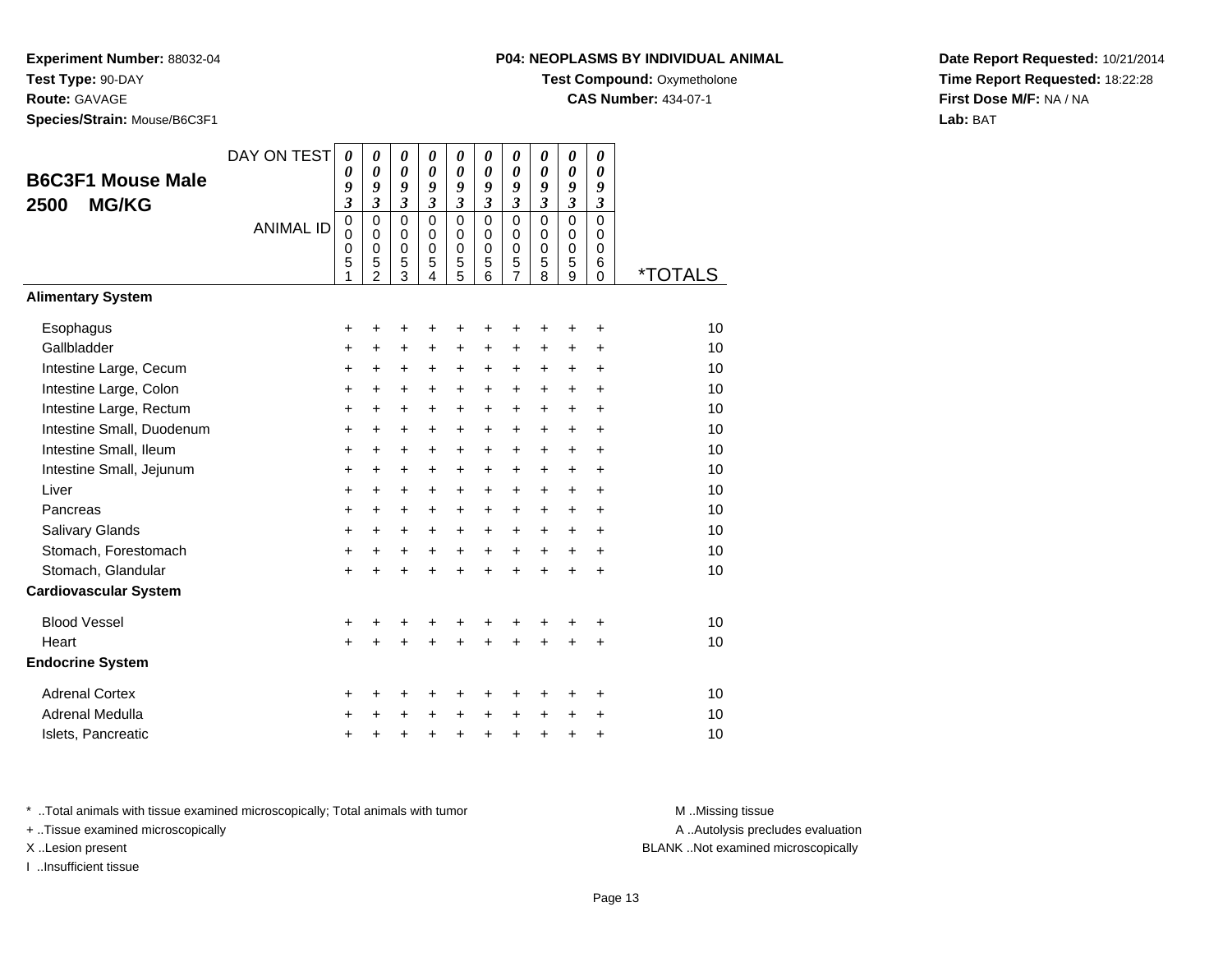**Route:** GAVAGE

**Species/Strain:** Mouse/B6C3F1

### **P04: NEOPLASMS BY INDIVIDUAL ANIMAL**

**Test Compound:** Oxymetholone

**CAS Number:** 434-07-1

**Date Report Requested:** 10/21/2014**Time Report Requested:** 18:22:28**First Dose M/F:** NA / NA**Lab:** BAT

| <b>B6C3F1 Mouse Male</b><br><b>MG/KG</b><br>2500 | DAY ON TEST<br><b>ANIMAL ID</b> | 0<br>0<br>9<br>$\overline{\mathbf{3}}$<br>0<br>$\mathbf 0$<br>0<br>5<br>1 | $\boldsymbol{\theta}$<br>$\boldsymbol{\theta}$<br>9<br>$\mathfrak{z}$<br>$\mathbf 0$<br>$\pmb{0}$<br>$\mathbf 0$<br>5<br>$\overline{2}$ | $\boldsymbol{\theta}$<br>0<br>9<br>$\mathfrak{z}$<br>$\mathbf 0$<br>0<br>$\mathbf 0$<br>5<br>3 | $\pmb{\theta}$<br>$\boldsymbol{\theta}$<br>9<br>$\overline{\mathbf{3}}$<br>$\Omega$<br>$\mathbf 0$<br>$\mathbf 0$<br>5<br>$\overline{4}$ | $\boldsymbol{\theta}$<br>$\boldsymbol{\theta}$<br>9<br>$\overline{\mathbf{3}}$<br>$\mathbf 0$<br>$\pmb{0}$<br>$\pmb{0}$<br>5<br>5 | $\boldsymbol{\theta}$<br>$\boldsymbol{\theta}$<br>9<br>3<br>$\mathbf 0$<br>$\mathbf 0$<br>$\mathbf 0$<br>5<br>6 | $\pmb{\theta}$<br>$\boldsymbol{\theta}$<br>9<br>$\overline{\mathbf{3}}$<br>0<br>0<br>$\pmb{0}$<br>$\frac{5}{7}$ | 0<br>0<br>9<br>$\overline{\mathbf{3}}$<br>0<br>0<br>0<br>5<br>8 | 0<br>0<br>9<br>$\overline{\mathbf{3}}$<br>$\mathbf 0$<br>0<br>0<br>5<br>9 | 0<br>0<br>9<br>$\overline{\mathbf{3}}$<br>$\Omega$<br>$\mathbf 0$<br>$\mathbf 0$<br>6<br>0 | <i><b>*TOTALS</b></i> |
|--------------------------------------------------|---------------------------------|---------------------------------------------------------------------------|-----------------------------------------------------------------------------------------------------------------------------------------|------------------------------------------------------------------------------------------------|------------------------------------------------------------------------------------------------------------------------------------------|-----------------------------------------------------------------------------------------------------------------------------------|-----------------------------------------------------------------------------------------------------------------|-----------------------------------------------------------------------------------------------------------------|-----------------------------------------------------------------|---------------------------------------------------------------------------|--------------------------------------------------------------------------------------------|-----------------------|
| Parathyroid Gland                                |                                 | M                                                                         | $+$                                                                                                                                     | $\ddot{}$                                                                                      | M                                                                                                                                        | M                                                                                                                                 | $\ddot{}$                                                                                                       | $\ddot{}$                                                                                                       | M                                                               | M                                                                         | $\ddot{}$                                                                                  | 5                     |
| <b>Pituitary Gland</b>                           |                                 | +                                                                         | $\ddot{}$                                                                                                                               | +                                                                                              | +                                                                                                                                        | +                                                                                                                                 | $\ddot{}$                                                                                                       | $\ddot{}$                                                                                                       | $\pm$                                                           | $\ddot{}$                                                                 | +                                                                                          | 10                    |
| <b>Thyroid Gland</b>                             |                                 | $\ddot{}$                                                                 | $\ddot{}$                                                                                                                               | $\ddot{}$                                                                                      | $\ddot{}$                                                                                                                                | $\ddot{}$                                                                                                                         | ÷                                                                                                               | $\ddot{}$                                                                                                       | $\ddot{}$                                                       | $\ddot{}$                                                                 | +                                                                                          | 10                    |
| <b>General Body System</b>                       |                                 |                                                                           |                                                                                                                                         |                                                                                                |                                                                                                                                          |                                                                                                                                   |                                                                                                                 |                                                                                                                 |                                                                 |                                                                           |                                                                                            |                       |
| <b>NONE</b>                                      |                                 |                                                                           |                                                                                                                                         |                                                                                                |                                                                                                                                          |                                                                                                                                   |                                                                                                                 |                                                                                                                 |                                                                 |                                                                           |                                                                                            |                       |
| <b>Genital System</b>                            |                                 |                                                                           |                                                                                                                                         |                                                                                                |                                                                                                                                          |                                                                                                                                   |                                                                                                                 |                                                                                                                 |                                                                 |                                                                           |                                                                                            |                       |
| Epididymis                                       |                                 | +                                                                         | +                                                                                                                                       | +                                                                                              | +                                                                                                                                        | +                                                                                                                                 | +                                                                                                               | +                                                                                                               | +                                                               | +                                                                         | +                                                                                          | 10                    |
| <b>Preputial Gland</b>                           |                                 | +                                                                         | $\ddot{}$                                                                                                                               | +                                                                                              | +                                                                                                                                        | +                                                                                                                                 | $\ddot{}$                                                                                                       | +                                                                                                               | +                                                               | +                                                                         | +                                                                                          | 10                    |
| Prostate                                         |                                 | $\ddot{}$                                                                 | $\ddot{}$                                                                                                                               | $\ddot{}$                                                                                      | $\ddot{}$                                                                                                                                | $\ddot{}$                                                                                                                         | $\ddot{}$                                                                                                       | $\ddot{}$                                                                                                       | $\ddot{}$                                                       | +                                                                         | +                                                                                          | 10                    |
| Seminal Vesicle                                  |                                 | +                                                                         | +                                                                                                                                       | +                                                                                              | +                                                                                                                                        | $\ddot{}$                                                                                                                         | $\ddot{}$                                                                                                       | +                                                                                                               | +                                                               | +                                                                         | +                                                                                          | 10                    |
| <b>Testes</b>                                    |                                 | $\ddot{}$                                                                 |                                                                                                                                         | ÷                                                                                              | $\ddot{}$                                                                                                                                | $\ddot{}$                                                                                                                         | $\ddot{}$                                                                                                       | $\ddot{}$                                                                                                       | $\ddot{}$                                                       | $\div$                                                                    | +                                                                                          | 10                    |
| <b>Hematopoietic System</b>                      |                                 |                                                                           |                                                                                                                                         |                                                                                                |                                                                                                                                          |                                                                                                                                   |                                                                                                                 |                                                                                                                 |                                                                 |                                                                           |                                                                                            |                       |
| <b>Bone Marrow</b>                               |                                 | +                                                                         | ٠                                                                                                                                       | +                                                                                              | +                                                                                                                                        | +                                                                                                                                 | +                                                                                                               | +                                                                                                               | +                                                               | +                                                                         | +                                                                                          | 10                    |
| Lymph Node, Mandibular                           |                                 | $\pm$                                                                     | $\ddot{}$                                                                                                                               | +                                                                                              | +                                                                                                                                        | $\ddot{}$                                                                                                                         | +                                                                                                               | $\pm$                                                                                                           | $\pm$                                                           | $\pm$                                                                     | +                                                                                          | 10                    |
| Lymph Node, Mesenteric                           |                                 | +                                                                         | +                                                                                                                                       | +                                                                                              | +                                                                                                                                        | $\ddot{}$                                                                                                                         | $\ddot{}$                                                                                                       | +                                                                                                               | ٠                                                               | ٠                                                                         | ٠                                                                                          | 10                    |
| Spleen                                           |                                 | +                                                                         | +                                                                                                                                       | +                                                                                              | $\ddot{}$                                                                                                                                | $\ddot{}$                                                                                                                         | $\ddot{}$                                                                                                       | $\ddot{}$                                                                                                       | +                                                               | +                                                                         | +                                                                                          | 10                    |
| Thymus                                           |                                 | M                                                                         | $\ddot{}$                                                                                                                               | $\ddot{}$                                                                                      | $\ddot{}$                                                                                                                                | $\ddot{}$                                                                                                                         | $\ddot{}$                                                                                                       | $\ddot{}$                                                                                                       | $\ddot{}$                                                       | $\ddot{}$                                                                 | $\ddot{}$                                                                                  | 9                     |
| <b>Integumentary System</b>                      |                                 |                                                                           |                                                                                                                                         |                                                                                                |                                                                                                                                          |                                                                                                                                   |                                                                                                                 |                                                                                                                 |                                                                 |                                                                           |                                                                                            |                       |
| Mammary Gland                                    |                                 | М                                                                         | М                                                                                                                                       | M                                                                                              | М                                                                                                                                        | м                                                                                                                                 | м                                                                                                               | M                                                                                                               | м                                                               | м                                                                         | М                                                                                          | $\mathbf 0$           |
| <b>Skin</b>                                      |                                 | +                                                                         | +                                                                                                                                       | +                                                                                              | +                                                                                                                                        | +                                                                                                                                 | +                                                                                                               | +                                                                                                               | +                                                               | +                                                                         | +                                                                                          | 10                    |

\* ..Total animals with tissue examined microscopically; Total animals with tumor **M** . Missing tissue M ..Missing tissue

+ ..Tissue examined microscopically

I ..Insufficient tissue

A ..Autolysis precludes evaluation

X ..Lesion present BLANK ..Not examined microscopically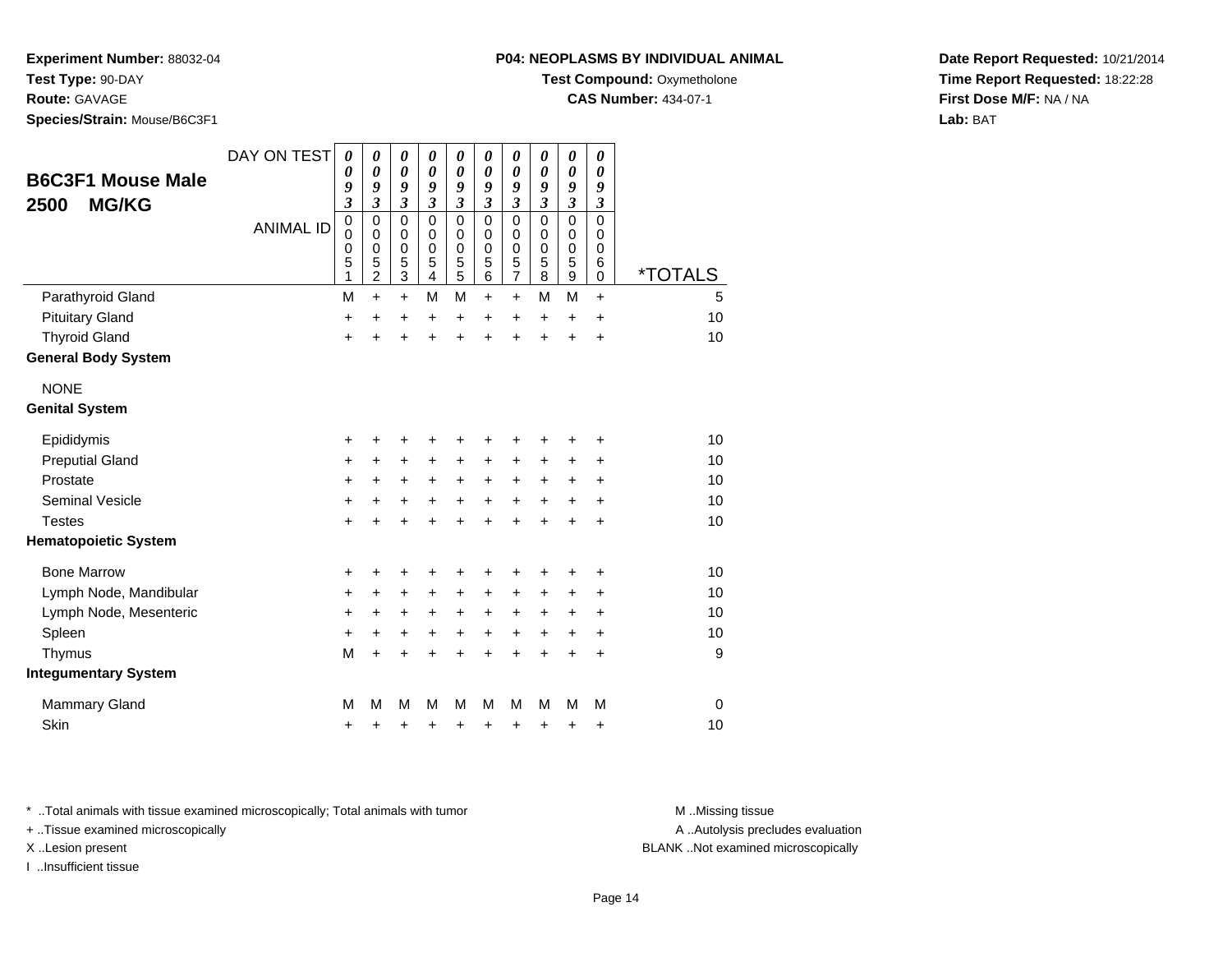**Route:** GAVAGE

**Species/Strain:** Mouse/B6C3F1

### **P04: NEOPLASMS BY INDIVIDUAL ANIMAL**

**Test Compound:** Oxymetholone

**CAS Number:** 434-07-1

**Date Report Requested:** 10/21/2014**Time Report Requested:** 18:22:28**First Dose M/F:** NA / NA**Lab:** BAT

|                                                  | DAY ON TEST      | 0                                                                          | 0                                                            | 0                                                              | 0                                                                                 | 0                                                                              | 0                                                                               | 0                                                              | 0                                                                       | 0                                                                        | 0                                                                             |                              |
|--------------------------------------------------|------------------|----------------------------------------------------------------------------|--------------------------------------------------------------|----------------------------------------------------------------|-----------------------------------------------------------------------------------|--------------------------------------------------------------------------------|---------------------------------------------------------------------------------|----------------------------------------------------------------|-------------------------------------------------------------------------|--------------------------------------------------------------------------|-------------------------------------------------------------------------------|------------------------------|
| <b>B6C3F1 Mouse Male</b><br><b>MG/KG</b><br>2500 | <b>ANIMAL ID</b> | 0<br>9<br>$\mathfrak{z}$<br>$\mathbf 0$<br>$\mathbf 0$<br>$\mathbf 0$<br>5 | 0<br>9<br>$\mathfrak{z}$<br>0<br>$\pmb{0}$<br>$\pmb{0}$<br>5 | 0<br>9<br>$\mathfrak{z}$<br>$\mathbf 0$<br>0<br>$\pmb{0}$<br>5 | 0<br>9<br>$\overline{\mathbf{3}}$<br>$\mathbf 0$<br>$\mathbf 0$<br>$\pmb{0}$<br>5 | 0<br>9<br>$\overline{\mathbf{3}}$<br>$\pmb{0}$<br>$\mathbf 0$<br>$\frac{0}{5}$ | 0<br>9<br>$\overline{\mathbf{3}}$<br>$\mathbf 0$<br>$\pmb{0}$<br>$\pmb{0}$<br>5 | 0<br>9<br>$\mathfrak{z}$<br>$\mathbf 0$<br>0<br>$\pmb{0}$<br>5 | 0<br>9<br>$\mathfrak{z}$<br>$\Omega$<br>$\mathbf 0$<br>$\mathbf 0$<br>5 | 0<br>9<br>$\mathfrak{z}$<br>$\mathbf 0$<br>$\mathbf 0$<br>$\pmb{0}$<br>5 | 0<br>9<br>$\boldsymbol{\beta}$<br>$\Omega$<br>$\mathbf 0$<br>$\mathbf 0$<br>6 |                              |
|                                                  |                  | 1                                                                          | $\mathfrak{p}$                                               | 3                                                              | 4                                                                                 | 5                                                                              | 6                                                                               | 7                                                              | 8                                                                       | 9                                                                        | $\Omega$                                                                      | <i><b>*TOTALS</b></i>        |
| <b>Musculoskeletal System</b>                    |                  |                                                                            |                                                              |                                                                |                                                                                   |                                                                                |                                                                                 |                                                                |                                                                         |                                                                          |                                                                               |                              |
| Bone                                             |                  | +                                                                          |                                                              |                                                                |                                                                                   |                                                                                |                                                                                 |                                                                |                                                                         |                                                                          | ٠                                                                             | 10                           |
| <b>Nervous System</b>                            |                  |                                                                            |                                                              |                                                                |                                                                                   |                                                                                |                                                                                 |                                                                |                                                                         |                                                                          |                                                                               |                              |
| <b>Brain</b>                                     |                  | $\ddot{}$                                                                  |                                                              |                                                                |                                                                                   |                                                                                |                                                                                 |                                                                |                                                                         |                                                                          | $\pm$                                                                         | 10                           |
| <b>Respiratory System</b>                        |                  |                                                                            |                                                              |                                                                |                                                                                   |                                                                                |                                                                                 |                                                                |                                                                         |                                                                          |                                                                               |                              |
| Lung                                             |                  | +                                                                          |                                                              |                                                                |                                                                                   |                                                                                |                                                                                 |                                                                |                                                                         |                                                                          | +                                                                             | 10                           |
| <b>Nose</b>                                      |                  | $\ddot{}$                                                                  | $\ddot{}$                                                    | $\ddot{}$                                                      | $\ddot{}$                                                                         | $+$                                                                            | $+$                                                                             | $+$                                                            | $+$                                                                     |                                                                          | +                                                                             | 10                           |
| Trachea                                          |                  | $+$                                                                        | $\ddot{}$                                                    | $\ddot{}$                                                      | $\ddot{}$                                                                         | $+$                                                                            | $+$                                                                             | $+$                                                            | $+$                                                                     | $\ddot{}$                                                                | $\ddot{}$                                                                     | 10                           |
| <b>Special Senses System</b>                     |                  |                                                                            |                                                              |                                                                |                                                                                   |                                                                                |                                                                                 |                                                                |                                                                         |                                                                          |                                                                               |                              |
| <b>NONE</b>                                      |                  |                                                                            |                                                              |                                                                |                                                                                   |                                                                                |                                                                                 |                                                                |                                                                         |                                                                          |                                                                               |                              |
| <b>Urinary System</b>                            |                  |                                                                            |                                                              |                                                                |                                                                                   |                                                                                |                                                                                 |                                                                |                                                                         |                                                                          |                                                                               |                              |
| Kidney                                           |                  | +                                                                          |                                                              | +                                                              |                                                                                   |                                                                                |                                                                                 |                                                                |                                                                         |                                                                          | +                                                                             | 10                           |
| <b>Urinary Bladder</b>                           |                  | $\ddot{}$                                                                  |                                                              | $\ddot{}$                                                      | $\ddot{}$                                                                         | $\ddot{}$                                                                      | +                                                                               | +                                                              | $\ddot{}$                                                               |                                                                          | +                                                                             | 10                           |
| <b>SYSTEMIC LESIONS</b>                          |                  |                                                                            |                                                              |                                                                |                                                                                   |                                                                                |                                                                                 |                                                                |                                                                         |                                                                          |                                                                               |                              |
| Multiple Organ                                   |                  | $\pm$                                                                      | +                                                            | +                                                              | +                                                                                 | ٠                                                                              | ÷                                                                               |                                                                |                                                                         |                                                                          |                                                                               | 10                           |
|                                                  |                  |                                                                            |                                                              |                                                                |                                                                                   |                                                                                |                                                                                 |                                                                |                                                                         |                                                                          |                                                                               | ***<br>*** END OF MALE DATA® |

\* ..Total animals with tissue examined microscopically; Total animals with tumor **M** . Missing tissue M ..Missing tissue

+ ..Tissue examined microscopically

I ..Insufficient tissue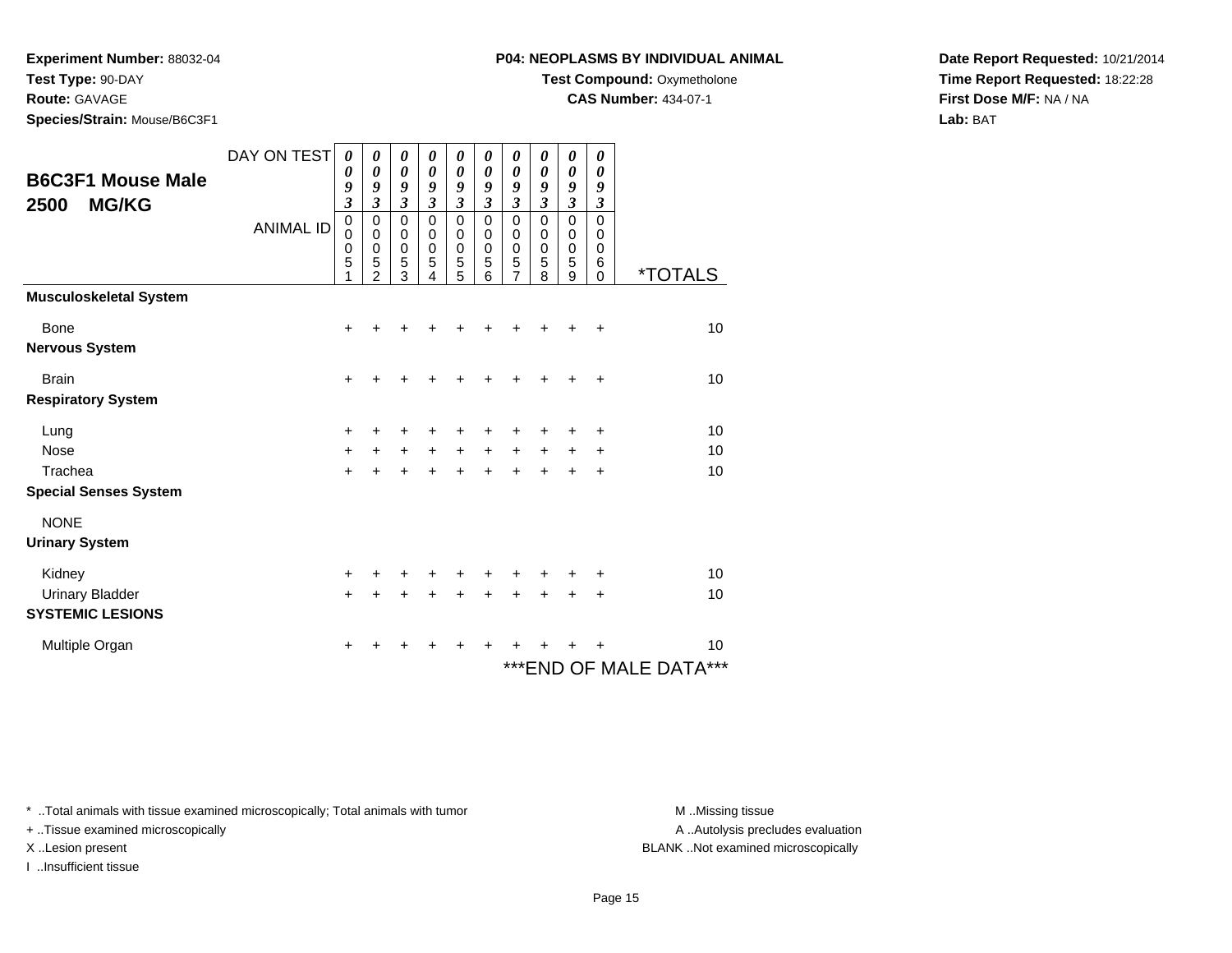**Route:** GAVAGE

**Species/Strain:** Mouse/B6C3F1

### **P04: NEOPLASMS BY INDIVIDUAL ANIMAL**

**Test Compound: Oxymetholone** 

**CAS Number:** 434-07-1

**Date Report Requested:** 10/21/2014**Time Report Requested:** 18:22:28**First Dose M/F:** NA / NA**Lab:** BAT

|                              | DAY ON TEST      | $\boldsymbol{\theta}$ | $\boldsymbol{\theta}$        | $\boldsymbol{\theta}$        | 0                          | 0                   | 0                          | 0                  | 0                            | 0                     | 0                   |                       |
|------------------------------|------------------|-----------------------|------------------------------|------------------------------|----------------------------|---------------------|----------------------------|--------------------|------------------------------|-----------------------|---------------------|-----------------------|
| <b>B6C3F1 Mouse Female</b>   |                  | 0                     | 0                            | $\boldsymbol{\theta}$        | 0                          | 0                   | 0                          | 0                  | 0                            | $\boldsymbol{\theta}$ | 0                   |                       |
| 0 MG/KG                      |                  | 9<br>3                | 9<br>$\overline{\mathbf{3}}$ | 9<br>$\overline{\mathbf{3}}$ | 9<br>$\mathfrak{z}$        | 9<br>$\mathfrak{z}$ | 9<br>$\mathfrak{z}$        | 9<br>3             | 9<br>$\overline{\mathbf{3}}$ | 9<br>$\mathfrak{z}$   | 9<br>$\mathfrak{z}$ |                       |
|                              | <b>ANIMAL ID</b> | $\mathbf 0$           | $\mathbf 0$                  | $\mathbf 0$                  | $\mathbf 0$                | $\mathbf 0$         | $\mathbf 0$                | $\mathbf 0$        | $\Omega$                     | $\mathbf 0$           | $\mathbf 0$         |                       |
|                              |                  | $\pmb{0}$             | $\pmb{0}$                    | $\mathbf 0$<br>$\pmb{0}$     | $\mathbf 0$<br>$\mathbf 0$ | $\mathbf 0$         | $\mathbf 0$<br>$\mathbf 0$ | 0                  | $\mathbf 0$                  | $\mathbf 0$           | $\mathbf 0$         |                       |
|                              |                  | $\mathbf 0$<br>6      | $\pmb{0}$<br>6               | 6                            | 6                          | $\pmb{0}$<br>6      | 6                          | 0<br>$\frac{6}{7}$ | 0<br>6                       | $\mathbf 0$<br>6      | 0<br>7              |                       |
|                              |                  | 1                     | $\overline{2}$               | 3                            | $\overline{4}$             | 5                   | 6                          |                    | 8                            | 9                     | $\mathbf 0$         | <i><b>*TOTALS</b></i> |
| <b>Alimentary System</b>     |                  |                       |                              |                              |                            |                     |                            |                    |                              |                       |                     |                       |
| Esophagus                    |                  | +                     | ٠                            | +                            | +                          | +                   | ٠                          | ÷                  | +                            | ÷                     | ÷                   | 10                    |
| Gallbladder                  |                  | +                     | $\pm$                        | +                            | $\ddot{}$                  | $\pm$               | $\ddot{}$                  | $\ddot{}$          | +                            | $\pm$                 | $\ddot{}$           | 10                    |
| Intestine Large, Cecum       |                  | +                     | $\ddot{}$                    | $\ddot{}$                    | $\ddot{}$                  | +                   | $\ddot{}$                  | $\pm$              | $\ddot{}$                    | $\ddot{}$             | $\ddot{}$           | 10                    |
| Intestine Large, Colon       |                  | +                     | +                            | +                            | +                          | +                   | +                          | $\ddot{}$          | +                            | +                     | $\ddot{}$           | 10                    |
| Intestine Large, Rectum      |                  | $\ddot{}$             | $\ddot{}$                    | $\ddot{}$                    | $\ddot{}$                  | $\ddot{}$           | $\ddot{}$                  | $\ddot{}$          | $\ddot{}$                    | $\ddot{}$             | $\ddot{}$           | 10                    |
| Intestine Small, Duodenum    |                  | $\ddot{}$             | $\ddot{}$                    | $\ddot{}$                    | +                          | $\ddot{}$           | $\ddot{}$                  | $\ddot{}$          | $\ddot{}$                    | $\ddot{}$             | $\ddot{}$           | 10                    |
| Intestine Small, Ileum       |                  | $\ddot{}$             | $\ddot{}$                    | $\ddot{}$                    | $\ddot{}$                  | $\ddot{}$           | $\ddot{}$                  | $\ddot{}$          | $\ddot{}$                    | $\ddot{}$             | $\ddot{}$           | 10                    |
| Intestine Small, Jejunum     |                  | $\ddot{}$             | $\ddot{}$                    | $\ddot{}$                    | $\ddot{}$                  | +                   | $\ddot{}$                  | $+$                | $\ddot{}$                    | $\ddot{}$             | $\ddot{}$           | 10                    |
| Liver                        |                  | $\ddot{}$             | $\ddot{}$                    | +                            | $\ddot{}$                  | $\ddot{}$           | $\ddot{}$                  | $\ddot{}$          | $\ddot{}$                    | $\ddot{}$             | $\ddot{}$           | 10                    |
| Pancreas                     |                  | $\ddot{}$             | $+$                          | $+$                          | $+$                        | $\ddot{}$           | $+$                        | $+$                | $\ddot{}$                    | $\ddot{}$             | $\ddot{}$           | 10                    |
| Salivary Glands              |                  | $\ddot{}$             | $\ddot{}$                    | $\ddot{}$                    | $\ddot{}$                  | $\ddot{}$           | $\ddot{}$                  | $+$                | $\ddot{}$                    | $\ddot{}$             | $\ddot{}$           | 10                    |
| Stomach, Forestomach         |                  | +                     | $\ddot{}$                    | $\ddot{}$                    | $\ddot{}$                  | $\ddot{}$           | $\ddot{}$                  | $\ddot{}$          | $\ddot{}$                    | $\ddot{}$             | $\ddot{}$           | 10                    |
| Stomach, Glandular           |                  | $\ddot{}$             |                              | $\ddot{}$                    | $\ddot{}$                  | $\ddot{}$           | $\ddot{}$                  | $\ddot{}$          | $\ddot{}$                    | $\ddot{}$             | $\ddot{}$           | 10                    |
| <b>Cardiovascular System</b> |                  |                       |                              |                              |                            |                     |                            |                    |                              |                       |                     |                       |
| <b>Blood Vessel</b>          |                  | +                     |                              |                              |                            | +                   |                            |                    |                              |                       | +                   | 10                    |
| Heart                        |                  | $\ddot{}$             |                              | $\ddot{}$                    | $\ddot{}$                  | $\ddot{}$           | $\ddot{}$                  | $\ddot{}$          | $\ddot{}$                    | $\ddot{}$             | $\ddot{}$           | 10                    |
| <b>Endocrine System</b>      |                  |                       |                              |                              |                            |                     |                            |                    |                              |                       |                     |                       |
| <b>Adrenal Cortex</b>        |                  | +                     | +                            | +                            | +                          | +                   | ٠                          | ٠                  | ٠                            | ٠                     | ÷                   | 10                    |
| Adrenal Medulla              |                  | +                     |                              | +                            | +                          | +                   | +                          | +                  | +                            | +                     | +                   | 10                    |
| Islets, Pancreatic           |                  | +                     |                              | +                            | +                          | +                   | $\ddot{}$                  | $\pm$              | +                            | +                     | $\ddot{}$           | 10                    |

\* ..Total animals with tissue examined microscopically; Total animals with tumor **M** . Missing tissue M ..Missing tissue

+ ..Tissue examined microscopically

I ..Insufficient tissue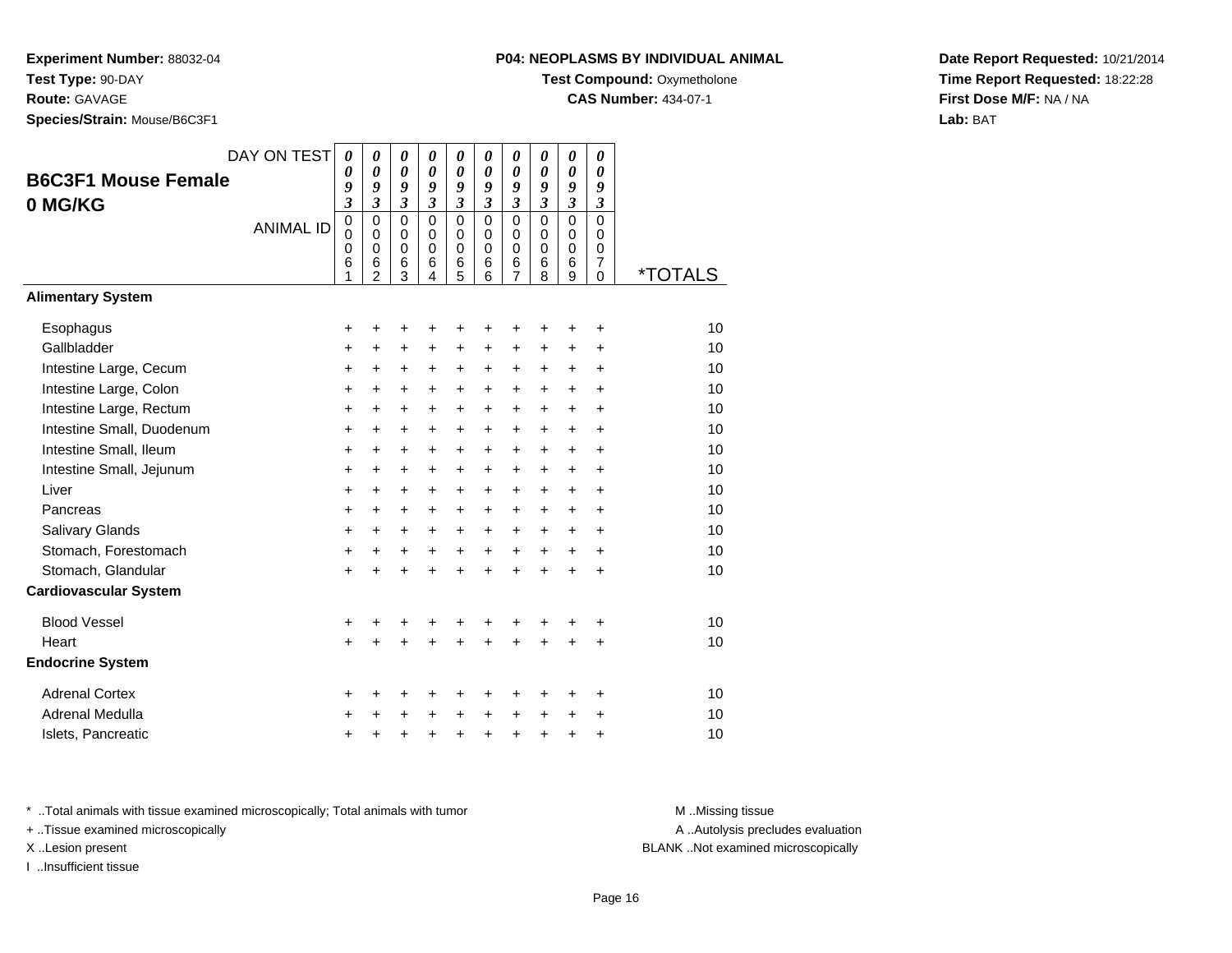**Experiment Number:** 88032-04

**Test Type:** 90-DAY

**Route:** GAVAGE

**Species/Strain:** Mouse/B6C3F1

**Test Compound: Oxymetholone** 

**CAS Number:** 434-07-1

**Date Report Requested:** 10/21/2014**Time Report Requested:** 18:22:28**First Dose M/F:** NA / NA**Lab:** BAT

| <b>B6C3F1 Mouse Female</b><br>0 MG/KG | DAY ON TEST<br><b>ANIMAL ID</b> | 0<br>0<br>9<br>$\boldsymbol{\mathfrak{z}}$<br>$\mathbf 0$<br>$\mathbf 0$<br>0<br>6<br>1 | 0<br>0<br>9<br>3<br>$\mathbf 0$<br>$\mathbf 0$<br>$\mathbf 0$<br>6<br>$\overline{c}$ | 0<br>$\boldsymbol{\theta}$<br>9<br>$\boldsymbol{\beta}$<br>$\mathbf 0$<br>$\mathbf 0$<br>0<br>$6\phantom{1}6$<br>$\ensuremath{\mathsf{3}}$ | 0<br>$\boldsymbol{\theta}$<br>9<br>$\mathfrak{z}$<br>$\Omega$<br>$\Omega$<br>$\Omega$<br>6<br>4 | $\boldsymbol{\theta}$<br>$\boldsymbol{\theta}$<br>9<br>3<br>$\mathbf 0$<br>$\mathbf 0$<br>0<br>6<br>5 | 0<br>$\boldsymbol{\theta}$<br>9<br>$\mathfrak{z}$<br>$\mathbf 0$<br>$\mathbf 0$<br>0<br>6<br>6 | 0<br>$\boldsymbol{\theta}$<br>9<br>3<br>$\mathbf 0$<br>0<br>0<br>$\,$ 6 $\,$<br>$\overline{7}$ | 0<br>$\pmb{\theta}$<br>9<br>$\mathfrak{z}$<br>$\mathbf 0$<br>$\mathbf 0$<br>0<br>6<br>8 | 0<br>$\boldsymbol{\theta}$<br>9<br>$\overline{\mathbf{3}}$<br>$\mathbf 0$<br>0<br>0<br>6<br>9 | 0<br>0<br>9<br>3<br>0<br>0<br>0<br>$\overline{7}$<br>0 | <i><b>*TOTALS</b></i> |
|---------------------------------------|---------------------------------|-----------------------------------------------------------------------------------------|--------------------------------------------------------------------------------------|--------------------------------------------------------------------------------------------------------------------------------------------|-------------------------------------------------------------------------------------------------|-------------------------------------------------------------------------------------------------------|------------------------------------------------------------------------------------------------|------------------------------------------------------------------------------------------------|-----------------------------------------------------------------------------------------|-----------------------------------------------------------------------------------------------|--------------------------------------------------------|-----------------------|
| Parathyroid Gland                     |                                 | $\ddot{}$                                                                               | $\ddot{}$                                                                            | $\ddot{}$                                                                                                                                  | $\ddot{}$                                                                                       | $\ddot{}$                                                                                             | M                                                                                              | $\ddot{}$                                                                                      | $\ddot{}$                                                                               | $\ddot{}$                                                                                     | +                                                      | 9                     |
| <b>Pituitary Gland</b>                |                                 | +                                                                                       | +                                                                                    | +                                                                                                                                          | +                                                                                               | +                                                                                                     | $\ddot{}$                                                                                      | $\ddot{}$                                                                                      | +                                                                                       | +                                                                                             | $\ddot{}$                                              | 10                    |
| <b>Thyroid Gland</b>                  |                                 | $\ddot{}$                                                                               | $\ddot{}$                                                                            | $\ddot{}$                                                                                                                                  | $\ddot{}$                                                                                       | $\ddot{}$                                                                                             | $\ddot{}$                                                                                      | $\ddot{}$                                                                                      | $\ddot{}$                                                                               | $\ddot{}$                                                                                     | $\ddot{}$                                              | 10                    |
| <b>General Body System</b>            |                                 |                                                                                         |                                                                                      |                                                                                                                                            |                                                                                                 |                                                                                                       |                                                                                                |                                                                                                |                                                                                         |                                                                                               |                                                        |                       |
| <b>NONE</b><br><b>Genital System</b>  |                                 |                                                                                         |                                                                                      |                                                                                                                                            |                                                                                                 |                                                                                                       |                                                                                                |                                                                                                |                                                                                         |                                                                                               |                                                        |                       |
| <b>Clitoral Gland</b>                 |                                 | +                                                                                       |                                                                                      | ٠                                                                                                                                          | +                                                                                               | +                                                                                                     |                                                                                                | м                                                                                              |                                                                                         |                                                                                               | +                                                      | 9                     |
| Ovary                                 |                                 | $\ddot{}$                                                                               | $\ddot{}$                                                                            | +                                                                                                                                          | $\ddot{}$                                                                                       | +                                                                                                     | $\ddot{}$                                                                                      | +                                                                                              | +                                                                                       | +                                                                                             | +                                                      | 10                    |
| <b>Uterus</b>                         |                                 | $\ddot{}$                                                                               |                                                                                      | $\ddot{}$                                                                                                                                  | $\ddot{}$                                                                                       | $\ddot{}$                                                                                             |                                                                                                | $\ddot{}$                                                                                      |                                                                                         | +                                                                                             | $\ddot{}$                                              | 10                    |
| <b>Hematopoietic System</b>           |                                 |                                                                                         |                                                                                      |                                                                                                                                            |                                                                                                 |                                                                                                       |                                                                                                |                                                                                                |                                                                                         |                                                                                               |                                                        |                       |
| <b>Bone Marrow</b>                    |                                 | +                                                                                       | +                                                                                    | +                                                                                                                                          | +                                                                                               | +                                                                                                     | +                                                                                              | +                                                                                              | +                                                                                       | +                                                                                             | +                                                      | 10                    |
| Lymph Node, Mandibular                |                                 | $\ddot{}$                                                                               | +                                                                                    | +                                                                                                                                          | +                                                                                               | $\pm$                                                                                                 | $\ddot{}$                                                                                      | $\ddot{}$                                                                                      | M                                                                                       | +                                                                                             | +                                                      | 9                     |
| Lymph Node, Mesenteric                |                                 | +                                                                                       | +                                                                                    | $\ddot{}$                                                                                                                                  | $\ddot{}$                                                                                       | $\ddot{}$                                                                                             | $\ddot{}$                                                                                      | $\ddot{}$                                                                                      | $\ddot{}$                                                                               | +                                                                                             | +                                                      | 10                    |
| Spleen                                |                                 | $\ddot{}$                                                                               | +                                                                                    | $\ddot{}$                                                                                                                                  | $\ddot{}$                                                                                       | $\ddot{}$                                                                                             | $\ddot{}$                                                                                      | $\ddot{}$                                                                                      | $+$                                                                                     | $\ddot{}$                                                                                     | $\ddot{}$                                              | 10                    |
| Thymus                                |                                 | $\ddot{}$                                                                               | +                                                                                    | $\ddot{}$                                                                                                                                  | $\ddot{}$                                                                                       | $\ddot{}$                                                                                             | $\ddot{}$                                                                                      | $\ddot{}$                                                                                      | $\ddot{}$                                                                               | +                                                                                             | $\ddot{}$                                              | 10                    |
| <b>Integumentary System</b>           |                                 |                                                                                         |                                                                                      |                                                                                                                                            |                                                                                                 |                                                                                                       |                                                                                                |                                                                                                |                                                                                         |                                                                                               |                                                        |                       |
| Mammary Gland                         |                                 | +                                                                                       | +                                                                                    | +                                                                                                                                          | +                                                                                               | +                                                                                                     | +                                                                                              | +                                                                                              | +                                                                                       | +                                                                                             | +                                                      | 10                    |
| Skin                                  |                                 | $\ddot{}$                                                                               |                                                                                      |                                                                                                                                            |                                                                                                 | +                                                                                                     |                                                                                                | +                                                                                              |                                                                                         | +                                                                                             | +                                                      | 10                    |
| <b>Musculoskeletal System</b>         |                                 |                                                                                         |                                                                                      |                                                                                                                                            |                                                                                                 |                                                                                                       |                                                                                                |                                                                                                |                                                                                         |                                                                                               |                                                        |                       |
| Bone                                  |                                 | +                                                                                       |                                                                                      | ۰                                                                                                                                          |                                                                                                 |                                                                                                       |                                                                                                |                                                                                                |                                                                                         | +                                                                                             | +                                                      | 10                    |

\* ..Total animals with tissue examined microscopically; Total animals with tumor **M** . Missing tissue M ..Missing tissue A ..Autolysis precludes evaluation + ..Tissue examined microscopically X ..Lesion present BLANK ..Not examined microscopicallyI ..Insufficient tissue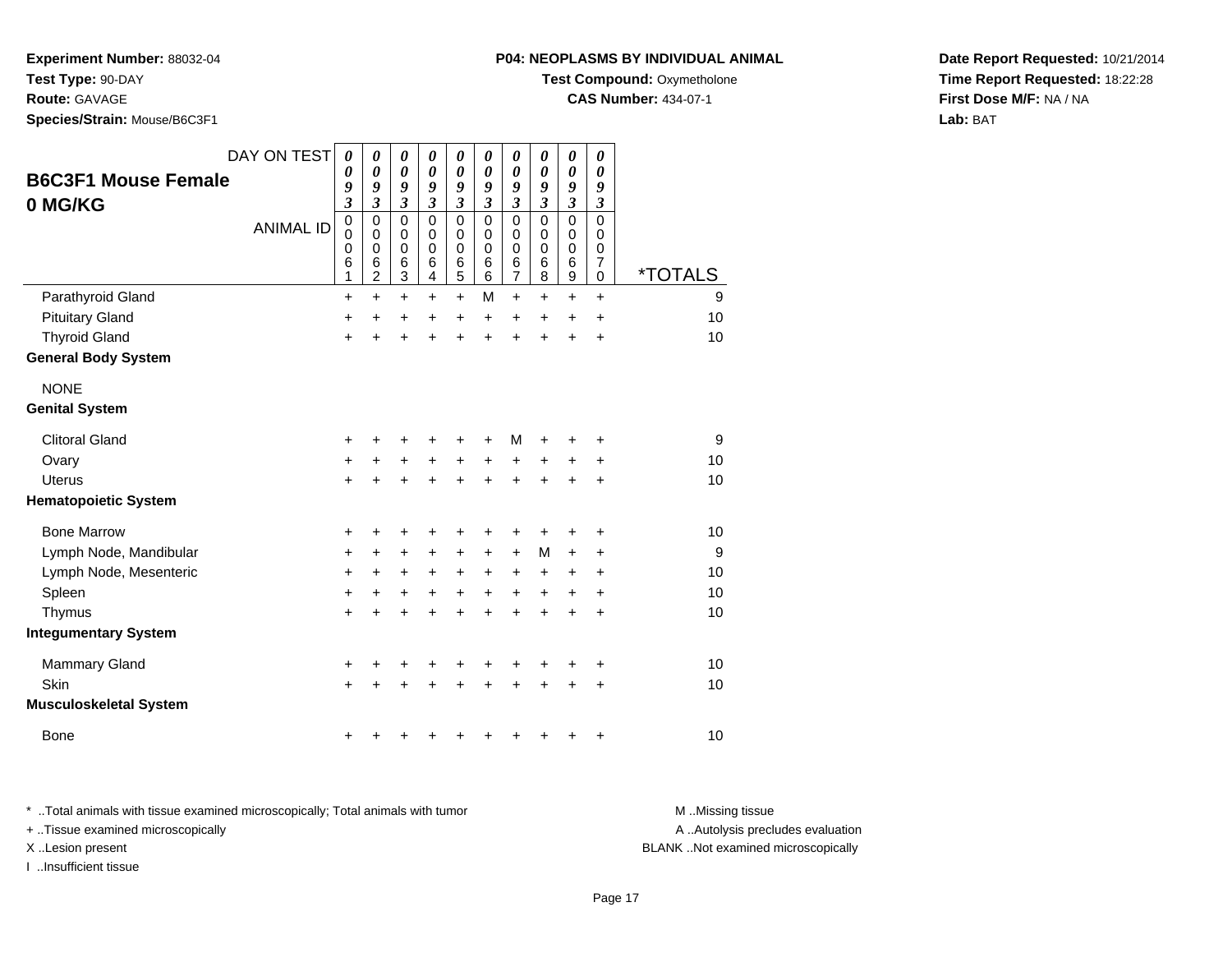**Experiment Number:** 88032-04

**Test Type:** 90-DAY

### **Route:** GAVAGE

**Species/Strain:** Mouse/B6C3F1

**Test Compound:** Oxymetholone

**CAS Number:** 434-07-1

**Date Report Requested:** 10/21/2014**Time Report Requested:** 18:22:28**First Dose M/F:** NA / NA**Lab:** BAT

| <b>B6C3F1 Mouse Female</b><br>0 MG/KG | DAY ON TEST<br><b>ANIMAL ID</b> | 0<br>0<br>9<br>$\overline{\mathbf{3}}$<br>$\mathbf 0$<br>$\mathbf 0$<br>$\mathbf 0$<br>6<br>1 | 0<br>0<br>9<br>$\mathfrak{z}$<br>0<br>$\mathbf 0$<br>$\mathbf 0$<br>$\,6$<br>$\overline{2}$ | 0<br>0<br>9<br>$\mathfrak{z}$<br>0<br>$\mathbf 0$<br>$\mathbf 0$<br>6<br>3 | 0<br>0<br>9<br>$\mathfrak{z}$<br>$\mathbf 0$<br>0<br>$\mathbf 0$<br>6<br>4 | 0<br>$\boldsymbol{\theta}$<br>9<br>$\mathfrak{z}$<br>0<br>0<br>$\mathbf 0$<br>6<br>5 | 0<br>0<br>9<br>$\mathfrak{z}$<br>$\Omega$<br>0<br>$\Omega$<br>6<br>6 | 0<br>0<br>9<br>$\mathfrak{z}$<br>$\mathbf 0$<br>0<br>$\mathbf 0$<br>6<br>7 | 0<br>0<br>9<br>$\mathfrak{z}$<br>0<br>0<br>$\mathbf 0$<br>6<br>8 | 0<br>0<br>9<br>$\mathfrak{z}$<br>0<br>0<br>0<br>6<br>9 | 0<br>0<br>9<br>3<br>$\mathbf 0$<br>0<br>0<br>7<br>0 | <i><b>*TOTALS</b></i> |
|---------------------------------------|---------------------------------|-----------------------------------------------------------------------------------------------|---------------------------------------------------------------------------------------------|----------------------------------------------------------------------------|----------------------------------------------------------------------------|--------------------------------------------------------------------------------------|----------------------------------------------------------------------|----------------------------------------------------------------------------|------------------------------------------------------------------|--------------------------------------------------------|-----------------------------------------------------|-----------------------|
| <b>Nervous System</b>                 |                                 |                                                                                               |                                                                                             |                                                                            |                                                                            |                                                                                      |                                                                      |                                                                            |                                                                  |                                                        |                                                     |                       |
| <b>Brain</b>                          |                                 | $\ddot{}$                                                                                     |                                                                                             |                                                                            |                                                                            |                                                                                      |                                                                      | +                                                                          |                                                                  |                                                        | $\ddot{}$                                           | 10                    |
| <b>Respiratory System</b>             |                                 |                                                                                               |                                                                                             |                                                                            |                                                                            |                                                                                      |                                                                      |                                                                            |                                                                  |                                                        |                                                     |                       |
| Lung                                  |                                 | $\ddot{}$                                                                                     |                                                                                             |                                                                            |                                                                            | +                                                                                    |                                                                      |                                                                            |                                                                  |                                                        | ٠                                                   | 10                    |
| Nose                                  |                                 | $\ddot{}$                                                                                     | $\ddot{}$                                                                                   | $\ddot{}$                                                                  | $\ddot{}$                                                                  | $\ddot{}$                                                                            | $\ddot{}$                                                            | $\ddot{}$                                                                  | $\ddot{}$                                                        | $\ddot{}$                                              | +                                                   | 10                    |
| Trachea                               |                                 | $\ddot{}$                                                                                     |                                                                                             | $\ddot{}$                                                                  | $\ddot{}$                                                                  | $\ddot{}$                                                                            | $\ddot{}$                                                            | $\ddot{}$                                                                  | $+$                                                              | $\ddot{}$                                              | $\ddot{}$                                           | 10                    |
| <b>Special Senses System</b>          |                                 |                                                                                               |                                                                                             |                                                                            |                                                                            |                                                                                      |                                                                      |                                                                            |                                                                  |                                                        |                                                     |                       |
| <b>NONE</b>                           |                                 |                                                                                               |                                                                                             |                                                                            |                                                                            |                                                                                      |                                                                      |                                                                            |                                                                  |                                                        |                                                     |                       |
| <b>Urinary System</b>                 |                                 |                                                                                               |                                                                                             |                                                                            |                                                                            |                                                                                      |                                                                      |                                                                            |                                                                  |                                                        |                                                     |                       |
| Kidney                                |                                 | $\ddot{}$                                                                                     |                                                                                             |                                                                            |                                                                            | +                                                                                    | +                                                                    | +                                                                          |                                                                  | ÷                                                      | ÷                                                   | 10                    |
| <b>Urinary Bladder</b>                |                                 | $\ddot{}$                                                                                     |                                                                                             |                                                                            |                                                                            | +                                                                                    | ÷                                                                    | $\ddot{}$                                                                  | $\ddot{}$                                                        | $\ddot{}$                                              | $\ddot{}$                                           | 10                    |
| <b>SYSTEMIC LESIONS</b>               |                                 |                                                                                               |                                                                                             |                                                                            |                                                                            |                                                                                      |                                                                      |                                                                            |                                                                  |                                                        |                                                     |                       |
| Multiple Organ                        |                                 | +                                                                                             |                                                                                             |                                                                            |                                                                            |                                                                                      |                                                                      |                                                                            |                                                                  |                                                        | ÷                                                   | 10                    |

\* ..Total animals with tissue examined microscopically; Total animals with tumor **M** . Missing tissue M ..Missing tissue

+ ..Tissue examined microscopically

I ..Insufficient tissue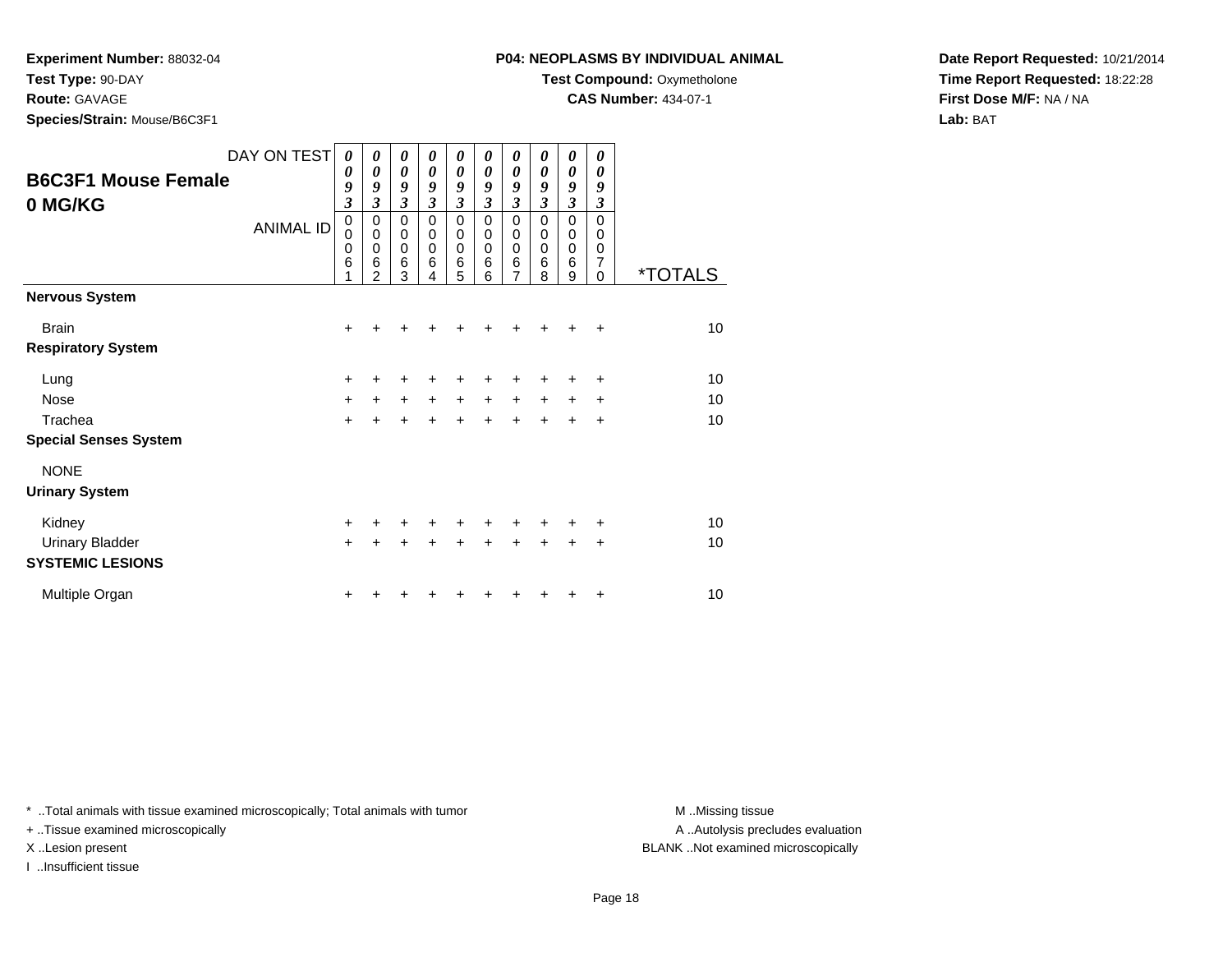### **Route:** GAVAGE

**Species/Strain:** Mouse/B6C3F1

### **P04: NEOPLASMS BY INDIVIDUAL ANIMAL**

**Test Compound:** Oxymetholone

**CAS Number:** 434-07-1

**Date Report Requested:** 10/21/2014**Time Report Requested:** 18:22:28**First Dose M/F:** NA / NA**Lab:** BAT

| <b>B6C3F1 Mouse Female</b><br><b>MG/KG</b><br>160             | DAY ON TEST<br><b>ANIMAL ID</b> | $\pmb{\theta}$<br>0<br>9<br>$\overline{\mathbf{3}}$<br>$\mathsf 0$ | 0<br>0<br>9<br>$\overline{\mathbf{3}}$<br>0 | $\boldsymbol{\theta}$<br>$\boldsymbol{\theta}$<br>9<br>$\mathfrak{z}$<br>$\mathbf 0$ | $\pmb{\theta}$<br>$\boldsymbol{\theta}$<br>9<br>$\mathfrak{z}$<br>$\mathbf 0$ | $\boldsymbol{\theta}$<br>$\boldsymbol{\theta}$<br>9<br>$\mathfrak{z}$<br>$\mathbf 0$ | $\boldsymbol{\theta}$<br>$\boldsymbol{\theta}$<br>9<br>$\mathfrak{z}$<br>$\mathsf 0$ | $\boldsymbol{\theta}$<br>$\boldsymbol{\theta}$<br>9<br>$\mathfrak{z}$<br>$\mathsf 0$ | $\boldsymbol{\theta}$<br>0<br>9<br>$\mathfrak{z}$<br>$\mathsf 0$ | $\pmb{\theta}$<br>$\boldsymbol{\theta}$<br>9<br>$\mathfrak{z}$<br>$\overline{0}$ | $\boldsymbol{\theta}$<br>$\boldsymbol{\theta}$<br>9<br>$\mathfrak{z}$<br>$\mathbf 0$ |                       |
|---------------------------------------------------------------|---------------------------------|--------------------------------------------------------------------|---------------------------------------------|--------------------------------------------------------------------------------------|-------------------------------------------------------------------------------|--------------------------------------------------------------------------------------|--------------------------------------------------------------------------------------|--------------------------------------------------------------------------------------|------------------------------------------------------------------|----------------------------------------------------------------------------------|--------------------------------------------------------------------------------------|-----------------------|
|                                                               |                                 | $\mathbf 0$<br>0<br>$\overline{7}$<br>1                            | 0<br>0<br>$\overline{7}$<br>$\overline{2}$  | $\mathbf 0$<br>$\mathbf 0$<br>$\overline{7}$<br>3                                    | $\mathbf 0$<br>$\mathbf 0$<br>$\boldsymbol{7}$<br>4                           | $\mathbf 0$<br>$\mathbf 0$<br>$\overline{7}$<br>5                                    | $\mathbf 0$<br>$\mathbf 0$<br>$\overline{7}$<br>6                                    | $\mathbf 0$<br>$\mathbf 0$<br>$\overline{7}$<br>$\overline{7}$                       | $\pmb{0}$<br>$\pmb{0}$<br>$\overline{7}$<br>8                    | $\pmb{0}$<br>$\mathbf 0$<br>$\overline{7}$<br>9                                  | $\mathbf 0$<br>$\mathbf 0$<br>8<br>$\mathbf 0$                                       | <i><b>*TOTALS</b></i> |
| <b>Alimentary System</b>                                      |                                 |                                                                    |                                             |                                                                                      |                                                                               |                                                                                      |                                                                                      |                                                                                      |                                                                  |                                                                                  |                                                                                      |                       |
| Salivary Glands<br><b>Cardiovascular System</b>               |                                 | $\ddot{}$                                                          | +                                           | +                                                                                    | ٠                                                                             | ٠                                                                                    |                                                                                      |                                                                                      | +                                                                | +                                                                                | $\ddot{}$                                                                            | 10                    |
| <b>NONE</b><br><b>Endocrine System</b>                        |                                 |                                                                    |                                             |                                                                                      |                                                                               |                                                                                      |                                                                                      |                                                                                      |                                                                  |                                                                                  |                                                                                      |                       |
| <b>NONE</b><br><b>General Body System</b>                     |                                 |                                                                    |                                             |                                                                                      |                                                                               |                                                                                      |                                                                                      |                                                                                      |                                                                  |                                                                                  |                                                                                      |                       |
| <b>NONE</b><br><b>Genital System</b>                          |                                 |                                                                    |                                             |                                                                                      |                                                                               |                                                                                      |                                                                                      |                                                                                      |                                                                  |                                                                                  |                                                                                      |                       |
| <b>Clitoral Gland</b><br>Ovary<br><b>Hematopoietic System</b> |                                 | +<br>$+$                                                           | +<br>$\ddot{}$                              | ٠<br>$\ddot{}$                                                                       | +<br>$+$                                                                      | +<br>$+$                                                                             | +<br>$+$                                                                             | +<br>$+$                                                                             | ٠<br>$+$                                                         | ٠<br>$+$                                                                         | $\ddot{}$<br>$\ddot{}$                                                               | 10<br>10              |
| <b>NONE</b><br><b>Integumentary System</b>                    |                                 |                                                                    |                                             |                                                                                      |                                                                               |                                                                                      |                                                                                      |                                                                                      |                                                                  |                                                                                  |                                                                                      |                       |
| <b>NONE</b><br><b>Musculoskeletal System</b>                  |                                 |                                                                    |                                             |                                                                                      |                                                                               |                                                                                      |                                                                                      |                                                                                      |                                                                  |                                                                                  |                                                                                      |                       |
| <b>NONE</b><br><b>Nervous System</b>                          |                                 |                                                                    |                                             |                                                                                      |                                                                               |                                                                                      |                                                                                      |                                                                                      |                                                                  |                                                                                  |                                                                                      |                       |
|                                                               |                                 |                                                                    |                                             |                                                                                      |                                                                               |                                                                                      |                                                                                      |                                                                                      |                                                                  |                                                                                  |                                                                                      |                       |

\* ..Total animals with tissue examined microscopically; Total animals with tumor **M** . Missing tissue M ..Missing tissue + ..Tissue examined microscopically

I ..Insufficient tissue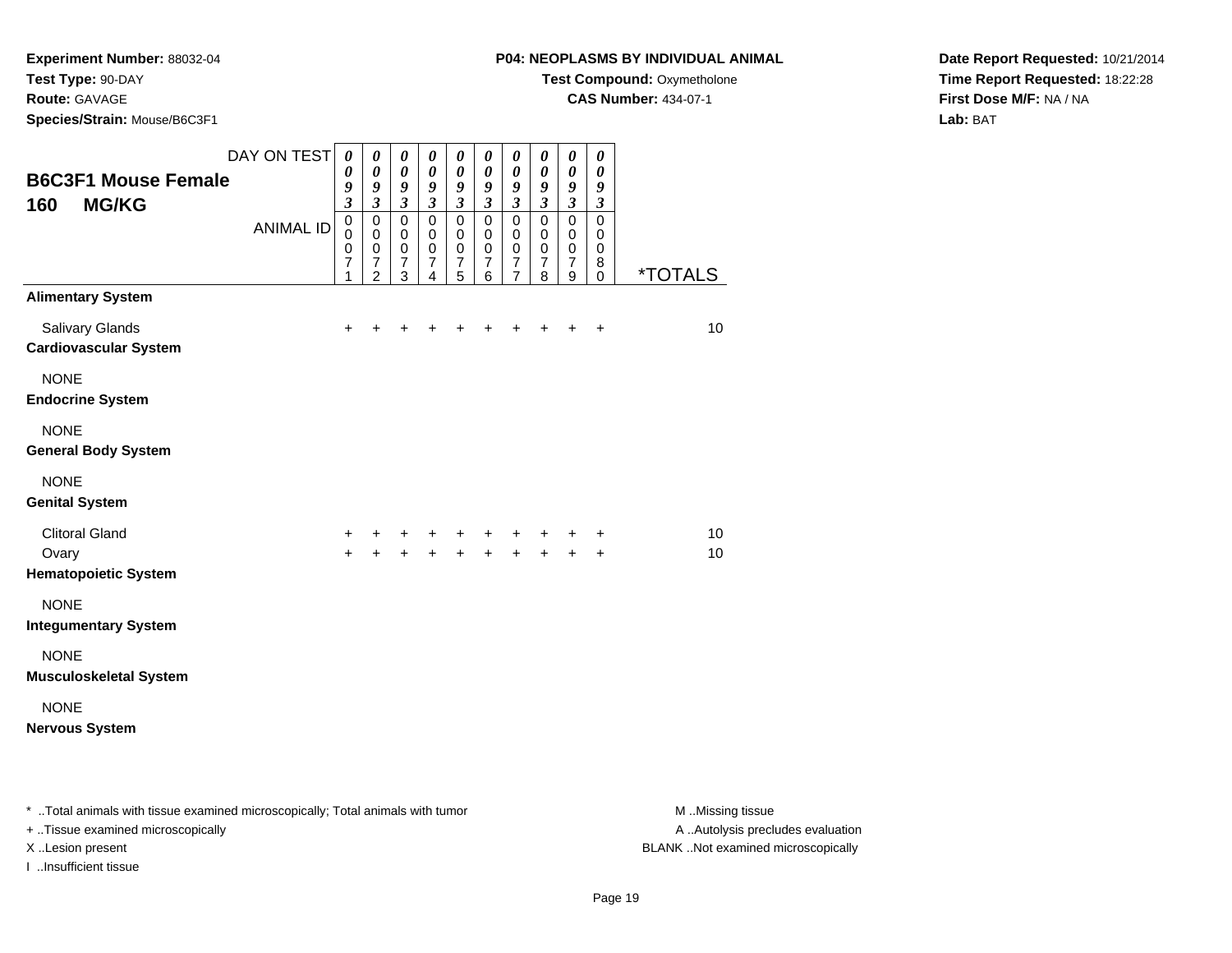#### **Route:** GAVAGE

**Species/Strain:** Mouse/B6C3F1

### **P04: NEOPLASMS BY INDIVIDUAL ANIMAL**

**Test Compound:** Oxymetholone

**CAS Number:** 434-07-1

**Date Report Requested:** 10/21/2014**Time Report Requested:** 18:22:28**First Dose M/F:** NA / NA**Lab:** BAT

| <b>B6C3F1 Mouse Female</b><br><b>MG/KG</b><br>160 | DAY ON TEST<br><b>ANIMAL ID</b> | 0<br>0<br>9<br>3<br>$\mathbf 0$<br>0<br>0<br>7<br>1 | 0<br>0<br>9<br>3<br>0<br>$\mathbf 0$<br>0<br>7<br>$\overline{2}$ | 0<br>$\boldsymbol{\theta}$<br>9<br>$\overline{\mathbf{3}}$<br>0<br>$\mathbf 0$<br>$\mathbf 0$<br>$\overline{7}$<br>3 | 0<br>0<br>9<br>3<br>0<br>0<br>$\mathbf 0$<br>7<br>4 | $\boldsymbol{\theta}$<br>$\boldsymbol{\theta}$<br>9<br>$\mathfrak{z}$<br>$\mathbf 0$<br>0<br>$\boldsymbol{0}$<br>$\overline{7}$<br>$\overline{5}$ | 0<br>0<br>9<br>3<br>0<br>$\mathbf 0$<br>$\pmb{0}$<br>$\overline{7}$<br>6 | 0<br>0<br>9<br>$\mathfrak{z}$<br>0<br>0<br>$\mathbf 0$<br>$\overline{7}$<br>7 | 0<br>0<br>9<br>3<br>0<br>0<br>$\mathbf 0$<br>7<br>8 | 0<br>0<br>9<br>$\mathfrak{z}$<br>0<br>0<br>$\mathbf 0$<br>$\overline{7}$<br>9 | 0<br>0<br>9<br>3<br>$\Omega$<br>0<br>0<br>8<br>0 | <i><b>*TOTALS</b></i> |
|---------------------------------------------------|---------------------------------|-----------------------------------------------------|------------------------------------------------------------------|----------------------------------------------------------------------------------------------------------------------|-----------------------------------------------------|---------------------------------------------------------------------------------------------------------------------------------------------------|--------------------------------------------------------------------------|-------------------------------------------------------------------------------|-----------------------------------------------------|-------------------------------------------------------------------------------|--------------------------------------------------|-----------------------|
| <b>NONE</b><br><b>Respiratory System</b>          |                                 |                                                     |                                                                  |                                                                                                                      |                                                     |                                                                                                                                                   |                                                                          |                                                                               |                                                     |                                                                               |                                                  |                       |
| <b>NONE</b><br><b>Special Senses System</b>       |                                 |                                                     |                                                                  |                                                                                                                      |                                                     |                                                                                                                                                   |                                                                          |                                                                               |                                                     |                                                                               |                                                  |                       |
| <b>NONE</b><br><b>Urinary System</b>              |                                 |                                                     |                                                                  |                                                                                                                      |                                                     |                                                                                                                                                   |                                                                          |                                                                               |                                                     |                                                                               |                                                  |                       |
| Kidney<br><b>SYSTEMIC LESIONS</b>                 |                                 | $+$                                                 | +                                                                | ÷                                                                                                                    | +                                                   | ٠                                                                                                                                                 | +                                                                        | $\ddot{}$                                                                     | $\ddot{}$                                           | $\pm$                                                                         | $\ddot{+}$                                       | 10                    |
| Multiple Organ                                    |                                 | ٠                                                   |                                                                  |                                                                                                                      |                                                     | ٠                                                                                                                                                 |                                                                          |                                                                               |                                                     |                                                                               | ÷                                                | 10                    |

\* ..Total animals with tissue examined microscopically; Total animals with tumor **M** . Missing tissue M ..Missing tissue

+ ..Tissue examined microscopically

I ..Insufficient tissue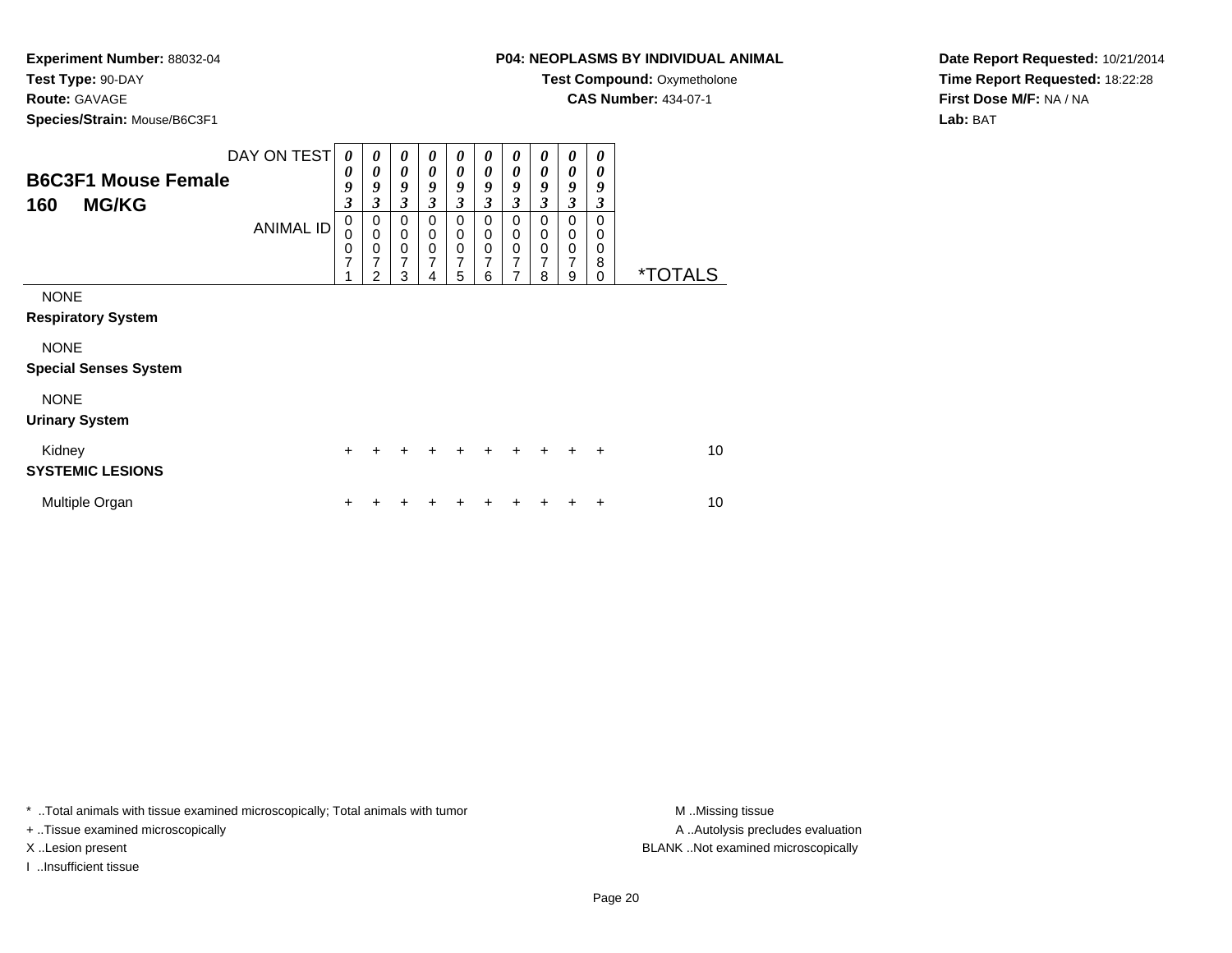### **Route:** GAVAGE

**Species/Strain:** Mouse/B6C3F1

### **P04: NEOPLASMS BY INDIVIDUAL ANIMAL**

**Test Compound:** Oxymetholone

**CAS Number:** 434-07-1

**Date Report Requested:** 10/21/2014**Time Report Requested:** 18:22:28**First Dose M/F:** NA / NA**Lab:** BAT

| <b>B6C3F1 Mouse Female</b>                                    | DAY ON TEST      | 0<br>0<br>9<br>$\overline{\mathbf{3}}$ | 0<br>0<br>9<br>$\mathfrak{z}$                                    | 0<br>0<br>9<br>$\overline{\mathbf{3}}$              | 0<br>$\boldsymbol{\theta}$<br>9<br>$\mathfrak{z}$ | $\pmb{\theta}$<br>$\boldsymbol{\theta}$<br>9<br>$\overline{\mathbf{3}}$ | $\boldsymbol{\theta}$<br>$\boldsymbol{\theta}$<br>9<br>$\mathfrak{z}$ | $\boldsymbol{\theta}$<br>$\boldsymbol{\theta}$<br>$\boldsymbol{g}$<br>$\mathfrak{z}$ | $\boldsymbol{\theta}$<br>0<br>9<br>$\overline{\mathbf{3}}$ | $\boldsymbol{\theta}$<br>$\boldsymbol{\theta}$<br>$\boldsymbol{g}$<br>$\overline{\mathbf{3}}$ | $\boldsymbol{\theta}$<br>0<br>9<br>$\mathfrak{z}$    |                       |
|---------------------------------------------------------------|------------------|----------------------------------------|------------------------------------------------------------------|-----------------------------------------------------|---------------------------------------------------|-------------------------------------------------------------------------|-----------------------------------------------------------------------|--------------------------------------------------------------------------------------|------------------------------------------------------------|-----------------------------------------------------------------------------------------------|------------------------------------------------------|-----------------------|
| <b>MG/KG</b><br>320                                           | <b>ANIMAL ID</b> | $\mathsf 0$<br>0<br>0<br>8<br>1        | $\mathsf 0$<br>$\mathbf 0$<br>$\mathbf 0$<br>8<br>$\overline{2}$ | $\mathbf 0$<br>$\mathbf 0$<br>$\mathbf 0$<br>8<br>3 | $\mathbf 0$<br>$\mathbf 0$<br>$\pmb{0}$<br>8<br>4 | $\mathbf 0$<br>$\mathbf 0$<br>$\mathbf 0$<br>8<br>5                     | $\pmb{0}$<br>$\mathbf 0$<br>$\mathbf 0$<br>8<br>6                     | $\mathbf 0$<br>$\mathbf 0$<br>$\mathbf 0$<br>8<br>$\overline{7}$                     | $\overline{0}$<br>$\mathbf 0$<br>$\mathbf 0$<br>8<br>8     | $\overline{0}$<br>$\mathbf 0$<br>$\mathbf 0$<br>8<br>9                                        | $\overline{0}$<br>$\mathbf 0$<br>$\pmb{0}$<br>9<br>0 | <i><b>*TOTALS</b></i> |
| <b>Alimentary System</b>                                      |                  |                                        |                                                                  |                                                     |                                                   |                                                                         |                                                                       |                                                                                      |                                                            |                                                                                               |                                                      |                       |
| <b>Salivary Glands</b><br><b>Cardiovascular System</b>        |                  | $+$                                    | +                                                                |                                                     | +                                                 | +                                                                       | +                                                                     | +                                                                                    |                                                            | $\ddot{}$                                                                                     | $\ddot{}$                                            | 10                    |
| <b>NONE</b><br><b>Endocrine System</b>                        |                  |                                        |                                                                  |                                                     |                                                   |                                                                         |                                                                       |                                                                                      |                                                            |                                                                                               |                                                      |                       |
| <b>NONE</b><br><b>General Body System</b>                     |                  |                                        |                                                                  |                                                     |                                                   |                                                                         |                                                                       |                                                                                      |                                                            |                                                                                               |                                                      |                       |
| <b>NONE</b><br><b>Genital System</b>                          |                  |                                        |                                                                  |                                                     |                                                   |                                                                         |                                                                       |                                                                                      |                                                            |                                                                                               |                                                      |                       |
| <b>Clitoral Gland</b><br>Ovary<br><b>Hematopoietic System</b> |                  | +<br>$+$                               | ÷<br>$\ddot{}$                                                   | ÷<br>$\ddot{}$                                      | ٠<br>$\ddot{}$                                    | $\ddot{}$<br>$\ddot{}$                                                  | ٠<br>$+$                                                              | $\pm$<br>$+$                                                                         | $+$                                                        | +<br>$+$                                                                                      | +<br>$\pm$                                           | 10<br>10              |
| <b>NONE</b><br><b>Integumentary System</b>                    |                  |                                        |                                                                  |                                                     |                                                   |                                                                         |                                                                       |                                                                                      |                                                            |                                                                                               |                                                      |                       |
| <b>NONE</b><br><b>Musculoskeletal System</b>                  |                  |                                        |                                                                  |                                                     |                                                   |                                                                         |                                                                       |                                                                                      |                                                            |                                                                                               |                                                      |                       |
| <b>NONE</b><br><b>Nervous System</b>                          |                  |                                        |                                                                  |                                                     |                                                   |                                                                         |                                                                       |                                                                                      |                                                            |                                                                                               |                                                      |                       |
|                                                               |                  |                                        |                                                                  |                                                     |                                                   |                                                                         |                                                                       |                                                                                      |                                                            |                                                                                               |                                                      |                       |

\* ..Total animals with tissue examined microscopically; Total animals with tumor **M** . Missing tissue M ..Missing tissue + ..Tissue examined microscopically X ..Lesion present BLANK ..Not examined microscopically

I ..Insufficient tissue

A ..Autolysis precludes evaluation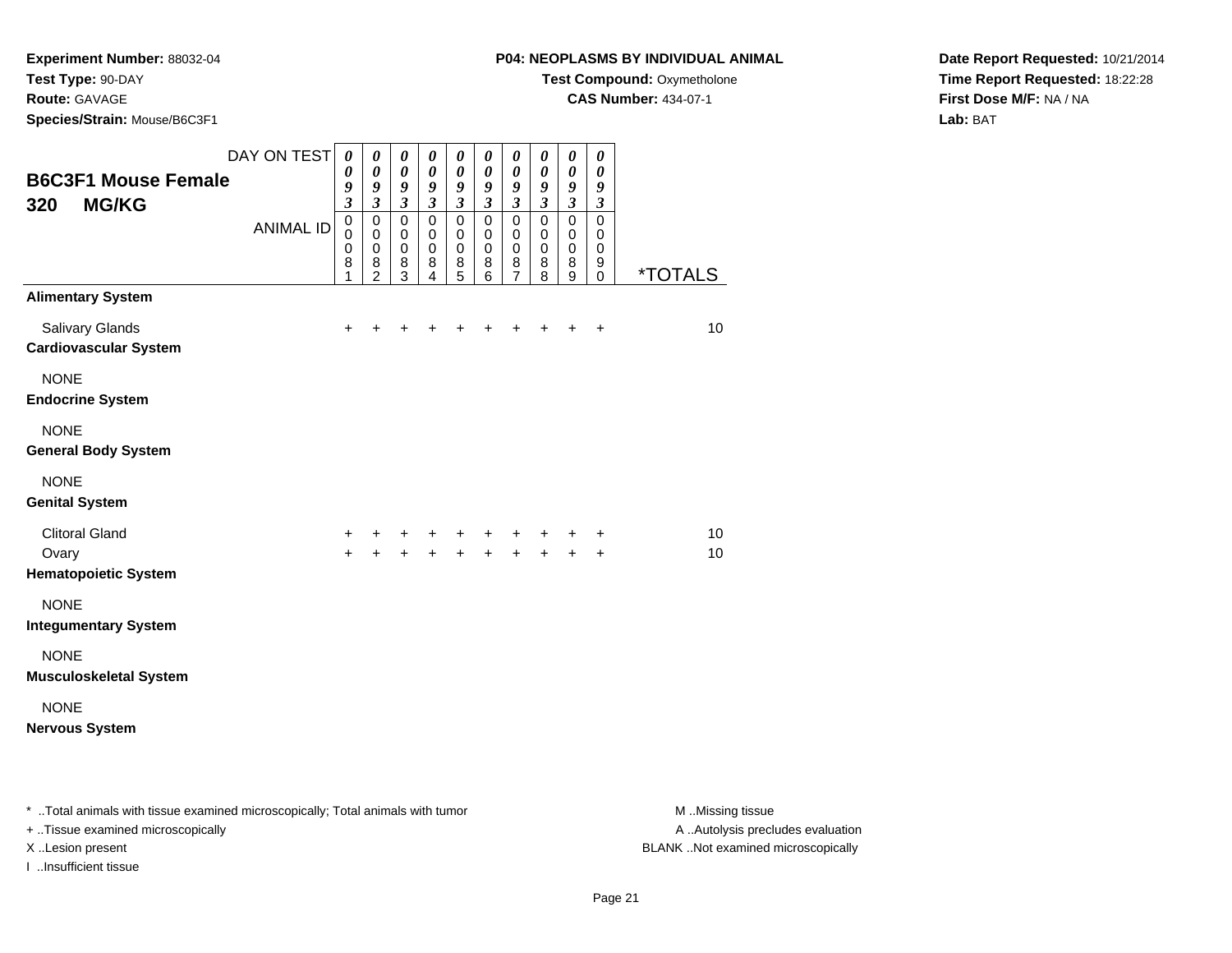### **Route:** GAVAGE

**Species/Strain:** Mouse/B6C3F1

### **P04: NEOPLASMS BY INDIVIDUAL ANIMAL**

**Test Compound:** Oxymetholone

**CAS Number:** 434-07-1

**Date Report Requested:** 10/21/2014**Time Report Requested:** 18:22:29**First Dose M/F:** NA / NA**Lab:** BAT

| <b>B6C3F1 Mouse Female</b><br><b>MG/KG</b><br>320 | DAY ON TEST<br><b>ANIMAL ID</b> | 0<br>0<br>9<br>3<br>$\mathbf 0$<br>0<br>0<br>8<br>1 | 0<br>0<br>9<br>3<br>$\pmb{0}$<br>$\mathbf 0$<br>$\pmb{0}$<br>8<br>$\overline{2}$ | $\boldsymbol{\theta}$<br>0<br>9<br>$\mathfrak{z}$<br>$\mathbf 0$<br>$\mathbf 0$<br>$\mathbf 0$<br>8<br>3 | 0<br>0<br>9<br>3<br>$\mathbf 0$<br>$\mathbf 0$<br>$\mathbf 0$<br>8<br>4 | $\boldsymbol{\theta}$<br>$\boldsymbol{\theta}$<br>9<br>$\mathfrak{z}$<br>$\mathbf 0$<br>0<br>$\pmb{0}$<br>$\bf8$<br>5 | 0<br>0<br>9<br>3<br>$\mathbf 0$<br>$\mathbf 0$<br>$\mathbf 0$<br>8<br>6 | 0<br>$\boldsymbol{\theta}$<br>9<br>$\mathfrak{z}$<br>$\mathbf 0$<br>$\mathbf 0$<br>$\mathbf 0$<br>8<br>$\overline{7}$ | $\boldsymbol{\theta}$<br>0<br>9<br>3<br>$\mathbf 0$<br>$\mathbf 0$<br>$\mathbf 0$<br>8<br>8 | $\boldsymbol{\theta}$<br>$\boldsymbol{\theta}$<br>9<br>$\boldsymbol{\beta}$<br>$\mathbf 0$<br>$\mathbf 0$<br>$\mathbf 0$<br>8<br>$\boldsymbol{9}$ | 0<br>$\boldsymbol{\theta}$<br>9<br>3<br>$\Omega$<br>0<br>$\mathbf 0$<br>9<br>$\Omega$ | <i><b>*TOTALS</b></i> |
|---------------------------------------------------|---------------------------------|-----------------------------------------------------|----------------------------------------------------------------------------------|----------------------------------------------------------------------------------------------------------|-------------------------------------------------------------------------|-----------------------------------------------------------------------------------------------------------------------|-------------------------------------------------------------------------|-----------------------------------------------------------------------------------------------------------------------|---------------------------------------------------------------------------------------------|---------------------------------------------------------------------------------------------------------------------------------------------------|---------------------------------------------------------------------------------------|-----------------------|
| <b>NONE</b><br><b>Respiratory System</b>          |                                 |                                                     |                                                                                  |                                                                                                          |                                                                         |                                                                                                                       |                                                                         |                                                                                                                       |                                                                                             |                                                                                                                                                   |                                                                                       |                       |
| <b>NONE</b><br><b>Special Senses System</b>       |                                 |                                                     |                                                                                  |                                                                                                          |                                                                         |                                                                                                                       |                                                                         |                                                                                                                       |                                                                                             |                                                                                                                                                   |                                                                                       |                       |
| <b>NONE</b><br><b>Urinary System</b>              |                                 |                                                     |                                                                                  |                                                                                                          |                                                                         |                                                                                                                       |                                                                         |                                                                                                                       |                                                                                             |                                                                                                                                                   |                                                                                       |                       |
| Kidney<br><b>SYSTEMIC LESIONS</b>                 |                                 | $\ddot{}$                                           |                                                                                  | +                                                                                                        | +                                                                       | +                                                                                                                     | +                                                                       | +                                                                                                                     | $\ddot{}$                                                                                   | $\ddot{}$                                                                                                                                         | $\ddot{}$                                                                             | 10                    |
| Multiple Organ                                    |                                 | $\ddot{}$                                           |                                                                                  |                                                                                                          |                                                                         |                                                                                                                       |                                                                         |                                                                                                                       |                                                                                             |                                                                                                                                                   | +                                                                                     | 10                    |

\* ..Total animals with tissue examined microscopically; Total animals with tumor **M** . Missing tissue M ..Missing tissue

+ ..Tissue examined microscopically

I ..Insufficient tissue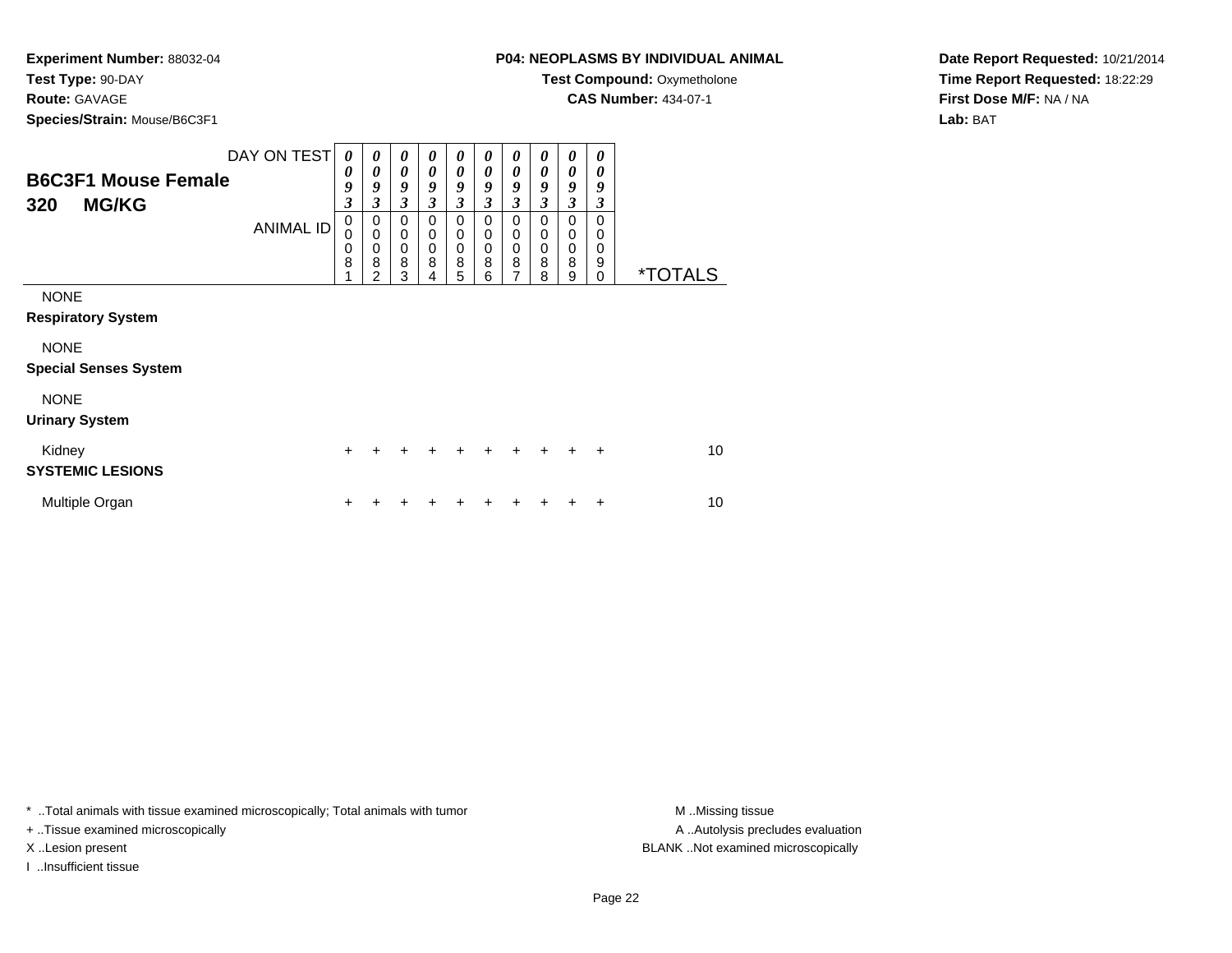### **Route:** GAVAGE

**Species/Strain:** Mouse/B6C3F1

### **P04: NEOPLASMS BY INDIVIDUAL ANIMAL**

**Test Compound:** Oxymetholone

**CAS Number:** 434-07-1

**Date Report Requested:** 10/21/2014**Time Report Requested:** 18:22:29**First Dose M/F:** NA / NA**Lab:** BAT

| <b>B6C3F1 Mouse Female</b><br><b>MG/KG</b><br>630             | DAY ON TEST      | 0<br>0<br>9<br>$\overline{\mathbf{3}}$ | 0<br>0<br>9<br>$\overline{\mathbf{3}}$       | 0<br>0<br>9<br>$\overline{\mathbf{3}}$              | 0<br>$\boldsymbol{\theta}$<br>9<br>$\mathfrak{z}$   | $\pmb{\theta}$<br>0<br>9<br>$\mathfrak{z}$          | $\boldsymbol{\theta}$<br>$\boldsymbol{\theta}$<br>9<br>$\mathfrak{z}$ | $\boldsymbol{\theta}$<br>0<br>9<br>$\mathfrak{z}$                | $\pmb{\theta}$<br>0<br>9<br>$\mathfrak{z}$                         | $\boldsymbol{\theta}$<br>$\boldsymbol{\theta}$<br>$\boldsymbol{g}$<br>$\mathfrak{z}$ | $\boldsymbol{\theta}$<br>0<br>9<br>$\mathfrak{z}$ |                       |
|---------------------------------------------------------------|------------------|----------------------------------------|----------------------------------------------|-----------------------------------------------------|-----------------------------------------------------|-----------------------------------------------------|-----------------------------------------------------------------------|------------------------------------------------------------------|--------------------------------------------------------------------|--------------------------------------------------------------------------------------|---------------------------------------------------|-----------------------|
|                                                               | <b>ANIMAL ID</b> | $\pmb{0}$<br>0<br>0<br>9<br>1          | $\mathsf 0$<br>0<br>0<br>9<br>$\overline{2}$ | $\mathbf 0$<br>$\mathbf 0$<br>$\mathbf 0$<br>9<br>3 | $\mathbf 0$<br>$\mathbf 0$<br>$\mathbf 0$<br>9<br>4 | $\mathbf 0$<br>$\mathbf 0$<br>$\mathbf 0$<br>9<br>5 | $\mathbf 0$<br>$\mathbf 0$<br>$\mathbf 0$<br>9<br>6                   | $\mathbf 0$<br>$\mathbf 0$<br>$\mathbf 0$<br>9<br>$\overline{7}$ | $\mathsf 0$<br>$\mathbf 0$<br>$\mathbf 0$<br>$\boldsymbol{9}$<br>8 | $\pmb{0}$<br>$\mathbf 0$<br>$\mathbf 0$<br>$\boldsymbol{9}$<br>9                     | $\mathbf 0$<br>$\mathbf 0$<br>1<br>0<br>0         | <i><b>*TOTALS</b></i> |
| <b>Alimentary System</b>                                      |                  |                                        |                                              |                                                     |                                                     |                                                     |                                                                       |                                                                  |                                                                    |                                                                                      |                                                   |                       |
| Salivary Glands<br><b>Cardiovascular System</b>               |                  | $+$                                    | ÷                                            |                                                     | +                                                   | ٠                                                   | +                                                                     |                                                                  |                                                                    | $\div$                                                                               | $\ddot{}$                                         | 10                    |
| <b>NONE</b><br><b>Endocrine System</b>                        |                  |                                        |                                              |                                                     |                                                     |                                                     |                                                                       |                                                                  |                                                                    |                                                                                      |                                                   |                       |
| <b>NONE</b><br><b>General Body System</b>                     |                  |                                        |                                              |                                                     |                                                     |                                                     |                                                                       |                                                                  |                                                                    |                                                                                      |                                                   |                       |
| <b>NONE</b><br><b>Genital System</b>                          |                  |                                        |                                              |                                                     |                                                     |                                                     |                                                                       |                                                                  |                                                                    |                                                                                      |                                                   |                       |
| <b>Clitoral Gland</b><br>Ovary<br><b>Hematopoietic System</b> |                  | +<br>$+$                               | +<br>$+$                                     | $\ddot{}$<br>$+$                                    | +<br>$+$                                            | $\ddot{}$<br>$+$                                    | +<br>$+$                                                              | $\ddot{}$<br>$\ddot{}$                                           | $\ddot{}$<br>$+$                                                   | +<br>$+$                                                                             | $\ddot{}$<br>$+$                                  | 10<br>10              |
| <b>NONE</b><br><b>Integumentary System</b>                    |                  |                                        |                                              |                                                     |                                                     |                                                     |                                                                       |                                                                  |                                                                    |                                                                                      |                                                   |                       |
| <b>NONE</b><br><b>Musculoskeletal System</b>                  |                  |                                        |                                              |                                                     |                                                     |                                                     |                                                                       |                                                                  |                                                                    |                                                                                      |                                                   |                       |
| <b>NONE</b><br><b>Nervous System</b>                          |                  |                                        |                                              |                                                     |                                                     |                                                     |                                                                       |                                                                  |                                                                    |                                                                                      |                                                   |                       |
|                                                               |                  |                                        |                                              |                                                     |                                                     |                                                     |                                                                       |                                                                  |                                                                    |                                                                                      |                                                   |                       |

\* ..Total animals with tissue examined microscopically; Total animals with tumor **M** . Missing tissue M ..Missing tissue + ..Tissue examined microscopically X ..Lesion present BLANK ..Not examined microscopically

I ..Insufficient tissue

A ..Autolysis precludes evaluation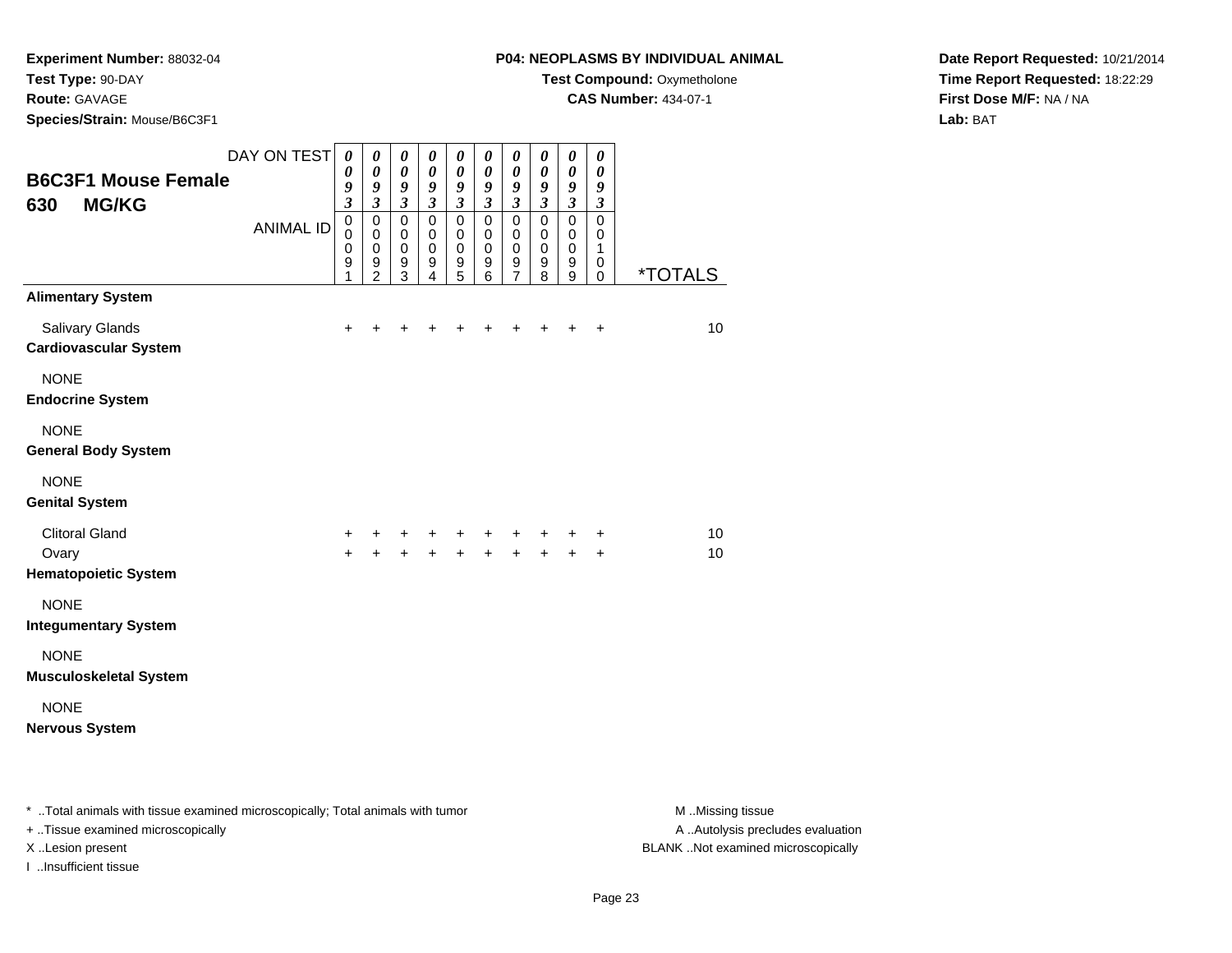### **Route:** GAVAGE

**Species/Strain:** Mouse/B6C3F1

### **P04: NEOPLASMS BY INDIVIDUAL ANIMAL**

**Test Compound:** Oxymetholone

**CAS Number:** 434-07-1

**Date Report Requested:** 10/21/2014**Time Report Requested:** 18:22:29**First Dose M/F:** NA / NA**Lab:** BAT

| <b>B6C3F1 Mouse Female</b><br><b>MG/KG</b><br>630 | DAY ON TEST<br><b>ANIMAL ID</b> | 0<br>0<br>9<br>$\overline{\mathbf{3}}$<br>0<br>0<br>0<br>9 | $\boldsymbol{\theta}$<br>0<br>9<br>3<br>0<br>$\mathbf 0$<br>$\mathbf 0$<br>9<br>$\mathfrak{p}$ | $\boldsymbol{\theta}$<br>$\boldsymbol{\theta}$<br>9<br>$\mathfrak{z}$<br>0<br>$\mathbf 0$<br>$\mathbf 0$<br>$\boldsymbol{9}$<br>3 | $\boldsymbol{\theta}$<br>$\boldsymbol{\theta}$<br>9<br>3<br>0<br>$\mathbf 0$<br>$\mathbf 0$<br>$\mathsf g$<br>4 | $\boldsymbol{\theta}$<br>$\boldsymbol{\theta}$<br>9<br>3<br>0<br>$\mathbf 0$<br>$\pmb{0}$<br>$\boldsymbol{9}$<br>5 | 0<br>0<br>9<br>3<br>0<br>0<br>$\mathbf 0$<br>$\boldsymbol{9}$<br>6 | $\boldsymbol{\theta}$<br>0<br>9<br>$\mathfrak{z}$<br>0<br>$\pmb{0}$<br>$\pmb{0}$<br>$\overline{9}$<br>$\overline{7}$ | 0<br>0<br>9<br>3<br>0<br>0<br>0<br>$\boldsymbol{9}$<br>8 | 0<br>0<br>9<br>3<br>0<br>0<br>$\pmb{0}$<br>$\boldsymbol{9}$<br>9 | 0<br>0<br>9<br>3<br>0<br>0<br>0<br>0 | <i><b>*TOTALS</b></i> |
|---------------------------------------------------|---------------------------------|------------------------------------------------------------|------------------------------------------------------------------------------------------------|-----------------------------------------------------------------------------------------------------------------------------------|-----------------------------------------------------------------------------------------------------------------|--------------------------------------------------------------------------------------------------------------------|--------------------------------------------------------------------|----------------------------------------------------------------------------------------------------------------------|----------------------------------------------------------|------------------------------------------------------------------|--------------------------------------|-----------------------|
| <b>NONE</b><br><b>Respiratory System</b>          |                                 |                                                            |                                                                                                |                                                                                                                                   |                                                                                                                 |                                                                                                                    |                                                                    |                                                                                                                      |                                                          |                                                                  |                                      |                       |
| <b>NONE</b><br><b>Special Senses System</b>       |                                 |                                                            |                                                                                                |                                                                                                                                   |                                                                                                                 |                                                                                                                    |                                                                    |                                                                                                                      |                                                          |                                                                  |                                      |                       |
| <b>NONE</b><br><b>Urinary System</b>              |                                 |                                                            |                                                                                                |                                                                                                                                   |                                                                                                                 |                                                                                                                    |                                                                    |                                                                                                                      |                                                          |                                                                  |                                      |                       |
| Kidney<br><b>SYSTEMIC LESIONS</b>                 |                                 | $\ddot{}$                                                  |                                                                                                |                                                                                                                                   |                                                                                                                 |                                                                                                                    |                                                                    | $+$                                                                                                                  |                                                          | ÷                                                                | $\ddot{}$                            | 10                    |
| Multiple Organ                                    |                                 | +                                                          |                                                                                                |                                                                                                                                   |                                                                                                                 |                                                                                                                    |                                                                    |                                                                                                                      |                                                          |                                                                  | ٠                                    | 10                    |

\* ..Total animals with tissue examined microscopically; Total animals with tumor **M** . Missing tissue M ..Missing tissue

+ ..Tissue examined microscopically

I ..Insufficient tissue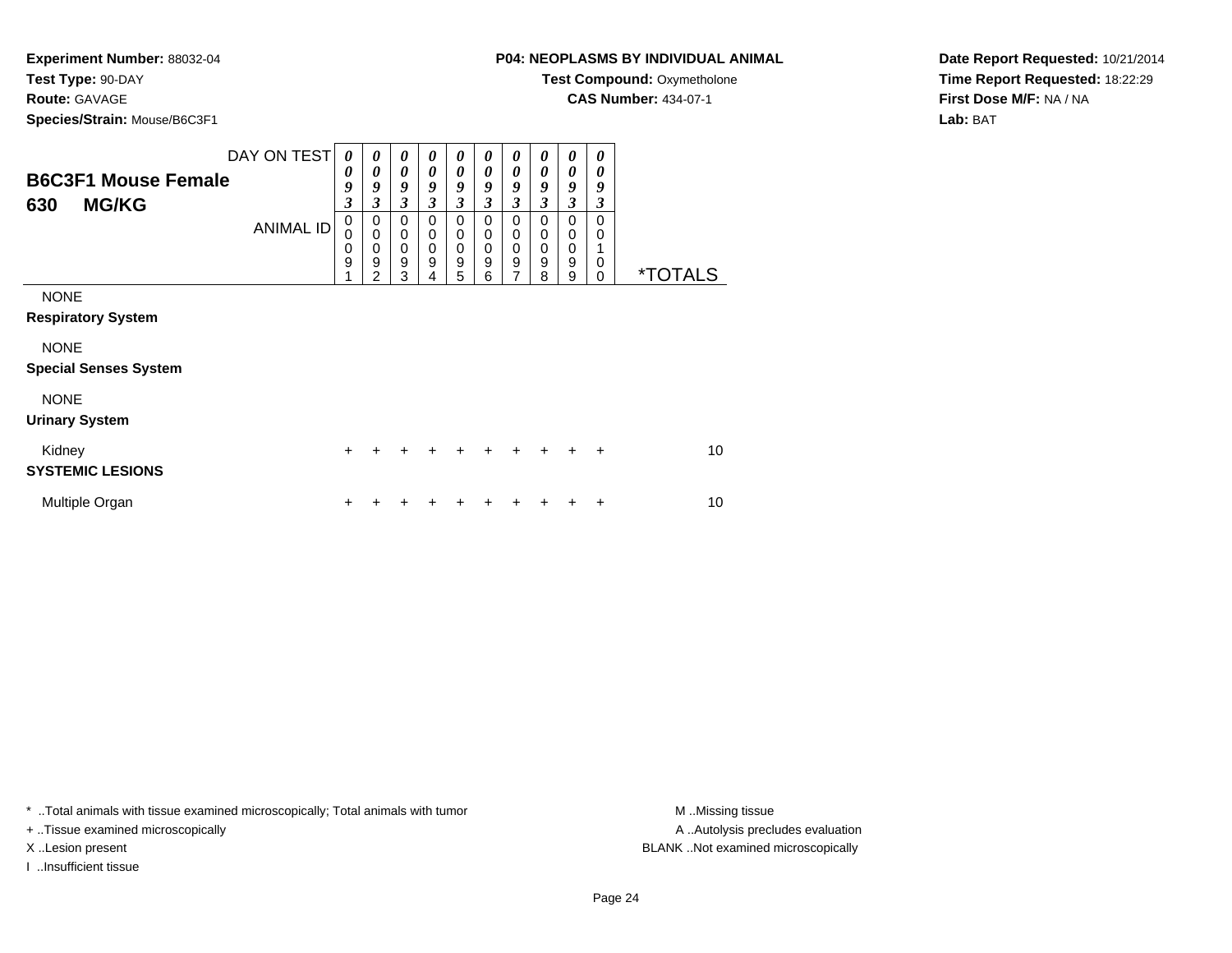**Species/Strain:** Mouse/B6C3F1

### **P04: NEOPLASMS BY INDIVIDUAL ANIMAL**

**Test Compound:** Oxymetholone

**CAS Number:** 434-07-1

**Date Report Requested:** 10/21/2014**Time Report Requested:** 18:22:29**First Dose M/F:** NA / NA**Lab:** BAT

| <b>B6C3F1 Mouse Female</b><br>1250<br><b>MG/KG</b>                                 | DAY ON TEST<br><b>ANIMAL ID</b> | $\boldsymbol{\theta}$<br>0<br>9<br>$\overline{\mathbf{3}}$<br>$\mathbf 0$<br>$\mathbf 0$<br>$\mathbf{1}$<br>0<br>1 | 0<br>$\pmb{\theta}$<br>9<br>$\boldsymbol{\mathfrak{z}}$<br>$\mathbf 0$<br>$\mathbf 0$<br>$\mathbf{1}$<br>0<br>$\overline{2}$ | 0<br>0<br>9<br>$\mathfrak{z}$<br>$\mathbf 0$<br>$\mathbf 0$<br>1<br>0<br>3 | 0<br>$\pmb{\theta}$<br>9<br>$\boldsymbol{\mathfrak{z}}$<br>$\mathbf 0$<br>$\mathbf 0$<br>1<br>0<br>4 | 0<br>0<br>9<br>$\overline{\mathbf{3}}$<br>$\mathbf 0$<br>0<br>1<br>0<br>5 | 0<br>$\boldsymbol{\theta}$<br>9<br>$\mathfrak{z}$<br>$\mathbf 0$<br>$\mathbf 0$<br>1<br>$\mathbf 0$<br>6 | $\pmb{\theta}$<br>0<br>9<br>$\mathfrak{z}$<br>$\mathbf 0$<br>$\mathbf 0$<br>1<br>0<br>$\overline{7}$ | $\boldsymbol{\theta}$<br>0<br>9<br>$\boldsymbol{\beta}$<br>$\mathbf 0$<br>$\mathbf 0$<br>$\mathbf{1}$<br>$\pmb{0}$<br>8 | $\boldsymbol{\theta}$<br>$\boldsymbol{\theta}$<br>$\boldsymbol{g}$<br>$\mathfrak{z}$<br>$\mathbf 0$<br>$\mathbf 0$<br>$\mathbf{1}$<br>$\mathbf 0$<br>9 | $\boldsymbol{\theta}$<br>$\boldsymbol{\theta}$<br>9<br>$\mathfrak{z}$<br>$\mathbf 0$<br>$\pmb{0}$<br>1<br>$\mathbf{1}$<br>$\mathbf 0$ | <i><b>*TOTALS</b></i> |
|------------------------------------------------------------------------------------|---------------------------------|--------------------------------------------------------------------------------------------------------------------|------------------------------------------------------------------------------------------------------------------------------|----------------------------------------------------------------------------|------------------------------------------------------------------------------------------------------|---------------------------------------------------------------------------|----------------------------------------------------------------------------------------------------------|------------------------------------------------------------------------------------------------------|-------------------------------------------------------------------------------------------------------------------------|--------------------------------------------------------------------------------------------------------------------------------------------------------|---------------------------------------------------------------------------------------------------------------------------------------|-----------------------|
| <b>Alimentary System</b><br><b>Salivary Glands</b><br><b>Cardiovascular System</b> |                                 | $\ddot{}$                                                                                                          | $\ddot{}$                                                                                                                    | +                                                                          | ٠                                                                                                    | +                                                                         | ٠                                                                                                        |                                                                                                      |                                                                                                                         | $\ddot{}$                                                                                                                                              | $\ddot{}$                                                                                                                             | 10                    |
| <b>NONE</b><br><b>Endocrine System</b>                                             |                                 |                                                                                                                    |                                                                                                                              |                                                                            |                                                                                                      |                                                                           |                                                                                                          |                                                                                                      |                                                                                                                         |                                                                                                                                                        |                                                                                                                                       |                       |
| <b>NONE</b><br><b>General Body System</b>                                          |                                 |                                                                                                                    |                                                                                                                              |                                                                            |                                                                                                      |                                                                           |                                                                                                          |                                                                                                      |                                                                                                                         |                                                                                                                                                        |                                                                                                                                       |                       |
| <b>NONE</b><br><b>Genital System</b>                                               |                                 |                                                                                                                    |                                                                                                                              |                                                                            |                                                                                                      |                                                                           |                                                                                                          |                                                                                                      |                                                                                                                         |                                                                                                                                                        |                                                                                                                                       |                       |
| <b>Clitoral Gland</b><br>Ovary<br><b>Hematopoietic System</b>                      |                                 | +<br>$+$                                                                                                           | +<br>$+$                                                                                                                     | +<br>$+$                                                                   | +<br>$+$                                                                                             | $\ddot{}$<br>$+$                                                          | $\pm$<br>$+$                                                                                             | $\ddot{}$<br>$\ddot{}$                                                                               | $\pm$<br>$+$                                                                                                            | +<br>$+$                                                                                                                                               | +<br>$\ddot{}$                                                                                                                        | 10<br>10              |
| <b>NONE</b><br><b>Integumentary System</b>                                         |                                 |                                                                                                                    |                                                                                                                              |                                                                            |                                                                                                      |                                                                           |                                                                                                          |                                                                                                      |                                                                                                                         |                                                                                                                                                        |                                                                                                                                       |                       |
| <b>NONE</b><br><b>Musculoskeletal System</b>                                       |                                 |                                                                                                                    |                                                                                                                              |                                                                            |                                                                                                      |                                                                           |                                                                                                          |                                                                                                      |                                                                                                                         |                                                                                                                                                        |                                                                                                                                       |                       |
| <b>NONE</b><br><b>Nervous System</b>                                               |                                 |                                                                                                                    |                                                                                                                              |                                                                            |                                                                                                      |                                                                           |                                                                                                          |                                                                                                      |                                                                                                                         |                                                                                                                                                        |                                                                                                                                       |                       |

\* ..Total animals with tissue examined microscopically; Total animals with tumor **M** . Missing tissue M ..Missing tissue

+ ..Tissue examined microscopically

I ..Insufficient tissue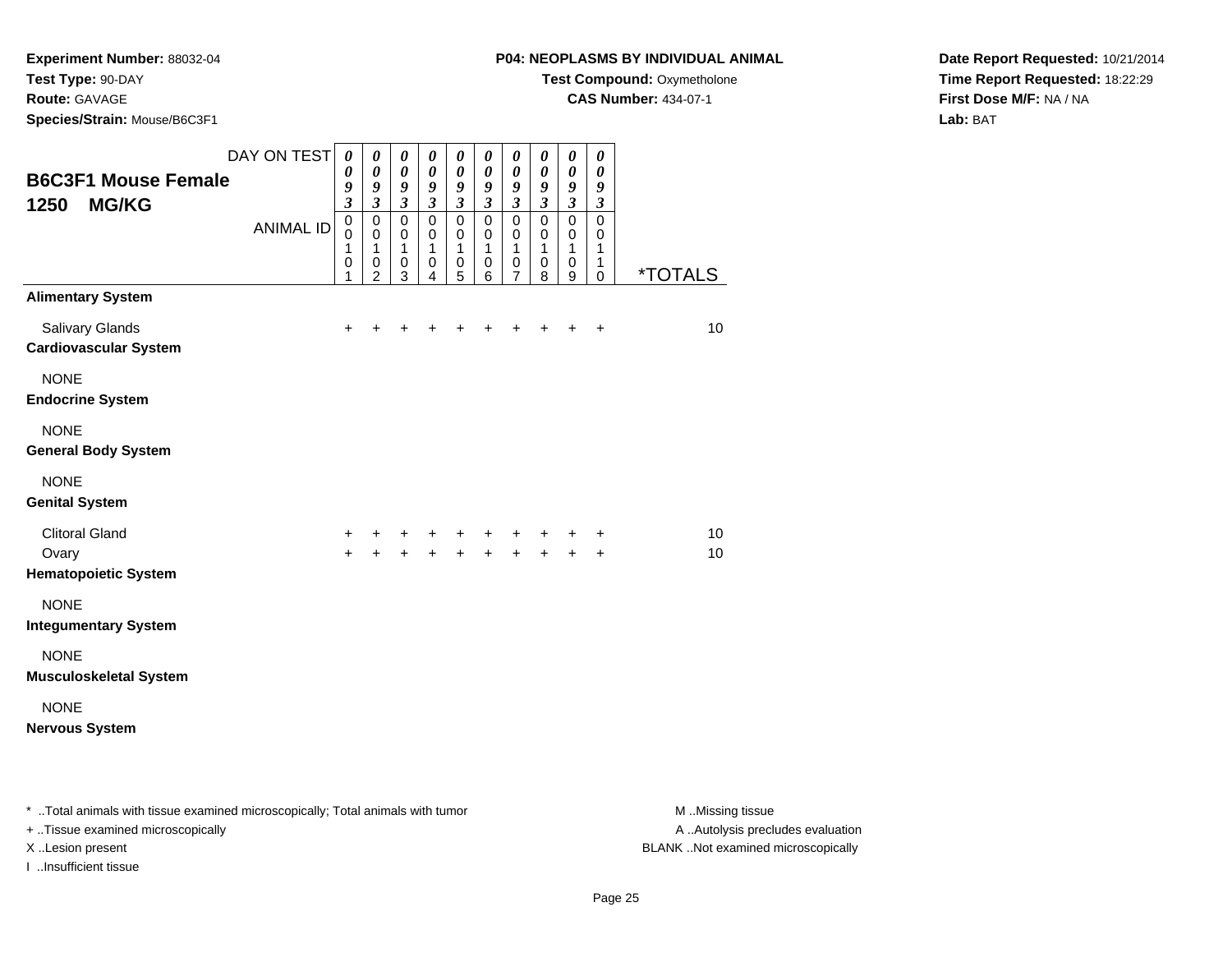**Species/Strain:** Mouse/B6C3F1

**Test Compound: Oxymetholone** 

**CAS Number:** 434-07-1

**Date Report Requested:** 10/21/2014**Time Report Requested:** 18:22:29**First Dose M/F:** NA / NA**Lab:** BAT

| <b>Species/Strain:</b> Mouse/B6C3F1                                                                                             |                                                                 |                                                                                      |                                              |                                                     |                                                                                                                |                                                          |                                                                                                  |                                                   |                                                             |                                        |                       |
|---------------------------------------------------------------------------------------------------------------------------------|-----------------------------------------------------------------|--------------------------------------------------------------------------------------|----------------------------------------------|-----------------------------------------------------|----------------------------------------------------------------------------------------------------------------|----------------------------------------------------------|--------------------------------------------------------------------------------------------------|---------------------------------------------------|-------------------------------------------------------------|----------------------------------------|-----------------------|
| DAY ON TEST<br><b>B6C3F1 Mouse Female</b><br>1250<br><b>MG/KG</b><br><b>ANIMAL ID</b>                                           | 0<br>0<br>9<br>$\overline{\mathbf{3}}$<br>0<br>0<br>1<br>0<br>1 | $\boldsymbol{\theta}$<br>0<br>9<br>3<br>0<br>$\mathbf 0$<br>1<br>0<br>$\overline{2}$ | 0<br>0<br>9<br>$\mathfrak{z}$<br>0<br>0<br>0 | $\boldsymbol{\theta}$<br>0<br>9<br>3<br>0<br>0<br>0 | 0<br>$\boldsymbol{\theta}$<br>9<br>$\boldsymbol{\beta}$<br>$\mathbf 0$<br>$\mathbf 0$<br>1<br>$\mathbf 0$<br>5 | $\boldsymbol{\theta}$<br>0<br>9<br>3<br>0<br>0<br>0<br>6 | 0<br>0<br>9<br>$\boldsymbol{\mathfrak{z}}$<br>0<br>$\mathbf 0$<br>$\mathbf{1}$<br>$\pmb{0}$<br>7 | 0<br>0<br>9<br>$\mathfrak{z}$<br>0<br>0<br>0<br>8 | 0<br>0<br>9<br>$\mathfrak{z}$<br>$\mathbf 0$<br>0<br>1<br>0 | 0<br>0<br>9<br>3<br>$\Omega$<br>0<br>0 | <i><b>*TOTALS</b></i> |
| <b>NONE</b><br><b>Respiratory System</b><br><b>NONE</b><br><b>Special Senses System</b><br><b>NONE</b><br><b>Urinary System</b> |                                                                 |                                                                                      | 3                                            | 4                                                   |                                                                                                                |                                                          |                                                                                                  |                                                   | 9                                                           |                                        |                       |
| Kidney<br><b>SYSTEMIC LESIONS</b>                                                                                               | $\ddot{}$                                                       |                                                                                      | +                                            |                                                     |                                                                                                                |                                                          |                                                                                                  |                                                   |                                                             | $\ddot{}$                              | 10 <sup>1</sup>       |
| Multiple Organ                                                                                                                  | $\ddot{}$                                                       |                                                                                      |                                              |                                                     |                                                                                                                |                                                          |                                                                                                  |                                                   |                                                             | ÷                                      | 10                    |

\* ..Total animals with tissue examined microscopically; Total animals with tumor **M** . Missing tissue M ..Missing tissue

+ ..Tissue examined microscopically

I ..Insufficient tissue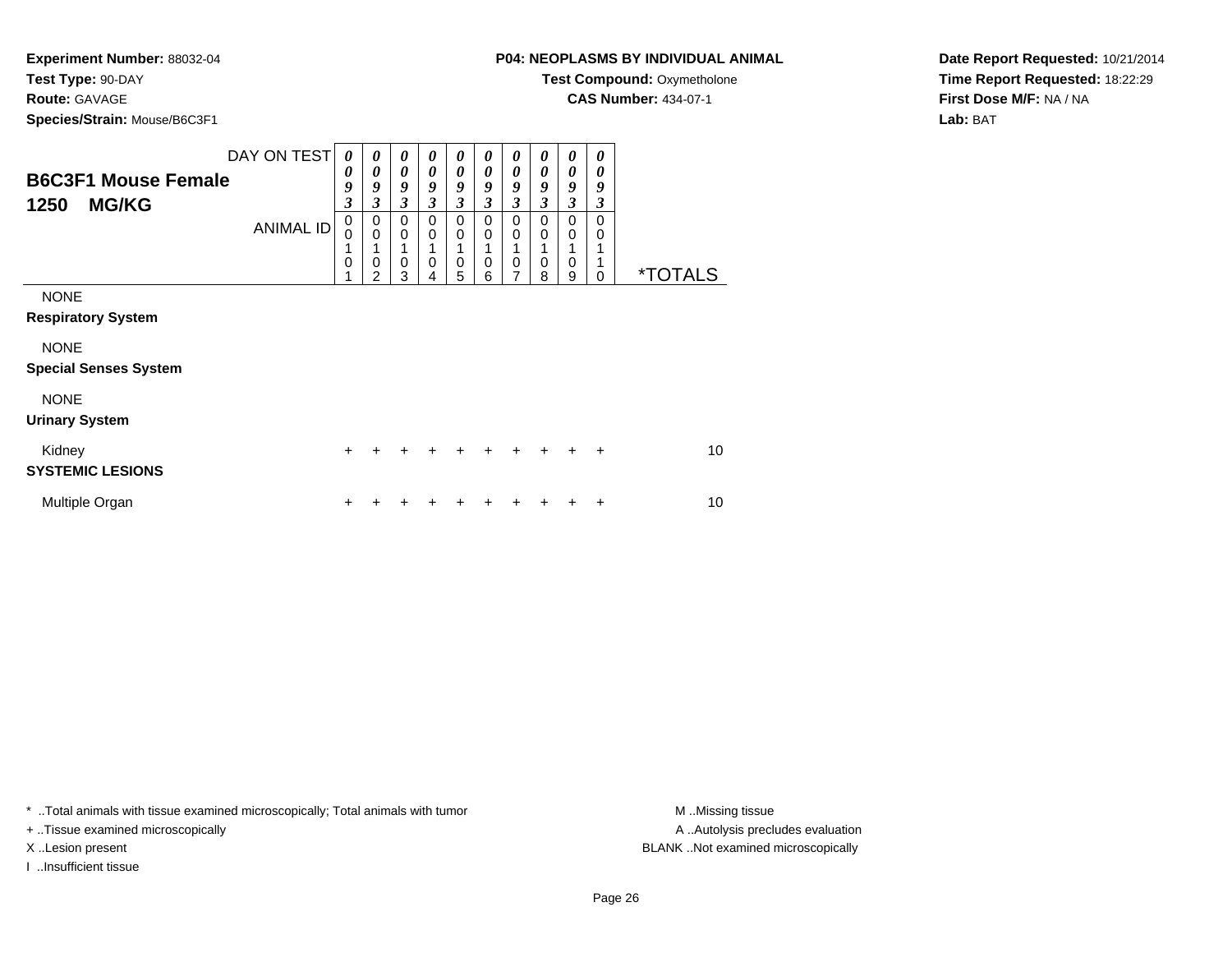**Species/Strain:** Mouse/B6C3F1

### **P04: NEOPLASMS BY INDIVIDUAL ANIMAL**

**Test Compound: Oxymetholone** 

**CAS Number:** 434-07-1

**Date Report Requested:** 10/21/2014**Time Report Requested:** 18:22:29**First Dose M/F:** NA / NA**Lab:** BAT

|                              | DAY ON TEST      | $\boldsymbol{\theta}$        | 0                            | $\boldsymbol{\theta}$ | $\boldsymbol{\theta}$ | 0                     | 0                   | 0                                | $\boldsymbol{\theta}$ | $\pmb{\theta}$               | 0                                       |                       |
|------------------------------|------------------|------------------------------|------------------------------|-----------------------|-----------------------|-----------------------|---------------------|----------------------------------|-----------------------|------------------------------|-----------------------------------------|-----------------------|
| <b>B6C3F1 Mouse Female</b>   |                  | 0                            | $\boldsymbol{\theta}$        | $\boldsymbol{\theta}$ | $\boldsymbol{\theta}$ | $\boldsymbol{\theta}$ | 0                   | $\theta$                         | 0                     | $\boldsymbol{\theta}$        | 0                                       |                       |
| <b>MG/KG</b><br>2500         |                  | 9<br>$\overline{\mathbf{3}}$ | 9<br>$\overline{\mathbf{3}}$ | 9<br>$\mathfrak{z}$   | 9<br>$\mathfrak{z}$   | 9<br>$\mathfrak{z}$   | 9<br>$\mathfrak{z}$ | 9<br>$\boldsymbol{\mathfrak{z}}$ | 9<br>$\mathfrak{z}$   | 9<br>$\overline{\mathbf{3}}$ | 9<br>$\boldsymbol{\beta}$               |                       |
|                              |                  | $\pmb{0}$                    | 0                            | $\mathbf 0$           | $\mathbf 0$           | $\mathbf 0$           | $\mathbf 0$         | $\mathbf 0$                      | $\mathbf 0$           | $\mathbf 0$                  | $\mathbf 0$                             |                       |
|                              | <b>ANIMAL ID</b> | 0                            | $\mathbf 0$                  | $\mathbf 0$           | 0                     | $\mathbf 0$           | $\mathbf 0$         | $\mathbf 0$                      | $\mathbf 0$           | $\mathbf 0$                  | 0                                       |                       |
|                              |                  | 1<br>1                       | 1<br>1                       | $\mathbf{1}$<br>1     | $\mathbf{1}$<br>1     | $\mathbf{1}$<br>1     | 1<br>1              | 1<br>1                           | 1<br>1                | 1<br>1                       | $\mathbf{1}$<br>$\overline{\mathbf{c}}$ |                       |
|                              |                  | 1                            | $\overline{2}$               | 3                     | 4                     | 5                     | 6                   | $\overline{7}$                   | 8                     | 9                            | $\mathbf 0$                             | <i><b>*TOTALS</b></i> |
| <b>Alimentary System</b>     |                  |                              |                              |                       |                       |                       |                     |                                  |                       |                              |                                         |                       |
| Esophagus                    |                  | +                            | +                            | +                     | +                     | +                     | +                   | +                                | +                     | +                            | +                                       | 10                    |
| Gallbladder                  |                  | $\ddot{}$                    | $\ddot{}$                    | $\ddot{}$             | $\ddot{}$             | $\ddot{}$             | $\ddot{}$           | $\ddot{}$                        | $\ddot{}$             | $\ddot{}$                    | $\ddot{}$                               | 10                    |
| Intestine Large, Cecum       |                  | +                            | +                            | $\ddot{}$             | +                     | +                     | +                   | +                                | $\ddot{}$             | +                            | +                                       | 10                    |
| Intestine Large, Colon       |                  | $\ddot{}$                    | +                            | $\ddot{}$             | $\ddot{}$             | $\ddot{}$             | $\ddot{}$           | $\ddot{}$                        | $\ddot{}$             | $\ddot{}$                    | $\ddot{}$                               | 10                    |
| Intestine Large, Rectum      |                  | +                            | $\ddot{}$                    | $\ddot{}$             | $\ddot{}$             | $+$                   | $+$                 | $\ddot{}$                        | $+$                   | $+$                          | $\ddot{}$                               | 10                    |
| Intestine Small, Duodenum    |                  | $\ddot{}$                    | +                            | $\ddot{}$             | $\ddot{}$             | $\ddot{}$             | $+$                 | $\ddot{}$                        | $\ddot{}$             | $\ddot{}$                    | $\ddot{}$                               | 10                    |
| Intestine Small, Ileum       |                  | $\ddot{}$                    | $\ddot{}$                    | $\ddot{}$             | $\ddot{}$             | $\ddot{}$             | $\ddot{}$           | $\ddot{}$                        | $\ddot{}$             | $\ddot{}$                    | $\ddot{}$                               | 10                    |
| Intestine Small, Jejunum     |                  | +                            | +                            | $\ddot{}$             | $\ddot{}$             | $\ddot{}$             | +                   | +                                | $\ddot{}$             | $\ddot{}$                    | +                                       | 10                    |
| Liver                        |                  | $\ddot{}$                    | $\ddot{}$                    | $\ddot{}$             | $\ddot{}$             | $\ddot{}$             | $\ddot{}$           | +                                | $\ddot{}$             | $\ddot{}$                    | $\ddot{}$                               | 10                    |
| Pancreas                     |                  | $\ddot{}$                    | $\ddot{}$                    | $\ddot{}$             | $\ddot{}$             | $\ddot{}$             | $\ddot{}$           | $\ddot{}$                        | $\ddot{}$             | $\ddot{}$                    | $\ddot{}$                               | 10                    |
| Salivary Glands              |                  | +                            | $\ddot{}$                    | $\ddot{}$             | $\ddot{}$             | $\ddot{}$             | $\ddot{}$           | $\ddot{}$                        | $\ddot{}$             | $\ddot{}$                    | $\ddot{}$                               | 10                    |
| Stomach, Forestomach         |                  | +                            | +                            | +                     | +                     | +                     | $\ddot{}$           | $\ddot{}$                        | $\ddot{}$             | +                            | +                                       | 10                    |
| Stomach, Glandular           |                  | $\ddot{}$                    | $\ddot{}$                    | $\ddot{}$             | $\ddot{}$             | $\ddot{}$             | $\ddot{}$           | $\ddot{}$                        | $\ddot{}$             | $\ddot{}$                    | $\ddot{}$                               | 10                    |
| <b>Cardiovascular System</b> |                  |                              |                              |                       |                       |                       |                     |                                  |                       |                              |                                         |                       |
| <b>Blood Vessel</b>          |                  | +                            | +                            | +                     |                       | +                     | +                   | +                                |                       |                              | ٠                                       | 10                    |
| Heart                        |                  | $\ddot{}$                    | $\ddot{}$                    | $\ddot{}$             |                       | $\ddot{}$             | $\ddot{}$           | $\ddot{}$                        | $\ddot{}$             | $\ddot{}$                    | $\ddot{}$                               | 10                    |
| <b>Endocrine System</b>      |                  |                              |                              |                       |                       |                       |                     |                                  |                       |                              |                                         |                       |
| <b>Adrenal Cortex</b>        |                  | +                            | +                            | +                     | +                     | +                     | +                   | +                                | ٠                     | +                            | +                                       | 10                    |
| Adrenal Medulla              |                  | +                            | +                            | +                     | $\ddot{}$             | $\ddot{}$             | $\ddot{}$           | +                                | $\ddot{}$             | +                            | +                                       | 10                    |
| Islets, Pancreatic           |                  | +                            | +                            | +                     | $\ddot{}$             | $\ddot{}$             | $\ddot{}$           | +                                | +                     | +                            | +                                       | 10                    |

\* ..Total animals with tissue examined microscopically; Total animals with tumor **M** . Missing tissue M ..Missing tissue

+ ..Tissue examined microscopically

I ..Insufficient tissue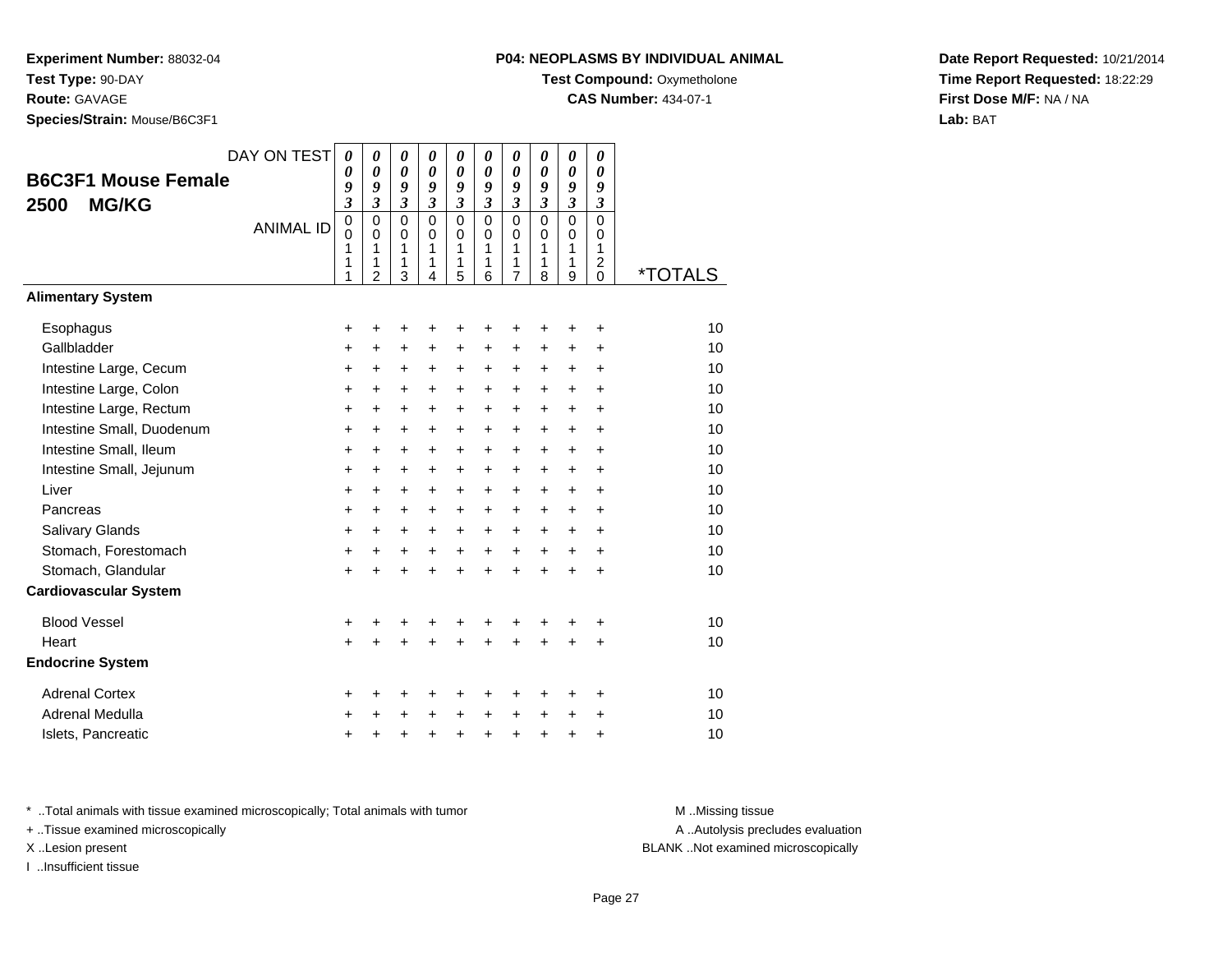**Route:** GAVAGE

**Species/Strain:** Mouse/B6C3F1

### **P04: NEOPLASMS BY INDIVIDUAL ANIMAL**

**Test Compound:** Oxymetholone

**CAS Number:** 434-07-1

**Date Report Requested:** 10/21/2014**Time Report Requested:** 18:22:29**First Dose M/F:** NA / NA**Lab:** BAT

| <b>B6C3F1 Mouse Female</b><br><b>MG/KG</b><br>2500 | DAY ON TEST<br><b>ANIMAL ID</b> | 0<br>0<br>9<br>$\mathfrak{z}$<br>$\mathbf 0$<br>$\mathbf 0$<br>1<br>1<br>1 | 0<br>$\theta$<br>9<br>$\mathfrak{z}$<br>$\mathbf 0$<br>$\mathbf 0$<br>1<br>1<br>$\overline{c}$ | 0<br>0<br>9<br>$\boldsymbol{\beta}$<br>$\mathbf 0$<br>$\mathbf 0$<br>1<br>1<br>3 | 0<br>$\boldsymbol{\theta}$<br>9<br>3<br>$\mathbf 0$<br>0<br>1<br>1<br>4 | 0<br>$\boldsymbol{\theta}$<br>9<br>$\boldsymbol{\mathfrak{z}}$<br>$\mathbf 0$<br>$\pmb{0}$<br>1<br>1<br>$\overline{5}$ | 0<br>0<br>9<br>3<br>$\mathbf 0$<br>$\mathbf 0$<br>1<br>1<br>6 | 0<br>0<br>9<br>$\boldsymbol{\mathfrak{z}}$<br>$\mathbf 0$<br>0<br>1<br>1<br>$\overline{7}$ | 0<br>0<br>9<br>3<br>0<br>0<br>1<br>1<br>8 | 0<br>0<br>9<br>$\boldsymbol{\mathfrak{z}}$<br>$\mathbf 0$<br>0<br>1<br>1<br>$\boldsymbol{9}$ | 0<br>0<br>9<br>3<br>$\mathbf 0$<br>0<br>1<br>$\overline{c}$<br>$\mathbf 0$ | <i><b>*TOTALS</b></i> |
|----------------------------------------------------|---------------------------------|----------------------------------------------------------------------------|------------------------------------------------------------------------------------------------|----------------------------------------------------------------------------------|-------------------------------------------------------------------------|------------------------------------------------------------------------------------------------------------------------|---------------------------------------------------------------|--------------------------------------------------------------------------------------------|-------------------------------------------|----------------------------------------------------------------------------------------------|----------------------------------------------------------------------------|-----------------------|
| Parathyroid Gland                                  |                                 | $\ddot{}$                                                                  | $\ddot{}$                                                                                      | $+$                                                                              | $\ddot{}$                                                               | $+$                                                                                                                    | $\ddot{}$                                                     | $+$                                                                                        | $\ddot{}$                                 | $\ddot{}$                                                                                    | $\ddot{}$                                                                  | 10                    |
| <b>Pituitary Gland</b>                             |                                 | +                                                                          | $\ddot{}$                                                                                      | +                                                                                | +                                                                       | $\ddot{}$                                                                                                              | $\ddot{}$                                                     | M                                                                                          | $\ddot{}$                                 | $\ddot{}$                                                                                    | +                                                                          | 9                     |
| <b>Thyroid Gland</b><br><b>General Body System</b> |                                 | $\ddot{}$                                                                  | $\ddot{}$                                                                                      | $\ddot{}$                                                                        | $\ddot{}$                                                               | $\ddot{}$                                                                                                              | $\ddot{}$                                                     | $\ddot{}$                                                                                  | $\ddot{}$                                 | $\ddot{}$                                                                                    | +                                                                          | 10                    |
| <b>NONE</b><br><b>Genital System</b>               |                                 |                                                                            |                                                                                                |                                                                                  |                                                                         |                                                                                                                        |                                                               |                                                                                            |                                           |                                                                                              |                                                                            |                       |
| <b>Clitoral Gland</b>                              |                                 | +                                                                          | +                                                                                              | +                                                                                | +                                                                       | +                                                                                                                      |                                                               |                                                                                            |                                           |                                                                                              | +                                                                          | 10                    |
| Ovary                                              |                                 | $\ddot{}$                                                                  | +                                                                                              | +                                                                                | +                                                                       | $\ddot{}$                                                                                                              | +                                                             | $\ddot{}$                                                                                  | +                                         | +                                                                                            | +                                                                          | 10                    |
| <b>Uterus</b>                                      |                                 | $\ddot{}$                                                                  | +                                                                                              | +                                                                                | +                                                                       | +                                                                                                                      | +                                                             | $\pm$                                                                                      | +                                         | +                                                                                            | +                                                                          | 10                    |
| <b>Hematopoietic System</b>                        |                                 |                                                                            |                                                                                                |                                                                                  |                                                                         |                                                                                                                        |                                                               |                                                                                            |                                           |                                                                                              |                                                                            |                       |
| <b>Bone Marrow</b>                                 |                                 | +                                                                          | +                                                                                              | +                                                                                | +                                                                       | +                                                                                                                      |                                                               | ٠                                                                                          | +                                         | +                                                                                            | +                                                                          | 10                    |
| Lymph Node, Mandibular                             |                                 | $\ddot{}$                                                                  | $\ddot{}$                                                                                      | +                                                                                | $\ddot{}$                                                               | $\ddot{}$                                                                                                              | $\ddot{}$                                                     | $\pm$                                                                                      | $\ddot{}$                                 | $\ddot{}$                                                                                    | M                                                                          | 9                     |
| Lymph Node, Mesenteric                             |                                 | $\ddot{}$                                                                  | +                                                                                              | +                                                                                | +                                                                       | +                                                                                                                      | +                                                             | $\ddot{}$                                                                                  | +                                         | +                                                                                            | +                                                                          | 10                    |
| Spleen                                             |                                 | $\ddot{}$                                                                  | +                                                                                              | +                                                                                | +                                                                       | +                                                                                                                      | +                                                             | $\ddot{}$                                                                                  | +                                         | +                                                                                            | +                                                                          | 10                    |
| Thymus                                             |                                 | +                                                                          | $\ddot{}$                                                                                      | $\ddot{}$                                                                        | +                                                                       | $\ddot{}$                                                                                                              | +                                                             | +                                                                                          | +                                         | $\ddot{}$                                                                                    | +                                                                          | 10                    |
| <b>Integumentary System</b>                        |                                 |                                                                            |                                                                                                |                                                                                  |                                                                         |                                                                                                                        |                                                               |                                                                                            |                                           |                                                                                              |                                                                            |                       |
| Mammary Gland                                      |                                 | +                                                                          | +                                                                                              | +                                                                                | +                                                                       | +                                                                                                                      |                                                               | +                                                                                          | +                                         | +                                                                                            | +                                                                          | 10                    |
| Skin                                               |                                 | ÷                                                                          |                                                                                                | $\ddot{}$                                                                        |                                                                         |                                                                                                                        |                                                               |                                                                                            |                                           | +                                                                                            | +                                                                          | 10                    |
| <b>Musculoskeletal System</b>                      |                                 |                                                                            |                                                                                                |                                                                                  |                                                                         |                                                                                                                        |                                                               |                                                                                            |                                           |                                                                                              |                                                                            |                       |
| <b>Bone</b>                                        |                                 | +                                                                          | +                                                                                              | +                                                                                |                                                                         |                                                                                                                        |                                                               |                                                                                            |                                           | +                                                                                            | +                                                                          | 10                    |

\* ..Total animals with tissue examined microscopically; Total animals with tumor **M** . Missing tissue M ..Missing tissue + ..Tissue examined microscopically

I ..Insufficient tissue